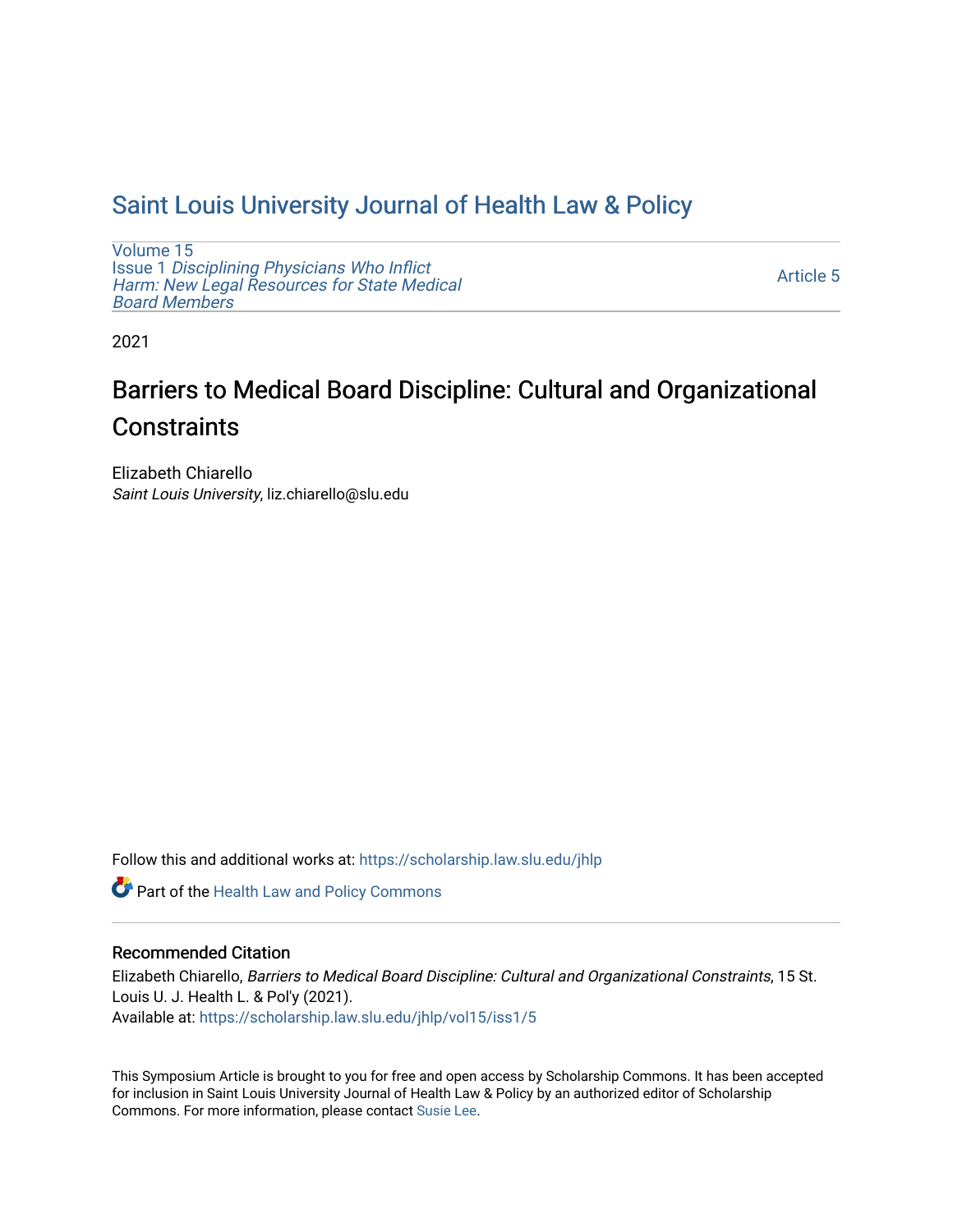# **BARRIERS TO MEDICAL BOARD DISCIPLINE: CULTURAL AND ORGANIZATIONAL CONSTRAINTS**

#### ELIZABETH CHIARELL[O\\*](#page-1-0)

#### ABSTRACT

*Medical boards are responsible for disciplining physicians who inflict egregious harm on their patients, yet they often fail to do so. This Article develops a cultural and organizational framework for explaining why boards so often fail to discipline physicians. The framework highlights three types of barriers that impede board action: (1) input barriers that prevent hospitals and clinics from reporting harm to boards, (2) processing barriers that prevent boards from taking sufficient action against physicians who do harm, and (3) output barriers that prevent boards from sharing information about physicians who do harm with other disciplinary agencies like other medical boards and law enforcement. The Article demonstrates how the interplay between these barriers reduces the likelihood that boards will discipline physicians who harm patients and also shows how boards behave like other kinds of organizations in similar situations. The Article concludes with a set of solutions to overcoming each type of barrier and explains why an organizational and cultural perspective is essential for identifying gaps between boards' stated goals and their actions and for developing effective solutions.* 

<span id="page-1-0"></span><sup>\*</sup> Elizabeth Chiarello, Ph.D., Associate Professor of Sociology, Department of Sociology & Anthropology, Saint Louis University. The author thanks Elizabeth Pendo for the invitation to contribute to this Issue and the Staff and Editorial Board of Volume 15 of the Journal of Health Law and Policy for their editorial assistance. She is grateful to Fran Berman, Anne Higonnet, Ruth Horowitz, and Alexandra Lahav for comments on earlier drafts. She also thanks Maddie Baumgart, Amogh Chariyamane, Abby Lawrence, and Cameron Wolfram for research assistance.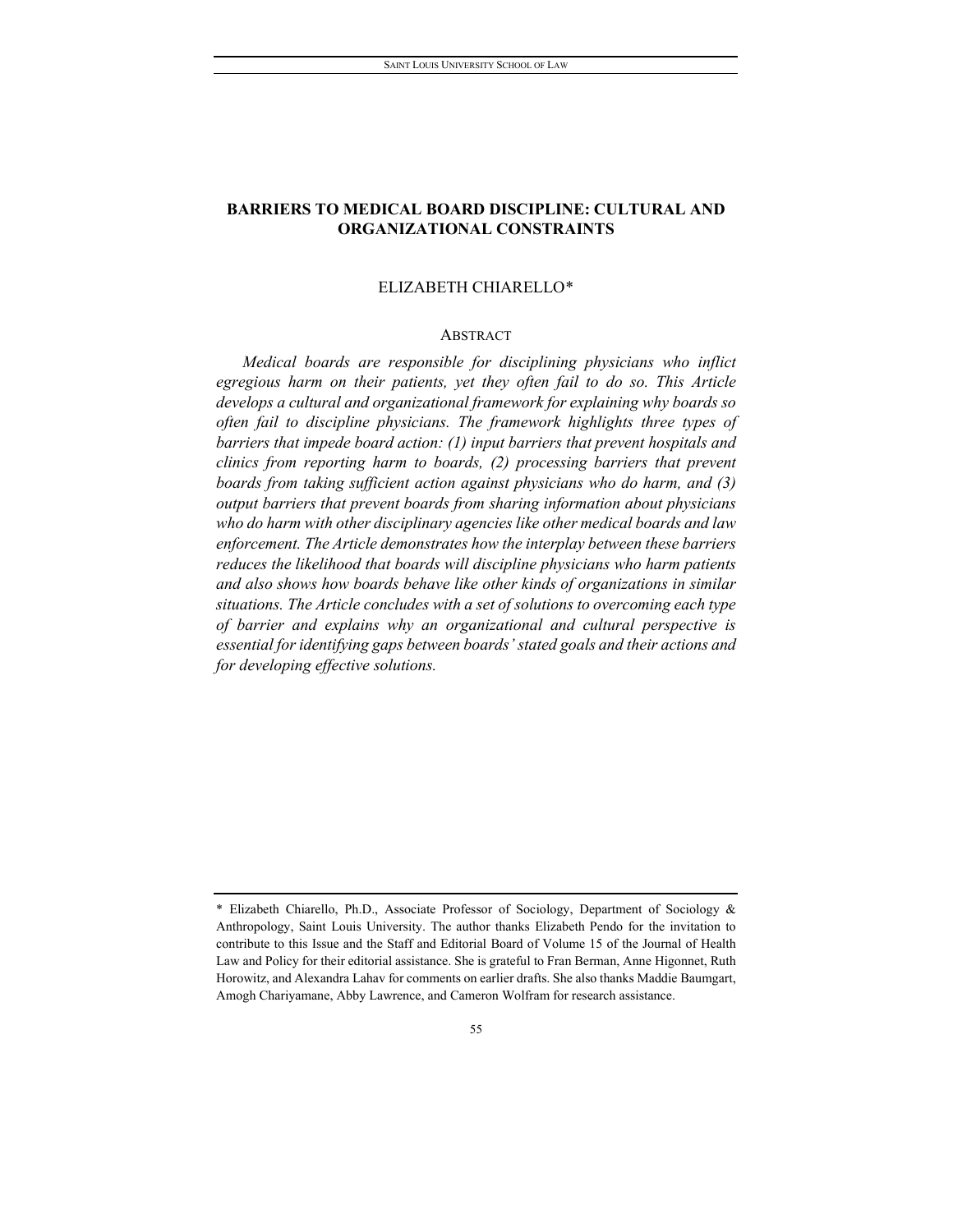#### I. INTRODUCTION

Sociologist Ruth Horowitz spent fifteen years as a public member on two state medical boards (SMBs) in the [1](#page-2-0)980s and 1990s.<sup>1</sup> As one of a handful of non-physicians, she brought unique perspectives to the board—that of a member of the public with no investment in helping physicians protect themselves, and that of a sociologist with extensive training in observing social phenomena[.2](#page-2-1) What Horowitz discovered was shocking. As detailed in her book *In the Public Interest*, she found that even though medical boards began to include public members in the 1960s, today's public members struggle to get their voices heard and have difficultly acting on the public's behalf.<sup>[3](#page-2-2)</sup> Horowitz demonstrates deep divisions between boards' stated goals of acting in the public interest and their actions that too often undermine that goal.[4](#page-2-3)

Three decades later, Tristan McIntosh, Elizabeth Pendo, and their colleagues set out on a different mission.<sup>[5](#page-2-4)</sup> Their goal was to uncover "particularly effective practices, resources, and statutory provisions that SMBs and policymakers can adopt to better protect patients from egregious wrongdoing by physicians."<sup>6</sup> They convened a modified Delphi panel composed of physicians, executive members, legal counsel, and public members of around half of U.S. medical boards.[7](#page-2-6) What Pendo and her colleagues found was also shocking: not only did medical boards vary significantly in the frequency and severity of the disciplinary actions they imposed, but they overwhelmingly failed to act even in cases of egregious harm.[8](#page-2-7) They show us what boards are doing wrong and describe what they should do about it.<sup>[9](#page-2-8)</sup>

Taken together, Horowitz and McIntosh et al. offer two of the few glimpses we have into the innerworkings of professional medical boards—a critical, but underexamined, aspect of administrative law.<sup>[10](#page-2-9)</sup> Horowitz offers a micro-level

<span id="page-2-9"></span><span id="page-2-8"></span><span id="page-2-7"></span><span id="page-2-6"></span><span id="page-2-5"></span>10. HOROWITZ, *supra* note 1, at 1–9; *see generally* McIntosh et al., *supra* note 5; James M. DuBois et al., *Serious Ethical Violations in Medicine: A Statistical and Ethical Analysis of 280 Cases in the United States from 2008–2016*, AM. J. BIOETHICS, Jan. 2019, at 16–34 (2019); James

<span id="page-2-1"></span><span id="page-2-0"></span><sup>1.</sup> RUTH HOROWITZ, IN THE PUBLIC INTEREST: MEDICAL LICENSING AND THE DISCIPLINARY PROCESS 4 (Rima D. Apple & Janet Golden eds., 2012).

<sup>2</sup>*. Id.* at 7.

<sup>3</sup>*. Id.* at 8.

<sup>4</sup>*. Id.* at 173.

<span id="page-2-4"></span><span id="page-2-3"></span><span id="page-2-2"></span><sup>5</sup>*. See generally* Elizabeth Pendo et al., *Protecting Patients from Physicians Who Inflict Harm: New Legal Resources for State Medical Boards*, 15 ST. LOUIS U. J. HEALTH L. & POL'Y 7 (2022); Tristan McIntosh et al., *Protecting Patients from Egregious Wrongdoing by Physicians: Consensus Recommendations from State Medical Board Members and Staff*, J. MED. REGUL., Oct. 2021, at 5–18.

<sup>6.</sup> Pendo et al., *supra* note 5, at 15; McIntosh et al., *supra* note 5, at 5.

<sup>7.</sup> McIntosh et al., *supra* note 5, at 6.

<sup>8</sup>*. Id.* at 5–6; Pendo et al., *supra* note 5, at 13–14.

<sup>9.</sup> Pendo et al., *supra* note 5, at 14; McIntosh et al., *supra* note 5, at 5–16.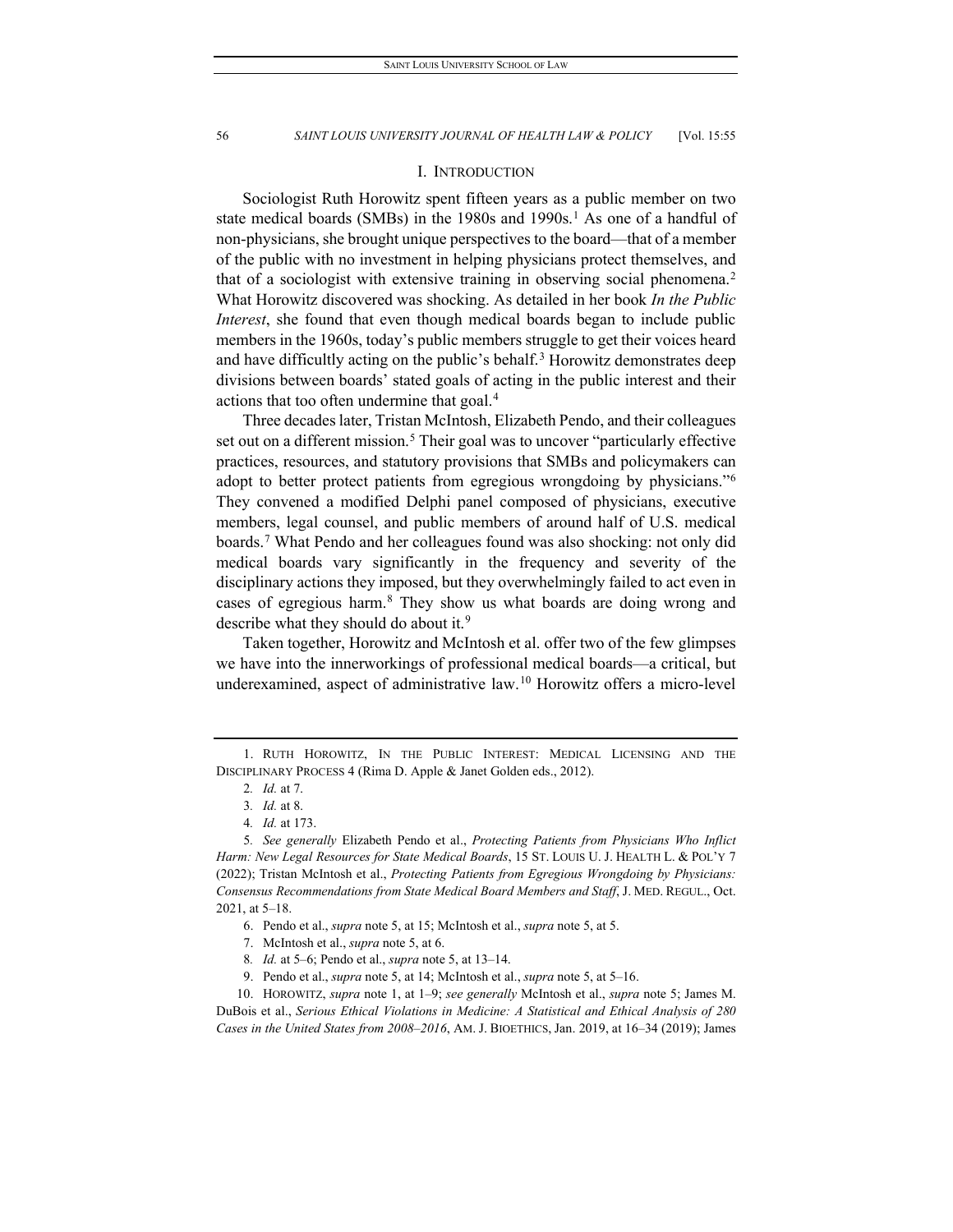perspective that delves into the daily grind of board work by detailing how board members make decisions and the consequences of those decisions for patient care.[11](#page-3-0) McIntosh et al. offer a macro-level perspective of those decisions and categorize boards' responses to bad behavior.[12](#page-3-1)

Professional boards serve an important purpose. These administrative agencies protect the public by educating, licensing, and disciplining professionals. However, boards also represent a regulatory bargain that professionals have struck with the state. The state relinquishes control over professions and provides them the autonomy to regulate themselves as long as they promise to behave in ways that benefit the public. Horowitz and McIntosh et al. investigate whether boards uphold their end of the bargain.<sup>[13](#page-3-2)</sup> Do they really operate in the public interest? Beyond medical boards' successes and failures, Horowitz and McIntosh et al. help us to understand something critical about the intersection between law and medicine. Boards make promises that they do not always keep, especially when they fail to regulate their licensees.<sup>[14](#page-3-3)</sup>

A brief note on why medical boards are included under the term "administrative law": unlike lawyers who have a single type of organization the bar association—that is responsible for advocating for the profession and disciplining professionals,<sup>[15](#page-3-4)</sup> medicine and other health care professions like nursing and pharmacy have two types of organizations. They have (1) professional associations like the American Medical Association (AMA) and state medical associations that advocate for the profession, and (2) state medical boards that license and discipline providers.<sup>[16](#page-3-5)</sup> These boards are part of the state apparatus and are governed by administrative law in the form of medical, nursing, and pharmacy practice acts that determine the kinds of decisions boards can make and how they can make them. Therefore, unlike bar associations, medical boards are governed by administrative law.

I am a medical sociologist and a socio-legal scholar who has conducted research on various types of boards for the last fifteen years.<sup>[17](#page-3-6)</sup> As part of my research, I have interviewed board executives, board members, board

16. HOROWITZ, *supra* note 1, at 51, 92.

<span id="page-3-6"></span><span id="page-3-5"></span>17*. See, e.g.*, Elizabeth Chiarello, *Challenging Professional Self-Regulation: Social Movement Influence on Pharmacy Rulemaking in Washington State*, 38 WORK & OCCUPATIONS 303, 303–04 (2011).

<span id="page-3-1"></span><span id="page-3-0"></span>M. DuBois et al., *Sexual Violation of Patients by Physicians: A Mixed-Methods, Exploratory Analysis of 101 Cases*, 31 SEXUAL ABUSE 503, 503–23 (2019).

<sup>11.</sup> HOROWITZ, *supra* note 1, at 2, 115, 141, 175.

<sup>12.</sup> McIntosh et al., *supra* note 5, at 6–16.

<sup>13.</sup> HOROWITZ, *supra* note 1, at 1–9; McIntosh et al., *supra* note 5, at 5–6.

<sup>14.</sup> HOROWITZ, *supra* note 1, at 2–5, 54.

<span id="page-3-4"></span><span id="page-3-3"></span><span id="page-3-2"></span><sup>15</sup>*. See, e.g.*, *Center for Professional Responsibility*, A.B.A., https://www.americanbar.org/ groups/professional responsibility/ (last visited Oct. 2, 2020) ("The Center for Professional Responsibility advances the public interest by promoting and encouraging high ethical conduct and professionalism by lawyers and judges.").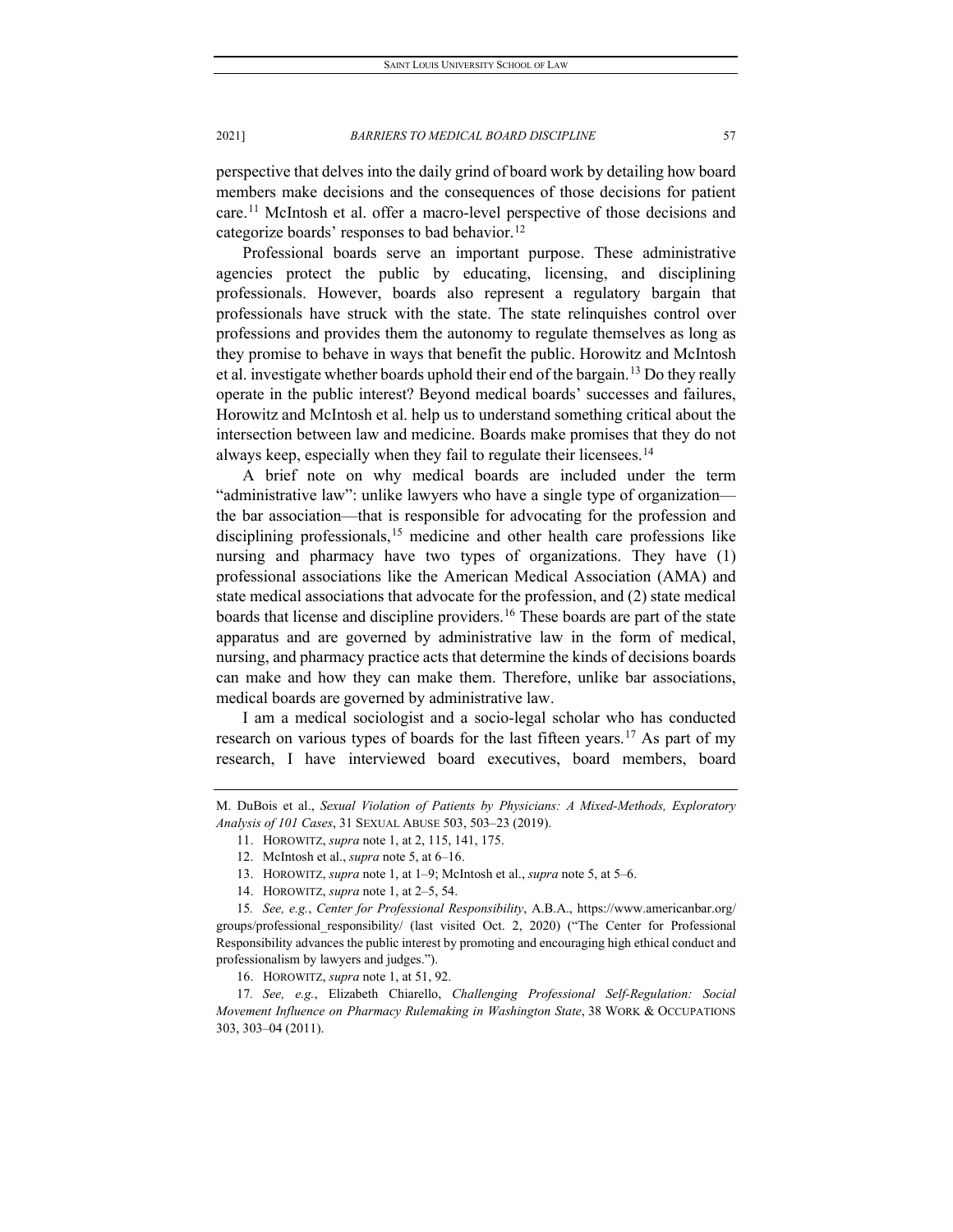investigators, expert witnesses, and lawyers who defend professionals in board proceedings.[18](#page-4-0) Boards wield considerable power over professional practice, yet they often do not behave in the ways we might expect.<sup>[19](#page-4-1)</sup> The public knows so little about boards that they are rarely a topic of conversation, especially in law and the social sciences, which is why the topic of this symposium is so important.

In the piece that catalyzed this symposium, McIntosh and her colleagues ask a critically important question: If medical boards are designed to protect the public from physician harm, why do they so often fail?<sup>[20](#page-4-2)</sup> McIntosh et al. eliminate a number of ethical gray areas by focusing on egregious harm, such as sexual assault, opioid overprescribing, and fraudulent surgeries.<sup>[21](#page-4-3)</sup> Though boards should be highly motivated to address these acute dangers, they overwhelmingly fail to act.<sup>[22](#page-4-4)</sup> Each year, only  $0.1\%$  of all licensed physicians face disciplinary action that involves the most severe forms of punishment such as license suspension, surrender, or revocation.<sup>[23](#page-4-5)</sup> Because of lax enforcement, many physicians harm their patients and face no consequences. We now have to deal with a mismatch between a board's mission to act in the public interest and a board's action, or more accurately *inaction*, to punish physicians who do harm.<sup>[24](#page-4-6)</sup>

From a formal legal perspective, board inaction is surprising. If a board is legally designed to act, why does it not? To this legal question, Pendo et al. provide the answer with their cornerstone piece in this Issue. They unveil the professional bind in which boards' members find themselves—motivated to act but lacking the resources necessary to do so.<sup>[25](#page-4-7)</sup> If, however, we move from the formal legal perspective to a sociological one, board inaction is not so surprising.<sup>[26](#page-4-8)</sup> Boards, and the hospitals and clinics that report to them, engage in common organizational and economic practices—they protect their members

<span id="page-4-0"></span><sup>18</sup>*. Id.* at 315–16; Elizabeth Chiarello, *National Science Foundation Award No. 1753308, The Influence of Social Problems on Healthcare and Legal Institutions*, NAT'L SCI. FOUND. (May 1, 2018), https://www.nsf.gov/awardsearch/showAward?AWD\_ID=1753308 [hereinafter NSF Award No. 1753308].

<sup>19.</sup> Chiarello, *supra* note 17, at 328; HOROWITZ, *supra* note 1, at 53–54.

<span id="page-4-4"></span><span id="page-4-3"></span><span id="page-4-2"></span><span id="page-4-1"></span><sup>20</sup>*. See generally* McIntosh et al., *supra* note 5 (implicitly addressing reasons why SMBs often fail to protect the public from physician harm).

<sup>21</sup>*. Id.* at 5.

<sup>22</sup>*. Id.*

<sup>23</sup>*. Id.*

<sup>24</sup>*. Id.* at 5–6; HOROWITZ, *supra* note 1, at 4–196.

<sup>25.</sup> Pendo et al., *supra* note 5, at 13; McIntosh et al., *supra* note 5, at 5, 15.

<span id="page-4-8"></span><span id="page-4-7"></span><span id="page-4-6"></span><span id="page-4-5"></span><sup>26.</sup> Elizabeth Chiarello & Calvin Morrill, *A Multi-Field Logics Approach to Theorizing Relationships Between Healthcare and Criminal Justice*, *in* RESEARCH HANDBOOK ON SOCIO-LEGAL STUDIES OF MEDICINE AND HEALTH 152, 160 (Marie-Andrée Jacob and Anna Kirkland eds., 2020).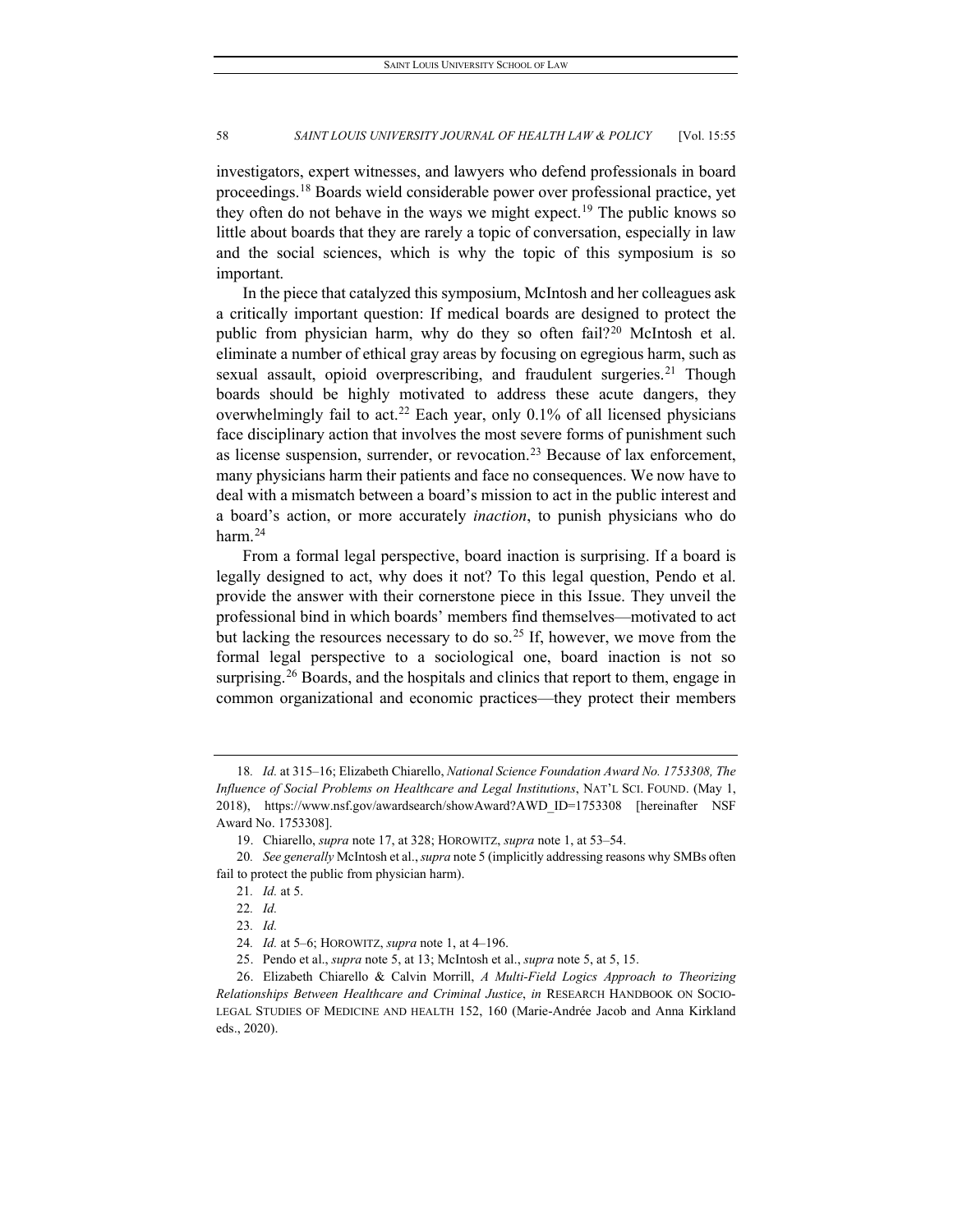and prioritize organizational survival.<sup>[27](#page-5-0)</sup> For board behavior to change, their cultural and legal contexts must change as well.

This Article develops a cultural and organizational framework to illuminate why boards fail to protect the public from egregious harm. Sociological, sociolegal, and organizational theories are used to explain factors that shape the social context in which boards act or fail to act. I draw examples from a wide range of organizations, from universities<sup>[28](#page-5-1)</sup> to the Catholic Church,<sup>[29](#page-5-2)</sup> to explain the mechanisms that shape board behavior. I also draw on my own empirical research on boards to highlight key ideas, though I do not provide a systematic analysis of those data.<sup>[30](#page-5-3)</sup> I conclude by providing a set of recommendations for how to interrupt processes that do not serve the public and how to reorient boards away from self-protection and towards patient-protection. After all, public protection is a board's core mission.<sup>[31](#page-5-4)</sup> Before building this cultural and organizational framework, I begin by offering some background on boards, how they operate, and how they are described in literature on the professions. Note that even though boards vary significantly across states, here I discuss boards in general instead of delving into those differences.

#### II. BACKGROUND

The history of the professions is a story of power and competition.<sup>[32](#page-5-5)</sup> Selfregulation is a mechanism that professions have used to carve out exclusive jurisdictions and to protect themselves from competitors and from state

<span id="page-5-0"></span><sup>27</sup>*. See, e.g.*, Laura L. Dunn, *Addressing Sexual Violence in Higher Education: Ensuring Compliance with the Clery Act, Title IX and VAWA*, 15 GEO. J. GENDER & L. 563, 564–71 (2013); PATRICIA EWICK & MARC W. STEINBERG, BEYOND BETRAYAL: THE PRIEST SEX ABUSE CRISIS, THE VOICE OF THE FAITHFUL, AND THE PROCESS OF COLLECTIVE IDENTITY 7–8 (Doug Mitchell & Elizabeth B. Dyson eds., 2019); JENNIFER S. HIRSCH & SHAMUS KHAN, SEXUAL CITIZENS: A LANDMARK STUDY OF SEX, POWER, AND ASSAULT ON CAMPUS 201–02 (Jodi Beder ed., 2020); Chrysanthi S. Leon, *Law, Mansplainin', and Myth Accommodation in Campus Sexual Assault Reform*, 64 U. KAN. L. REV. 987, 990–91, 1021–22 (2015); W. RICHARD SCOTT & GERALD F. DAVIS, ORGANIZATIONS AND ORGANIZING: RATIONAL, NATURAL, AND OPEN SYSTEMS PERSPECTIVES 4, 162, 324 (Pearson Educ., Inc. 2007).

<sup>28.</sup> Dunn, *supra* note 27, at 564; Leon, *supra* note 27, at 989–90.

<sup>29.</sup> EWICK & STEINBERG, *supra* note 27, at 47, 103, 109.

<sup>30.</sup> NSF Award No. 1753308, *supra* note 18.

<sup>31.</sup> HOROWITZ, *supra* note 1, at 64.

<span id="page-5-5"></span><span id="page-5-4"></span><span id="page-5-3"></span><span id="page-5-2"></span><span id="page-5-1"></span><sup>32.</sup> ELIOT FREIDSON, PROFESSIONALISM, THE THIRD LOGIC: ON THE PRACTICE OF KNOWLEDGE 13, 93 (Univ. of Chi. Press 2001); ELIOT FREIDSON, PROFESSIONAL DOMINANCE: THE SOCIAL STRUCTURE OF MEDICAL CARE 83 (Atherton Press 1970); MAGALI SARFATTI LARSON, THE RISE OF PROFESSIONALISM: A SOCIOLOGICAL ANALYSIS x (Grant Barnes & Gene Tanke eds., 1979); PAUL STARR, THE SOCIAL TRANSFORMATION OF AMERICAN MEDICINE: THE RISE OF A SOVEREIGN PROFESSION AND THE MAKING OF A VAST INDUSTRY 4 (2nd ed. Basic Books 2017) (1982).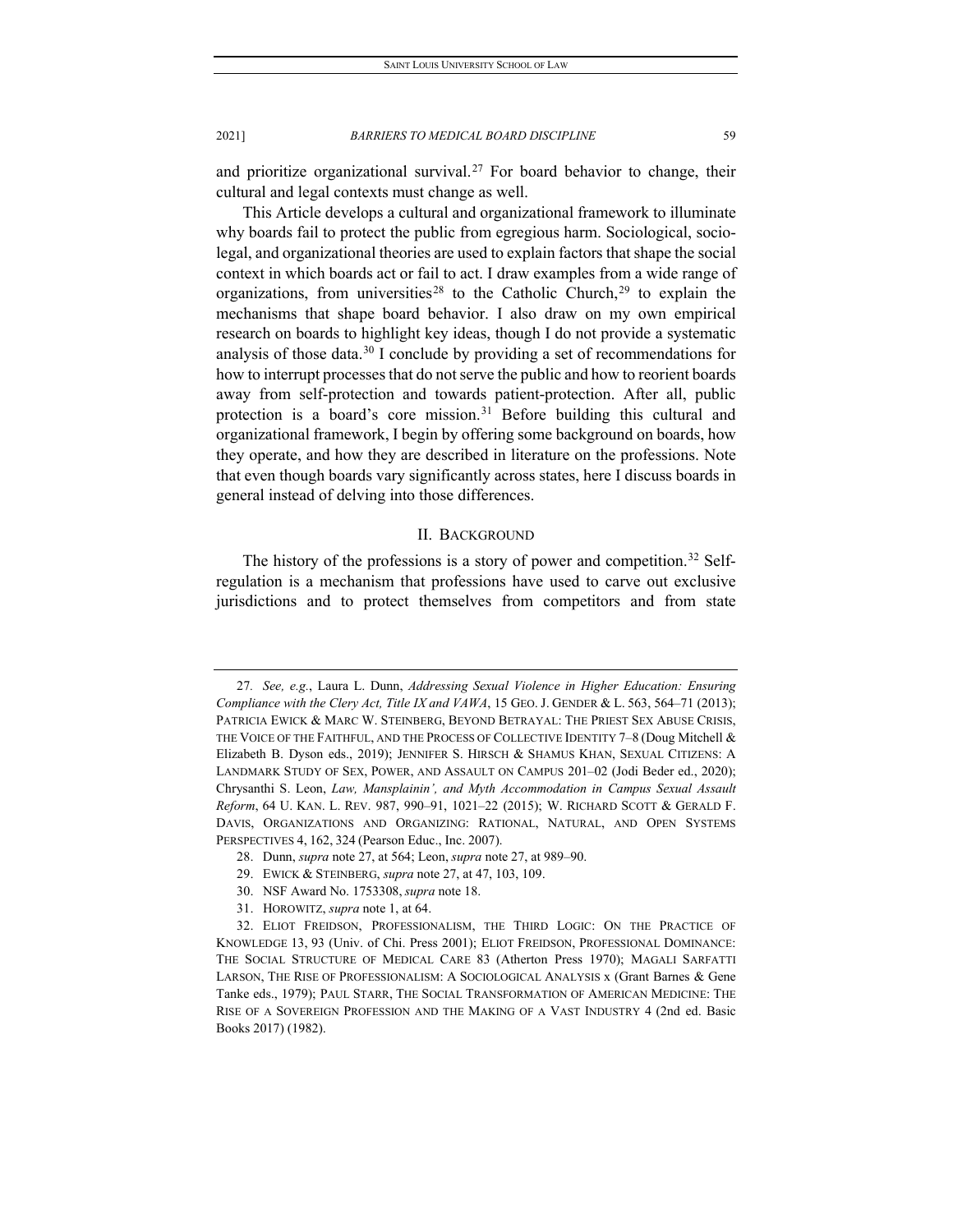regulation.[33](#page-6-0) The medical profession is the quintessential example of successful jurisdictional control,  $34$  even though some of that control has eroded in the past few decades.<sup>[35](#page-6-2)</sup>

In this Part, I unpack the history of the professions and the history of professional boards. First, I describe the process by which professions achieve "closure" or exclusive control over designated knowledge and tasks.<sup>[36](#page-6-3)</sup> Then, I highlight how medical boards began to look the way they do today, with a specific focus on the board's commitment to act in the public interest. In particular, I discuss how including public members on medical boards is designed to help the board serve the public interest.[37](#page-6-4) It does not always work. The history of medical boards raises the question of whether boards were ever intended to protect the public interest, or if the "public interest" was a rhetorical strategy to help physicians achieve closure and ward off competitors.<sup>[38](#page-6-5)</sup>

## *A. Professional Closure*

To understand how professions gain and maintain power, it is useful to avoid thinking about professions in isolation and instead to think about them as a "system of professions" organized around types of knowledge and tasks over which they have staked control.<sup>[39](#page-6-6)</sup> To paint a few of the health care professions with a very broad brush, physicians diagnose diseases and prescribe remedies, nurses administer treatment, and pharmacists dispense medications.<sup>[40](#page-6-7)</sup> These tasks—diagnosing, prescribing, administering, and dispensing—belong to these professions' jurisdictions, or bodies of knowledge and sets of tasks recognized by others as belonging primarily or exclusively to a particular profession.<sup>[41](#page-6-8)</sup> Sociology of the professions offers robust theories about the processes that establish jurisdictional boundaries and the processes that provoke change.<sup>[42](#page-6-9)</sup> One

38*. Id.* at 3–4.

<span id="page-6-0"></span><sup>33.</sup> PROFESSIONAL DOMINANCE: THE SOCIAL STRUCTURE OF MEDICAL CARE,*supra* note 32, at 84; LARSON, *supra* note 32, at x, 9.

<span id="page-6-1"></span><sup>34.</sup> PROFESSIONALISM, THE THIRD LOGIC: ON THE PRACTICE OF KNOWLEDGE,*supra* note 32, at 154, 158; LARSON, *supra* note 32, at 12.

<span id="page-6-2"></span><sup>35.</sup> Arnold S. Relman, *The New Medical-Industrial Complex*, 303 NEW ENG. J. MED. 963, 963–65, 969 (1980); W. RICHARD SCOTT ET AL., INSTITUTIONAL CHANGE AND HEALTHCARE ORGANIZATIONS: FROM PROFESSIONAL DOMINANCE TO MANAGED CARE 58, 61, 95 (2000).

<span id="page-6-5"></span><span id="page-6-4"></span><span id="page-6-3"></span><sup>36.</sup> ANDREW ABBOTT, THE SYSTEM OF PROFESSIONS: AN ESSAY ON THE DIVISION OF EXPERT LABOR 21 (1988); PROFESSIONAL DOMINANCE: THE SOCIAL STRUCTURE OF MEDICAL CARE, *supra* note 32, at 99–100; LARSON, *supra* note 32, at 131.

<sup>37.</sup> HOROWITZ, *supra* note 1, at 5–6.

<sup>39.</sup> ABBOTT, *supra* note 36, at 21–22.

<sup>40</sup>*. Id.* at 173, 249.

<sup>41</sup>*. Id.* at 77, 117–18.

<span id="page-6-9"></span><span id="page-6-8"></span><span id="page-6-7"></span><span id="page-6-6"></span><sup>42</sup>*. Id.* at 22; PROFESSIONALISM, THE THIRD LOGIC: ON THE PRACTICE OF KNOWLEDGE, *supra* note 32, at 158; PROFESSIONAL DOMINANCE: THE SOCIAL STRUCTURE OF MEDICAL CARE, *supra* note 32, at 95; LARSON, *supra* note 32, at 5.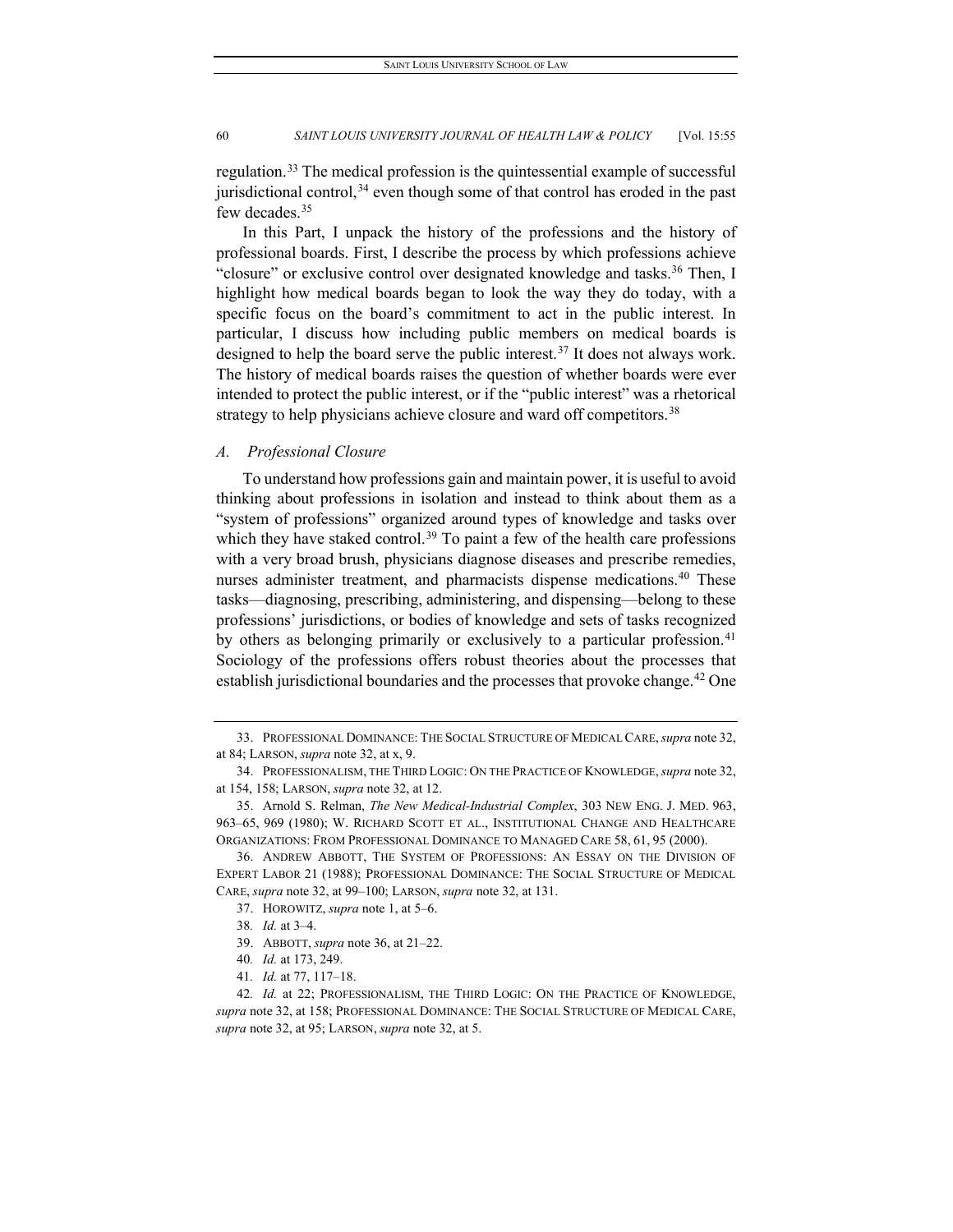might ask why registered nurses, who have extensive patient experience, cannot diagnose, or why pharmacists, who have six years of training including clinical rotations, cannot prescribe.<sup>[43](#page-7-0)</sup> The answer has far less to do with the knowledge or skills of any particular professional group and far more to do with the mechanisms by which professions seize control of jurisdictions and ward off competitors.[44](#page-7-1)

In his landmark book *The System of the Professions,* sociologist Andrew Abbott theorizes a set of six "settlements" that result from competition over jurisdictions: (1) one profession can claim the full jurisdiction, (2) one profession can be subordinated under the other, (3) professions can split the jurisdiction into two parts, (4) professions can share a jurisdiction, (5) one profession can advise another on certain tasks, or (6) professions can divide work based on type of clients.<sup>[45](#page-7-2)</sup> However, even gaining professional status is a feat in itself.[46](#page-7-3) Fundamentally, professions are interested in achieving "closure."[47](#page-7-4) That is, they want to be recognized as professionals with their own exclusive domain of knowledge and tasks, and they want to defend that domain, or jurisdiction, from would-be competitors.<sup>[48](#page-7-5)</sup> This is what sociologist Magali Sarfatti Larson calls a "professional project," or an effort to claim high social status and agency over one's work while being free from intrusion by others.<sup>[49](#page-7-6)</sup>

State support is crucial for legitimizing this professional project.<sup>[50](#page-7-7)</sup> States provide professions with a way to defend themselves from would-be competitors by legally allocating certain tasks to them and denying those tasks to others.<sup>[51](#page-7-8)</sup> Two forms of state legitimation help professions to secure their jurisdictions: licensure and self-regulation.<sup>[52](#page-7-9)</sup> Licensure helps to limit which workers can perform a specific task.<sup>[53](#page-7-10)</sup> For example, in most states, a barber cannot perform

- 49. LARSON, *supra* note 32, at 51.
- 50*. Id.* at 14.
- 51. HOROWITZ, *supra* note 1, at 40–46.

<span id="page-7-0"></span><sup>43.</sup> RICHARD R. ABOOD & DAVID B. BRUSHWOOD, PHARMACY PRACTICE AND THE LAW 84– 86 (2nd ed. 1997); GREGORY L. WEISS & LYNNE E. LONNQUIST, THE SOCIOLOGY OF HEALTH, HEALING, AND ILLNESS 302 (8th ed. Routledge 2014).

<span id="page-7-1"></span><sup>44.</sup> ABBOTT, *supra* note 36, at 22, 135; ELIOT FREIDSON, PROFESSION OF MEDICINE: A STUDY OF THE SOCIOLOGY OF APPLIED KNOWLEDGE 337 (1st ed. 1970); LARSON, *supra* note 32, at 10, 12; STARR, *supra* note 32, at 229–31.

<sup>45.</sup> ABBOTT, *supra* note 36, at 145.

<span id="page-7-3"></span><span id="page-7-2"></span><sup>46.</sup> PROFESSIONAL DOMINANCE: THE SOCIAL STRUCTURE OF MEDICAL CARE,*supra* note 32, at 81; LARSON, *supra* note 32, at 12.

<span id="page-7-6"></span><span id="page-7-5"></span><span id="page-7-4"></span><sup>47.</sup> Kim A. Weeden, *Why Do Some Occupations Pay More than Others? Social Closure and Earnings Inequality in the United States*, 108 AM. J. SOCIO. 55, 61–92 (2002).

<sup>48</sup>*. Id.* at 70.

<span id="page-7-9"></span><span id="page-7-8"></span><span id="page-7-7"></span><sup>52.</sup> PROFESSIONAL DOMINANCE: THE SOCIAL STRUCTURE OF MEDICAL CARE,*supra* note 32, at 83; HOROWITZ, *supra* note 1, at 46–48; LARSON, *supra* note 32, at 129.

<span id="page-7-10"></span><sup>53.</sup> PROFESSION OF MEDICINE: A STUDY OF THE SOCIOLOGY OF APPLIED KNOWLEDGE, *supra* note 44, at 21, 187.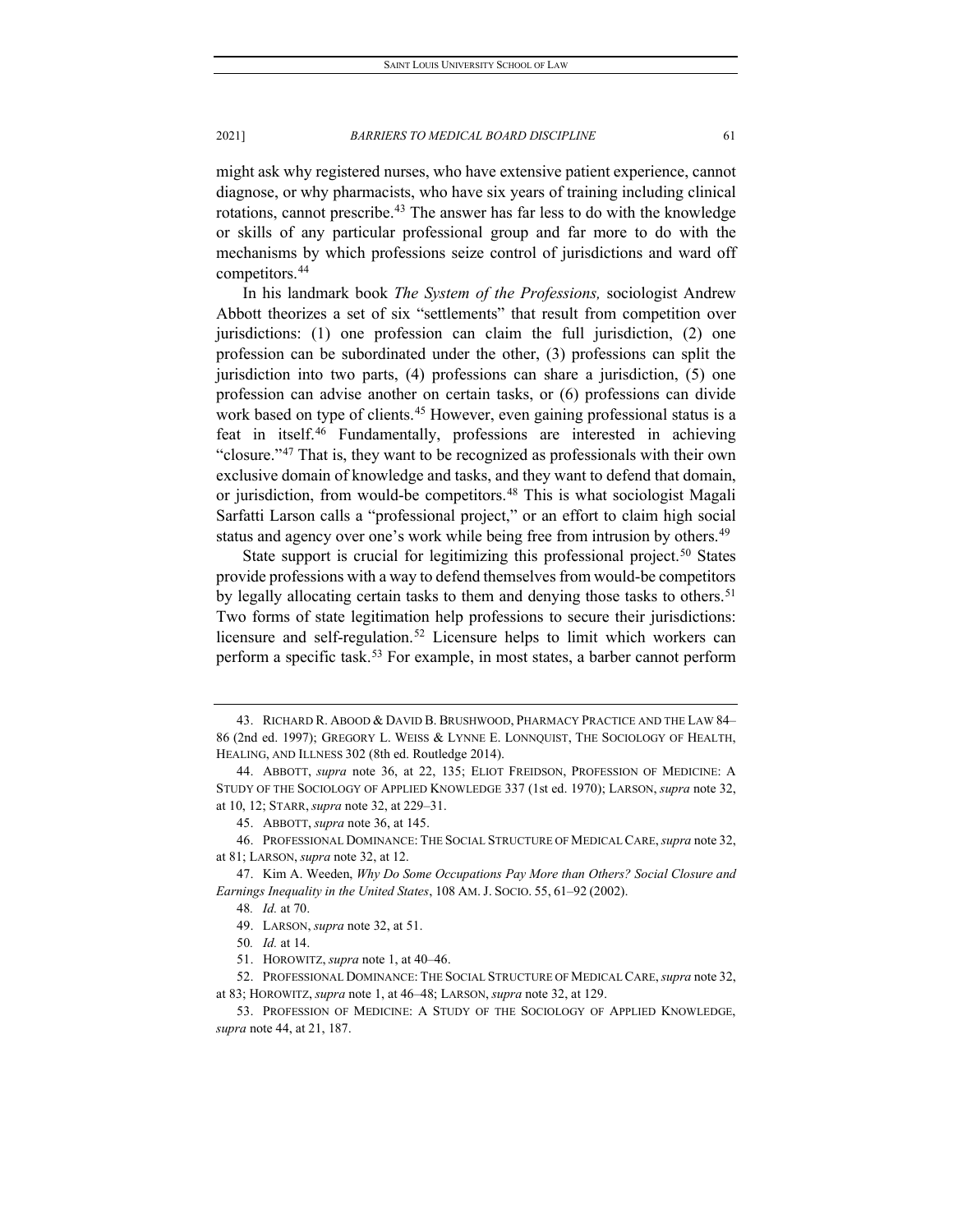surgery, a teacher cannot cut hair, and a waiter cannot give a massage without a medical license,  $54$  a cosmetology license,  $55$  or a massage license, respectively.  $56$ Licensure benefits professions because it limits the number of people who can perform a task and, as a result, reduces competition and keeps wages high.<sup>[57](#page-8-3)</sup>

Licensure is also an aspect of self-regulation. One goal of the professional project is to achieve autonomy from the state.<sup>[58](#page-8-4)</sup> As part of their broad police power, states control all aspects of work that are not constitutionally allocated to the federal government.<sup>[59](#page-8-5)</sup> However, professions want to seize control from the state so the profession has exclusive power over its jurisdiction. $60$ Professions do so by striking a regulatory bargain with the state, of which boards and the promise to act in "the public interest" are crucial elements.<sup>[61](#page-8-7)</sup>

## *B. The Function of Medical Boards*

Boards are regulatory agencies born out of professional quests for power. When medical boards were first developed, the medical profession bore little resemblance to the medical profession of today.<sup>62</sup> Before 1910, physicians did not enjoy elevated status over other health care professionals.<sup>[63](#page-8-9)</sup> Instead, they were on par with pharmacists, nurses, midwives, and chiropractors, and there was a great deal of variation among physicians in terms of how they were trained, the techniques they used, and how much they charged.<sup>[64](#page-8-10)</sup> That all changed when the Carnegie Foundation commissioned a team to evaluate the quality of medical schools.<sup>[65](#page-8-11)</sup> Following on the heels of the AMA's licensing changes in 1906, the Flexner Report, published in 1910, evaluated which medical schools met the new requirements and found many of them severely lacking. Flexner's detailed and biting report precipitated a wave of medical school closings through 1920.<sup>[66](#page-8-12)</sup> Still, physicians were wary of other professions

59. U.S. CONST. amend. X.

<span id="page-8-0"></span><sup>54</sup>*. Obtaining a Medical License*, AM. MED. ASS'N (May 15, 2018), https://www.ama-assn. org/residents-students/career-planning-resource/obtaining-medical-license.

<span id="page-8-1"></span><sup>55</sup>*. State Requirements for Cosmetologists*, NATL. ASS'N COMPLEMENTARY & ALT. MEDS., https://nacams.org/cosmetology-states/ (last visited Oct. 3, 2021).

<span id="page-8-3"></span><span id="page-8-2"></span><sup>56</sup>*. Massage Therapist License Requirements by State*, MASSAGE MAG. INS. PLUS, https://www.massageliabilityinsurancegroup.com/state-requirements/ (last visited Oct. 3, 2021).

<sup>57.</sup> STARR, *supra* note 32, at 102, 230.

<sup>58.</sup> LARSON, *supra* note 32, at 184.

<span id="page-8-9"></span><span id="page-8-8"></span><span id="page-8-7"></span><span id="page-8-6"></span><span id="page-8-5"></span><span id="page-8-4"></span><sup>60.</sup> PROFESSION OF MEDICINE: A STUDY OF THE SOCIOLOGY OF APPLIED KNOWLEDGE, *supra* note 44, at 72; PROFESSIONAL DOMINANCE: THE SOCIAL STRUCTURE OF MEDICAL CARE, *supra* note 32, at 83; LARSON, *supra* note 32, at 184–85.

<sup>61.</sup> HOROWITZ, *supra* note 1, at 33, 44.

<sup>62</sup>*. Id.* at 34; STARR, *supra* note 32, at 24–25.

<sup>63.</sup> HOROWITZ, *supra* note 1, at 35–36; STARR, *supra* note 32, at 82.

<span id="page-8-10"></span><sup>64.</sup> HOROWITZ, *supra* note 1, at 35; STARR, *supra* note 32, at 81.

<span id="page-8-12"></span><span id="page-8-11"></span><sup>65.</sup> HOROWITZ, *supra* note 1, at 50; STARR, *supra* note 32, at 118.

<sup>66.</sup> HOROWITZ, *supra* note 1, at 50–51; STARR, *supra* note 32, at 118.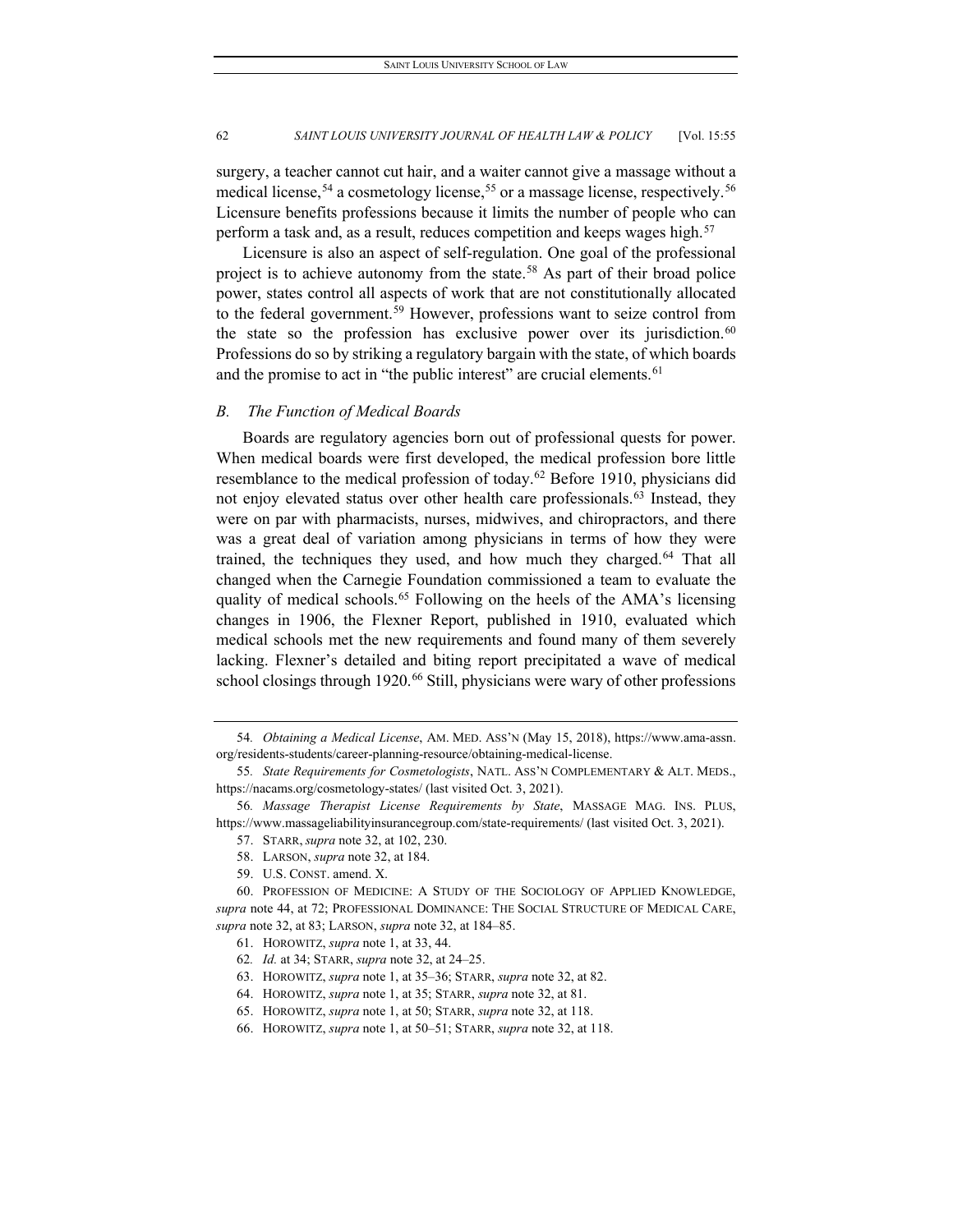who might challenge them for control over emerging medical tasks. So, physicians struck a regulatory bargain with the state: the state would grant physicians sole control over a subset of tasks and give them the autonomy to decide how to practice medicine.<sup>[67](#page-9-0)</sup> In exchange, physicians would promise to regulate themselves in ways that protected the public interest.<sup>[68](#page-9-1)</sup> That is the model on which boards are predicated today.

The irony is that physicians established boards at a time when many medical remedies lacked a sufficient basis in scientific evidence and sometimes harmed patients.[69](#page-9-2) Medical boards, whose stated aim was to protect the public, were also closely aligned with medical associations like the AMA, whose aim was to protect the profession.<sup>[70](#page-9-3)</sup> Horowitz observes, "it was difficult to pass public interest legislation when the medical society and boards were so closely aligned."[71](#page-9-4) Additionally, boards and associations worked collaboratively to keep evidence of physician wrongdoing out of the public eye as negative public opinion would threaten the creation and power of these emerging professional entities. For example, professional codes deterred physicians from reporting and testifying against their colleagues. Physicians who dared to do so faced harsh consequences.[72](#page-9-5)

For example, in the 1950s, one Illinois physician who cooperated with the state's attorney general to identify problematic practitioners found himself excluded from the profession.<sup>[73](#page-9-6)</sup> When he attempted to practice in Arizona instead, his reputation followed him there as the Illinois board shared his offenses with the Arizona board.<sup>[74](#page-9-7)</sup> A letter from the Illinois Attorney General was no help, and the physician was unable to practice until nine years later, when a court saw through the political smokescreen and required the board to license him.<sup>[75](#page-9-8)</sup> This doctor's case left one to wonder: How could physicians uphold the highest ethical standards if they were prohibited from holding one another accountable? This got critics thinking that perhaps boards comprised entirely of physicians were ill-equipped to protect the public.<sup>[76](#page-9-9)</sup> Maybe they lacked the neutrality necessary to uphold the standards they had set for themselves.<sup>[77](#page-9-10)</sup>

<sup>67.</sup> HOROWITZ, *supra* note 1, at 42–44; STARR, *supra* note 32, at 141.

<sup>68.</sup> HOROWITZ, *supra* note 1, at 47; STARR, *supra* note 32, at 144.

<span id="page-9-4"></span><span id="page-9-3"></span><span id="page-9-2"></span><span id="page-9-1"></span><span id="page-9-0"></span><sup>69.</sup> HOROWITZ, *supra* note 1, at 35; David Johnson & Humayun J. Chaudhry, *The History of the Federation of State Medical Boards: Part One—19th Century Origins of FSMB and Modern Medical Regulation*, J. MED. REGUL., Mar. 2012, at 20, 24; STARR, *supra* note 32, at 138.

<sup>70.</sup> HOROWITZ, *supra* note 1, at 33, 89.

<sup>71</sup>*. Id.* at 70.

<sup>72</sup>*. Id.* at 54; Johnson & Chaudhry, *supra* note 69, at 21.

<sup>73.</sup> HOROWITZ, *supra* note 1, at 54.

<sup>74</sup>*. Id.*

<sup>75</sup>*. Id.*

<span id="page-9-10"></span><span id="page-9-9"></span><span id="page-9-8"></span><span id="page-9-7"></span><span id="page-9-6"></span><span id="page-9-5"></span><sup>76</sup>*. Id.* at 56; BENJAMIN SHIMBERG ET AL., OCCUPATIONAL LICENSING AND PUBLIC POLICY: FINAL REPORT 10 (1972).

<sup>77.</sup> HOROWITZ, *supra* note 1, at 55–56.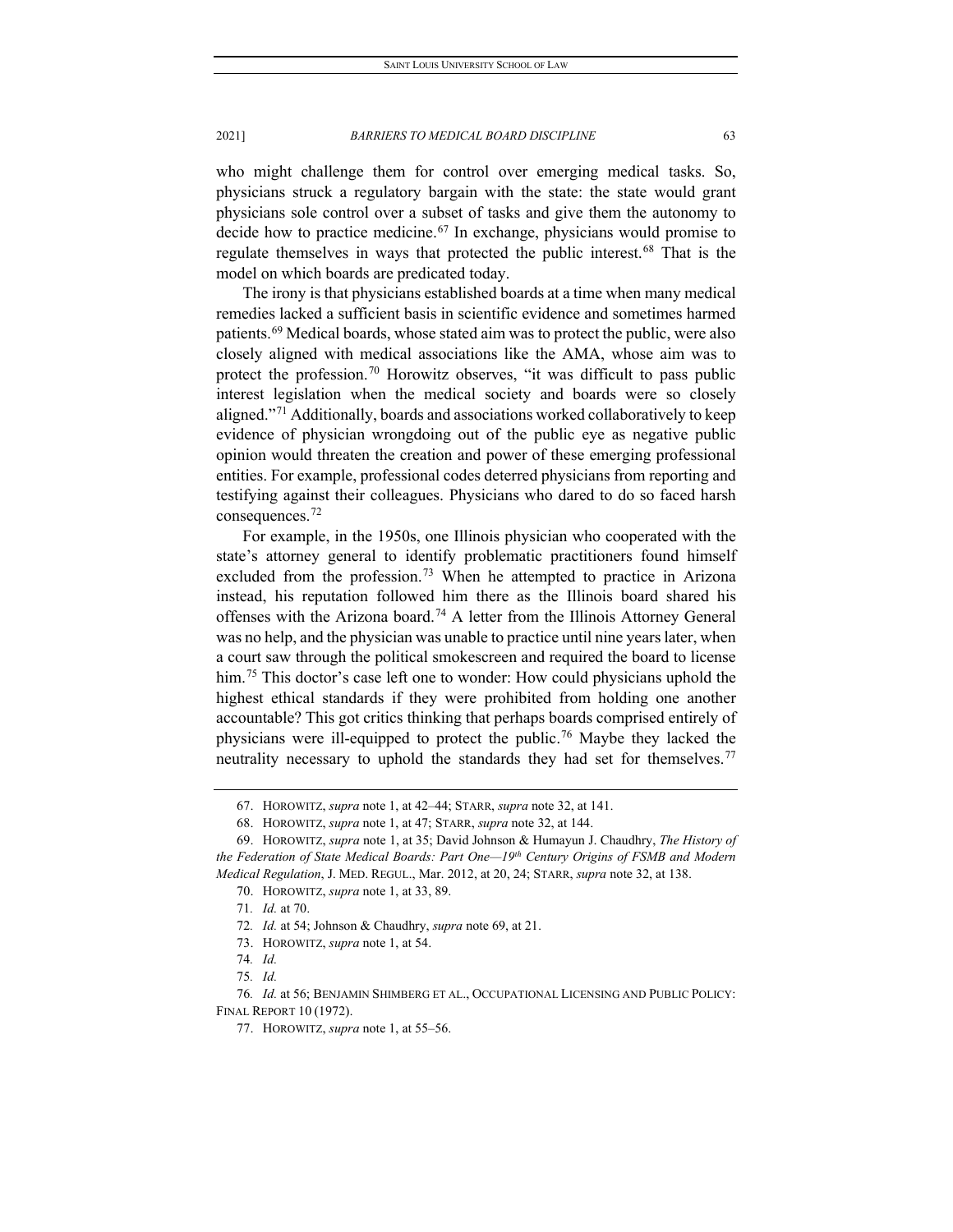Perhaps boards needed input from those with no connection to the medical profession.[78](#page-10-0) These concerns fueled the push to add public members to medical boards, a move that boards and associations vehemently opposed.<sup>[79](#page-10-1)</sup>

## *C. The Role of the Public Member*

Boards promised to act in the public interest, but board members were convinced that only they had the knowledge and skill to determine what the public interest was.<sup>[80](#page-10-2)</sup> Two paternalistic ideas legitimated self-regulation, both of which centered on the public's ignorance: (1) the idea that physicians knew best how to protect the public, and (2) the idea that the public could not evaluate physician behavior for disciplinary purposes.<sup>81</sup> Certainly, patients could not differentiate between good medicine and bad—they had neither the knowledge nor the skills. Therefore, board members argued that patients should trust medical boards to regulate board members and their physician colleagues and to hold themselves to the highest possible ethical standards.<sup>[82](#page-10-4)</sup> In their view, the idea of public members on boards was equally preposterous—members of the public could not possibly hope to understand the deep technical challenges that physicians faced and could not render a verdict on whether a physician's actions met professional standards.<sup>83</sup> This claim ignored the fact that many cases brought before medical boards were issues of ethics or access that did not require specialized knowledge.<sup>[84](#page-10-6)</sup>

These twin notions helped physicians ward off public intervention for decades. However, these claims began to lose leverage in the 1960s and 1970s when political and cultural movements ushered in mobilization for consumer rights and a deep distrust of authority. $85$  In the throes of this cultural melee, critics of professional boards began to insist that boards should include members of the public in their ranks.<sup>[86](#page-10-8)</sup> Boards and professional organizations like the AMA initially resisted—they remained unconvinced that public members could adequately evaluate the quality of medical practice and feared that public intrusion onto boards would threaten the board's power to self-regulate. $87$ Boards that allowed public members in the early days either kept them away from important board business or did not permit them to vote, leading many

- <span id="page-10-8"></span><span id="page-10-7"></span>85*. Id.* at 56. *See generally* SHIMBERG ET AL., *supra* note 76.
- 86. HOROWITZ, *supra* note 1, at 9; SHIMBERG ET AL., *supra* note 76, at 264.
- <span id="page-10-9"></span>87. HOROWITZ, *supra* note 1, at 33.

<span id="page-10-0"></span><sup>78</sup>*. Id.* at 57.

<span id="page-10-1"></span><sup>79</sup>*. Id.* at 56, 62.

<span id="page-10-2"></span><sup>80</sup>*. Id.* at 48, 62.

<sup>81</sup>*. Id.* at 48.

<span id="page-10-5"></span><span id="page-10-4"></span><span id="page-10-3"></span><sup>82.</sup> HOROWITZ, *supra* note 1, at 47–48.

<span id="page-10-6"></span><sup>83</sup>*. Id.* at 65.

<sup>84</sup>*. Id.*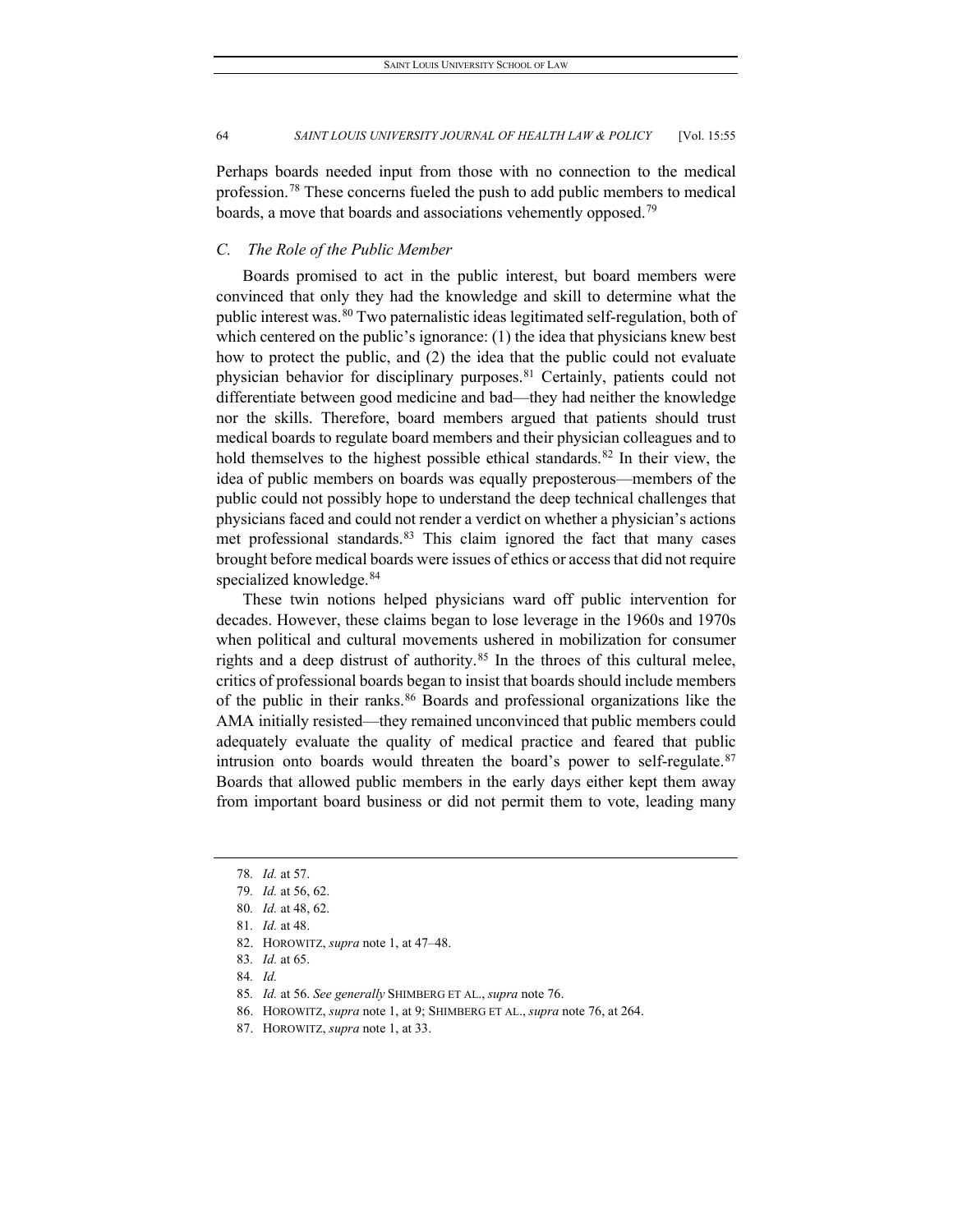public members to quit or disengage. However, after years of conflict, boards eventually grew to accept public members  $\dots$  to a degree.<sup>[88](#page-11-0)</sup>

Board members began to see that including public members helped them solve a growing problem of legitimacy without actually threatening status quo board operations.<sup>[89](#page-11-1)</sup> At the time, boards were seen as self-interested, self-serving bodies who were more interested in protecting their power and pocketbooks than in actually serving the public.<sup>[90](#page-11-2)</sup> This public perception threw boards into a crisis of legitimacy in which they feared that if critics grew loud and powerful enough, state legislatures would take action that would compromise boards' ability to self-govern.<sup>[91](#page-11-3)</sup> Allowing public members on boards helped to quell the critics.<sup>[92](#page-11-4)</sup> When public members signed off on board decisions, they indicated that the interests of the boards and the public were aligned[.93](#page-11-5) However, there were not enough public members on any board to actually transform board decisions or the mechanisms by which those decisions were made.<sup>[94](#page-11-6)</sup> This resulted in public members acting as a sort of symbolic window dressing that legitimated board actions without catalyzing change.<sup>[95](#page-11-7)</sup>

Not only was admitting public members a symbolic act, but boards and professional associations went to great lengths to shield physicians from scrutiny by the public members, hiding some of the worst offenders in physician health programs (PHPs, sometimes referred to as impaired physician programs). PHPs are programs run by professional associations to help physicians who have impairments such as substance use disorders or who engage in sexual misconduct.<sup>[96](#page-11-8)</sup> Decisions to send physicians to PHPs were made in secret; board members were not to know if physicians were participating in PHPs and were to trust the association to determine whether the provider had been rehabilitated.<sup>[97](#page-11-9)</sup> Patients, too, were none the wiser, and if the association allowed it, physicians who had sexually assaulted patients or had stolen patients' pain medication continued to provide care.<sup>[98](#page-11-10)</sup> The AMA created a model Disabled Physician Act in 1974 that enabled PHPs' creation based on the idea that "impaired physicians needed effective rehabilitation, not punishment."[99](#page-11-11)

- 92. HOROWITZ, *supra* note 1, at 64.
- <span id="page-11-6"></span><span id="page-11-5"></span>93*. Id.* at 163.
- 94*. Id.* at 175–76.
- <span id="page-11-7"></span>95*. Id.* at 176.
- <span id="page-11-8"></span>96*. Id.* at 86, 100.
- <span id="page-11-10"></span><span id="page-11-9"></span>97. HOROWITZ, *supra* note 1, at 66–67.
- 98*. Id.* at 68.
- <span id="page-11-11"></span>99*. Id.* at 66.

<sup>88</sup>*. Id.* at 69, 98.

<span id="page-11-2"></span><span id="page-11-1"></span><span id="page-11-0"></span><sup>89</sup>*. Id.* at 76.

<sup>90</sup>*. Id.* at 56.

<span id="page-11-4"></span><span id="page-11-3"></span><sup>91</sup>*. Id.* at 24, 61.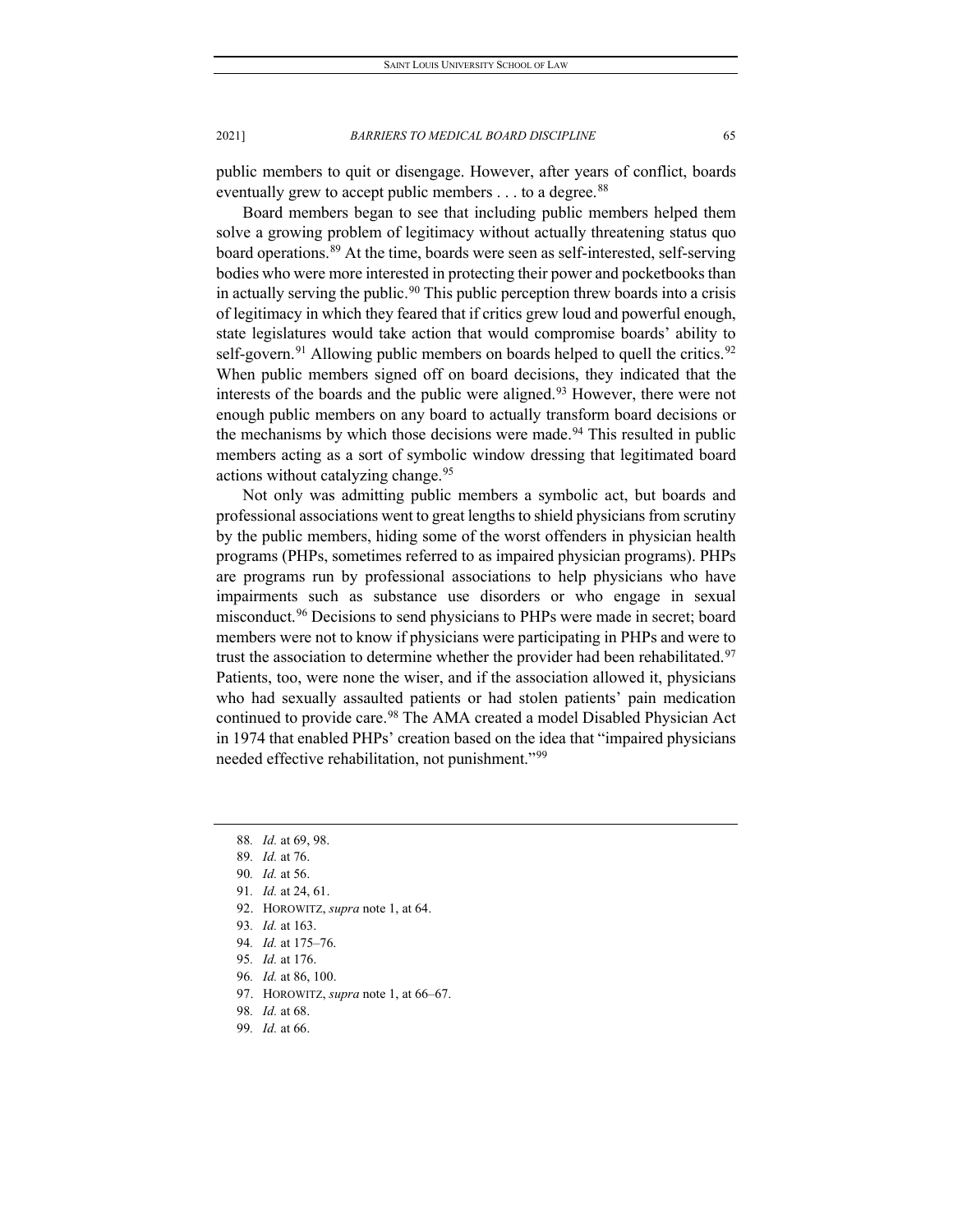Framing board formation and licensure in terms of public interest resolved tension between patient choice and professional closure.[100](#page-12-0) Public interest rhetoric pushed toward the latter by aligning the public's interest in safety with the profession's interest in power and prestige.<sup>[101](#page-12-1)</sup> The argument went that patients deserved protection and would only receive it if the state allowed the medical profession to regulate itself and weed out negligent or nefarious practitioners.<sup>[102](#page-12-2)</sup> The problem is that boards never did,<sup>[103](#page-12-3)</sup> at least not to the extent that would have achieved real public protection.<sup>[104](#page-12-4)</sup> Instead, boards used licensure as a cudgel to ward off would-be competitors and restrict medical practice to a privileged few.[105](#page-12-5) Adding public members did little to shift board operations. Instead, it merely helped to dispel the public perception that physicians acted exclusively in their own interest.[106](#page-12-6) Horowitz bluntly describes how self-regulation, boards, and licensure protected physicians when she states "[t]he medical profession had used its power to corner the market, jack up its status, and control peoples' bodies and lives."[107](#page-12-7)

Fast forward to today. Physicians still self-regulate. All states have medical boards, and most boards have public members.<sup>[108](#page-12-8)</sup> These boards claim that they act in the public interest, but evidence suggests that they often do not.<sup>[109](#page-12-9)</sup> The number of physicians disciplined is far fewer than the number who commit egregious harm, and those that are disciplined often receive minimal rehabilitation before returning to work with the public.<sup>[110](#page-12-10)</sup> The history of boards helps to partly explain why boards fail to fulfill their stated aim.<sup>[111](#page-12-11)</sup> However, for

107. HOROWITZ, *supra* note 1, at 65.

<span id="page-12-8"></span><span id="page-12-7"></span><span id="page-12-6"></span><span id="page-12-5"></span><span id="page-12-4"></span>108. FED'N OF STATE MED. BDS., BOARD MEMBERSHIP COMPOSITION 1 (2021), https://www.fsmb.org/siteassets/advocacy/regulatory/board-structure/board-membership-compo sition.pdf.

<span id="page-12-9"></span>109. HOROWITZ, *supra* note 1, at 32–34; McIntosh et al., *supra* note 5, at 5–6; Pendo et al., *supra* note 5, at 13.

<span id="page-12-10"></span>110*. Serious Ethical Violations in Medicine*, *supra* note 10, at 16–17; *Sexual Violation of Patients by Physicians*, *supra* note 10, at 506; Ariel Hart, *Doctors & Sex Abuse: Accused Doctors Go to Therapy, Then Return to Practice*, ATLANTA J.-CONST., http://doctors.ajc.com/sex\_abuse\_ treatment\_over\_punishment/ (last visited Oct. 9, 2021); Carrie Teegardin & Danny Robbins, *Still Forgiven: The #MeToo Movement and Public Outcry over Dr. Larry Nassar's Sex Abuse Have Not Reformed the System that Disciplines Doctors*, ATLANTA J.-CONST., https://doctors.ajc.com/ still\_forgiven/ (last visited Oct. 9, 2021); McIntosh et al., *supra* note 5, at 5–6; Pendo et al., *supra* note 5, at 13.

<span id="page-12-11"></span>111. HOROWITZ, *supra* note 1, at 180; SHIMBERG ET AL., *supra* note 76, at 357.

<sup>100</sup>*. Id.* at 68.

<span id="page-12-2"></span><span id="page-12-1"></span><span id="page-12-0"></span><sup>101</sup>*. Id.* at 7.

<span id="page-12-3"></span><sup>102.</sup> HOROWITZ, *supra* note 1, at 5.

<sup>103</sup>*. Id.* at 5, 116.

<sup>104</sup>*. Id.* at 116.

<sup>105</sup>*. Id.* at 75.

<sup>106</sup>*. Id.* at 64–65.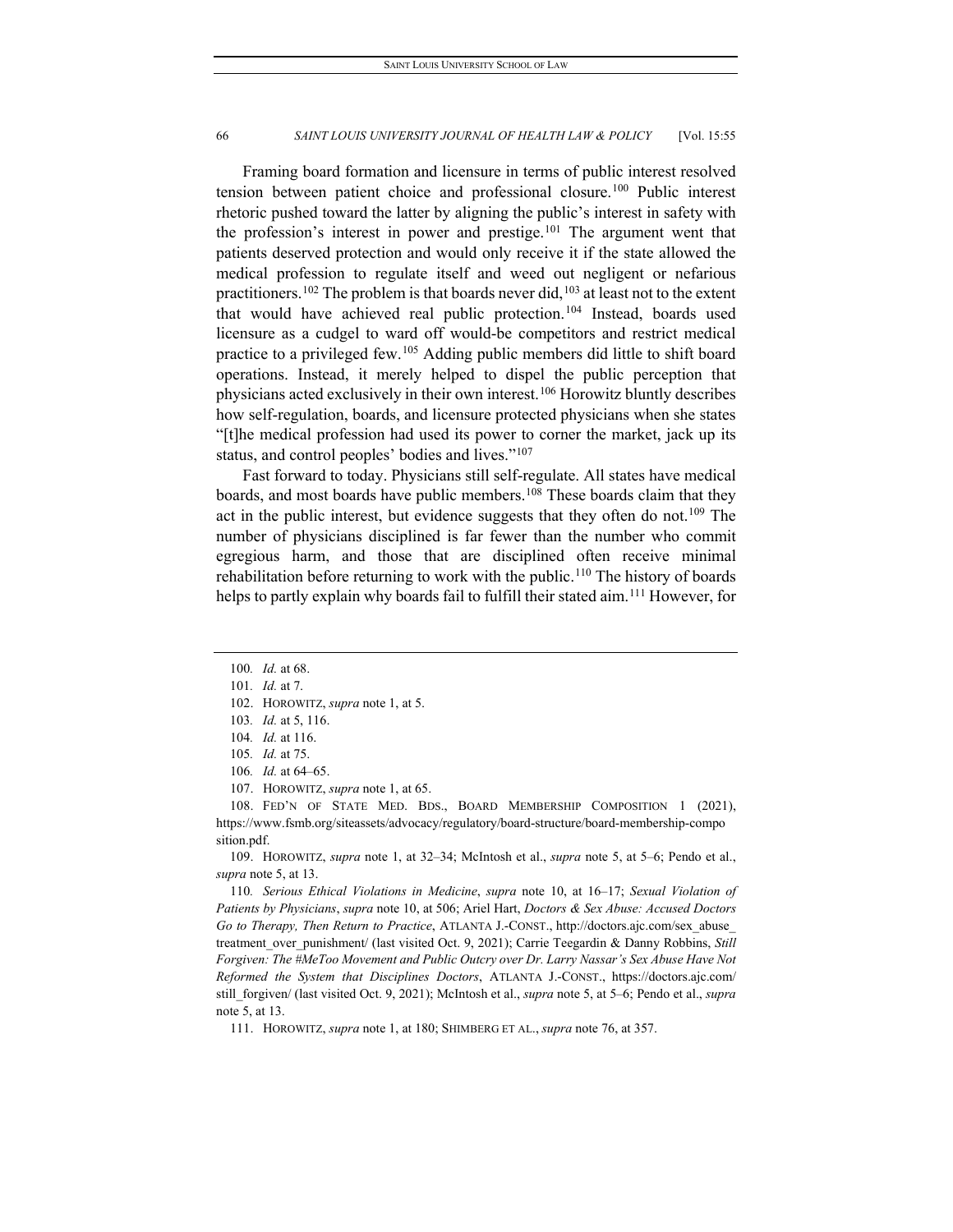a more robust explanation, we must also dive into sociological research on culture and organizations.

## III. A CULTURAL AND ORGANIZATIONAL PERSPECTIVE

Board members make decisions about physician misconduct in a cultural and organizational environment characterized by particular norms, values, processes, and power dynamics.[112](#page-13-0) Attending to key mechanisms at work in these environments helps to explain why boards behave the way they do. I propose that to understand boards' behavior, we need to consider three types of barriers to physician discipline: (1) input barriers, (2) processing barriers, and (3) output barriers, as well as aspects of the cultural and organizational context in which these barriers manifest.

#### *A. Input Barriers*

Input barriers are those barriers that prevent information about egregious misconduct from reaching the board. One major reason that boards do not discipline physicians who inflict egregious harm is because boards never hear about it.<sup>[113](#page-13-1)</sup> Boards are generally reactive rather than proactive. They act on tips that they receive from families, practitioners, other agencies, or concerned citizens instead of seeking out cases on their own.[114](#page-13-2) Hospitals and clinics are legally required to report physician misconduct to boards, yet many either do not report or report information that is so vague that boards cannot even understand what happened, let alone act on it.<sup>[115](#page-13-3)</sup> What prevents hospitals, clinics, patients, and families from reporting egregious misconduct to boards and why do hospitals and clinics that do report do so in a way that is difficult for boards to interpret? I argue that hospitals and clinics have different motivations for failing to report than patients and families, so I analyze these groups separately.

Research suggests that there are four main reasons that hospitals and clinics fail to report: (1) doing so could hurt them reputationally and financially, (2)

<span id="page-13-0"></span><sup>112.</sup> Paul J. DiMaggio & Walter W. Powell, *The Iron Cage Revisited: Institutional Isomorphism and Collective Rationality in Organizational Fields*, 48 AM. SOCIO. REV. 147, 157 (1983); ROGER FRIEDLAND & ROBERT R. ALFORD, BRINGING SOCIETY BACK IN: SYMBOLS, PRACTICES, AND INSTITUTIONAL CONTRADICTIONS, *in* THE NEW INSTITUTIONALISM IN ORGANIZATIONAL ANALYSIS 232, 243–44, 253 (Walter W. Powell & Paul J. DiMaggio eds., 1991); SCOTT & DAVIS, *supra* note 27, at 277.

<sup>113.</sup> McIntosh et al., *supra* note 5, at 5; Pendo et al., *supra* note 5, at 13.

<span id="page-13-3"></span><span id="page-13-2"></span><span id="page-13-1"></span><sup>114.</sup> Elizabeth Chiarello, L. & Soc'y Ass'n Ann. Meeting, White Coat Crime: Regulatory and Criminal Investigations of Prescription Drug Diversion by Healthcare Professionals 10, 14 (2019) (on file with author).

<sup>115.</sup> McIntosh et al., *supra* note 5, at 5–6; Pendo et al., *supra* note 5, at 28.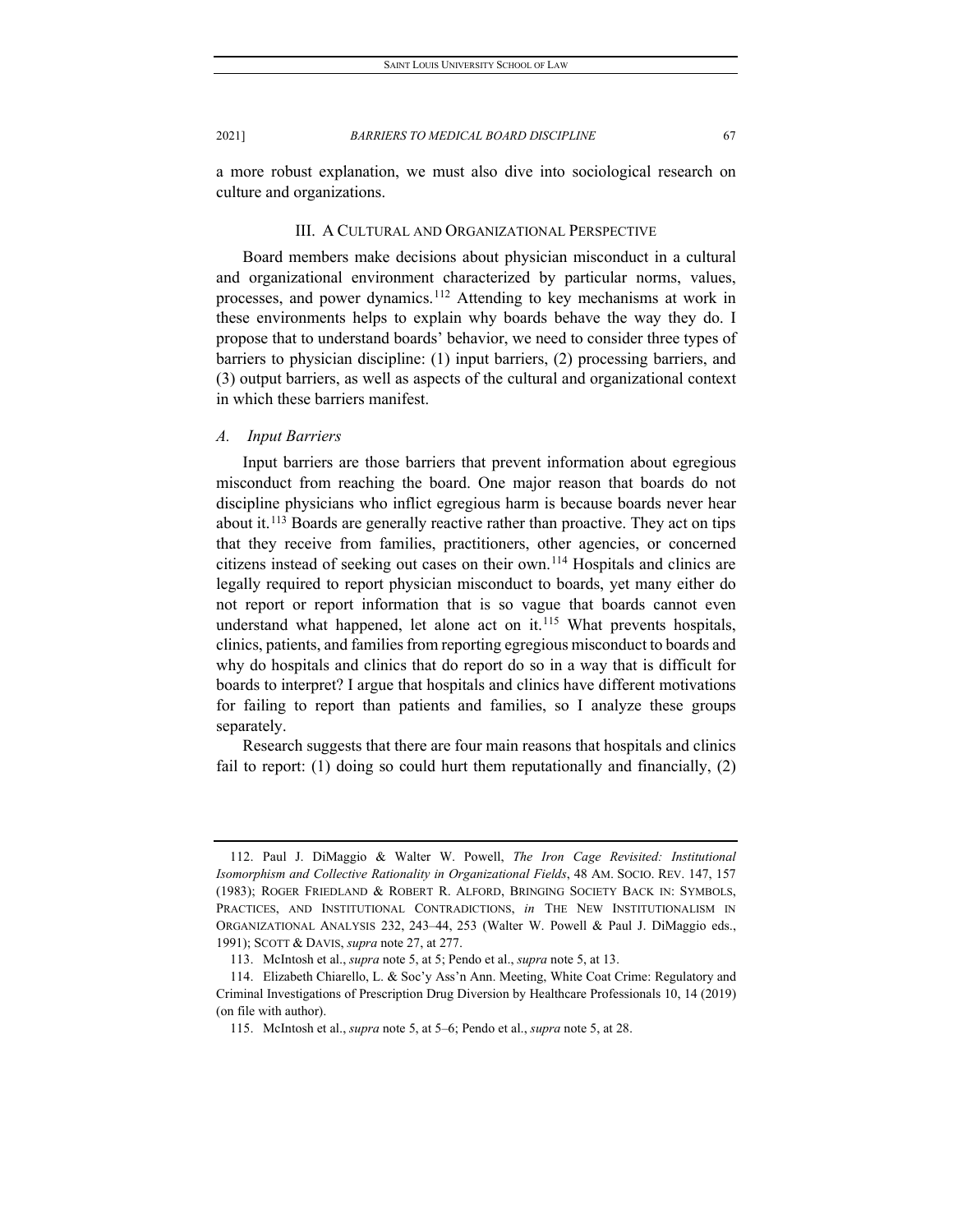there are no consequences for failing to report, (3) organizations in general often fail to hold their members accountable, and  $(4)$  many patients do not report.<sup>[116](#page-14-0)</sup>

#### 1. Preventing Reputational and Financial Harm

First, organizations, like people, have a survival instinct, so they resist taking action that could threaten their survival.<sup>[117](#page-14-1)</sup> Hospitals and clinics rely on public trust to stay in business, and, in places where competition is fierce, any inklings of misconduct could repel patients and motivate them to seek care somewhere else.[118](#page-14-2) Reporting physicians to the board creates opportunities for negative press coverage and raises questions about how administrators could have allowed this to happen, which undermines public trust and threatens the hospital or clinic's reputation and bottom line.<sup>[119](#page-14-3)</sup>

Hospitals and clinics must balance concerns about finances and reputation with a legal duty to report.<sup>[120](#page-14-4)</sup> They thread the needle by reporting in ways that make it difficult for boards (and journalists) to assess what went wrong.<sup>[121](#page-14-5)</sup> By doing so, they fulfill their legal obligations without putting themselves at risk. From a socio-legal standpoint, we can think of this as "[p] laying with the [l] aw," treating law as a game and engaging in moves that allow the organization to emerge victorious within the confines of the law.<sup>[122](#page-14-6)</sup> Even as they skirt the letter of the law, organizations that take this approach arguably behave more responsibly than those that fail to report at all.

#### 2. No Consequences for Failing to Report

Second, many hospitals and clinics do not report misconduct to the board because they realize that there are no consequences for failing to report.<sup>[123](#page-14-7)</sup> This demonstrates what socio-legal scholars call a gap between the "law on the books" and the "law in action."<sup>[124](#page-14-8)</sup> There is a legal requirement to report and yet very few reports are made.<sup>[125](#page-14-9)</sup> But what explains this gap is the fact that hospitals

<sup>116.</sup> Pendo et al., *supra* note 5, at 13, 28–29.

<sup>117.</sup> SCOTT & DAVIS, *supra* note 27, at 61, 252.

<span id="page-14-2"></span><span id="page-14-1"></span><span id="page-14-0"></span><sup>118.</sup> Suzanne C. Makarem & Mona Al-Amin, *Beyond the Service Process: The Effects of Organizational and Market Factors on Customer Perceptions of Health Care Services*, 17 J. SERV. RSCH. 399, 400, 411–12 (2014).

<span id="page-14-3"></span><sup>119</sup>*. See generally* M.L. Millenson, *Pushing the Profession: How the News Media Turned Patient Safety into a Priority*, 11 QUALITY & SAFETY HEALTH CARE 57, 60 (2002).

<span id="page-14-4"></span><sup>120.</sup> Makarem & Al-Amin, *supra* note 118, at 400; *see also* Pendo et al., *supra* note 5, at 28– 29.

<sup>121.</sup> Hart, *supra* note 110; Teegardin & Robbins, *supra* note 110.

<span id="page-14-6"></span><span id="page-14-5"></span><sup>122.</sup> PATRICIA EWICK & SUSAN S. SILBEY, THE COMMON PLACE OF LAW: STORIES FROM EVERYDAY LIFE 129, 131 (William O'Barr & John M. Conley eds., 1998).

<sup>123.</sup> Pendo et al., *supra* note 5, at 29.

<span id="page-14-9"></span><span id="page-14-8"></span><span id="page-14-7"></span><sup>124.</sup> Austin Sarat, *Legal Effectiveness and Social Studies of Law: On the Unfortunate Persistence of a Research Tradition*, 9 LEGAL STUD. F. 23, 23 (1985).

<sup>125.</sup> Pendo et al., *supra* note 5, at 28.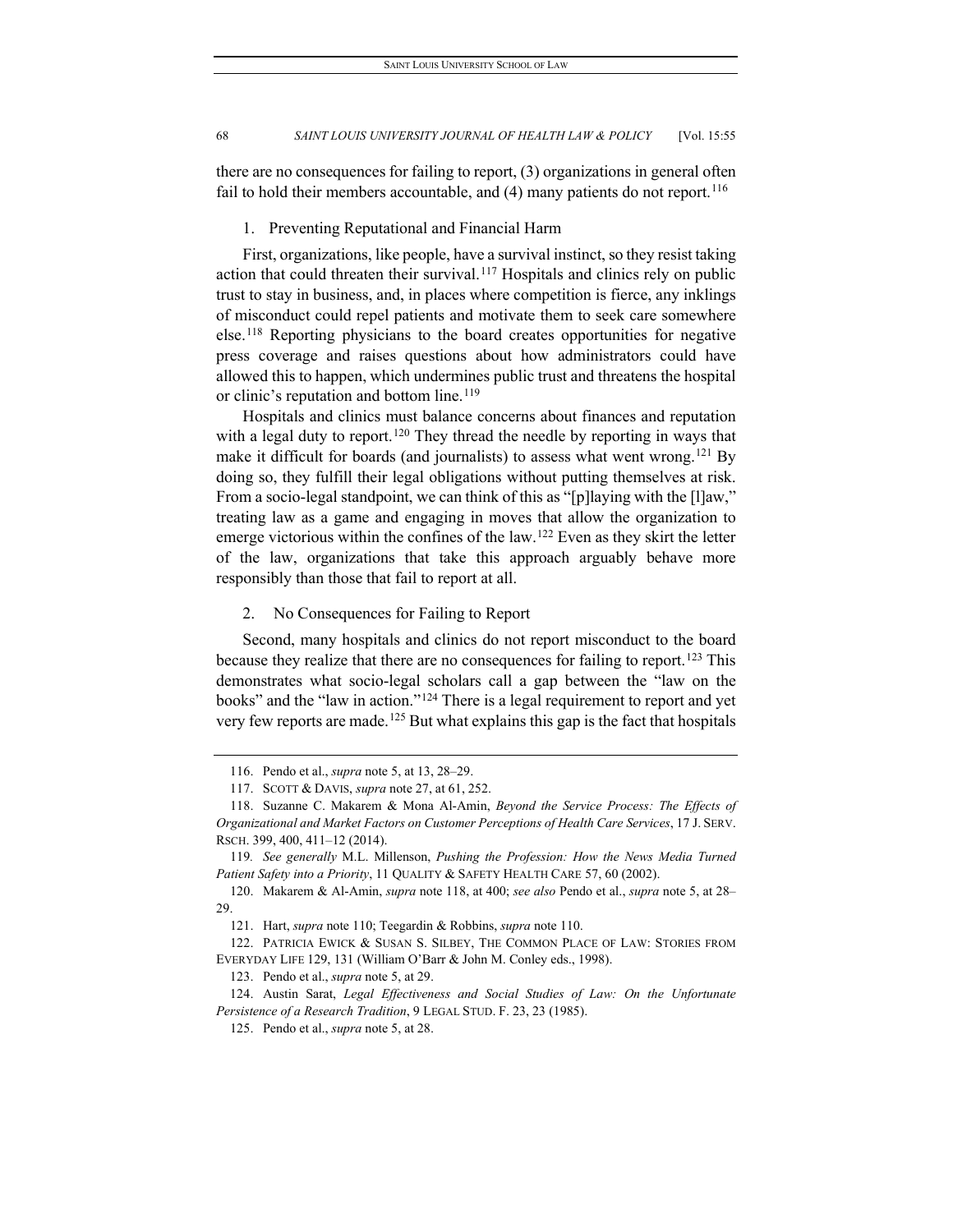and clinics face harm when they do report but face none when they do not.<sup>126</sup> Given this set of perverse incentives, it is no surprise that hospitals and clinics fail to report, or that some skirt the line by giving boards enough information to meet the legal requirement but not enough to investigate.

### 3. Organizations Protect Their Own

Third, organizations generally fail to hold their members accountable and tend to protect their members from consequences, particularly when it comes to sexual offenses—some of the most egregious harms that physicians can perpetuate.[127](#page-15-1) We live in a society in which sexual harassment and sexual assault are rampant, and yet perpetrators of sexual offenses are rarely punished.<sup>[128](#page-15-2)</sup>

About sixteen percent of American women and three percent of American men are sexually assaulted in their lifetime, and yet only thirty-one percent of sexual assaults are reported to the police.<sup>[129](#page-15-3)</sup> Of those reported, only sixteen percent lead to an arrest, nine percent lead to a felony conviction, and eight percent of perpetrators serve time.<sup>[130](#page-15-4)</sup> Add to that the fact that people who report sexual assault face the possibility that they will not be believed, and that some police departments make it a habit to investigate people who report for "false complaints," it is no surprise that sexual assault is so heavily underreported in this country.[131](#page-15-5)

Now, consider assault in the context of the physician-patient relationship, where physicians have outsized power over the patient—the physician decides what treatments patients receive and what medications patients are prescribed. Physicians enjoy significant public trust and authority over patients. In that context, physicians can easily intimidate patients or suggest that any reports of misconduct will not be believed[.132](#page-15-6) Difficulties inherent to transferring physicians, and other limitations on what physicians a patient can see, make

<sup>126</sup>*. Id.*

<span id="page-15-1"></span><span id="page-15-0"></span><sup>127.</sup> Chiarello & Morrill, *supra* note 26, at 159; *Sexual Violation of Patients by Physicians*, *supra* note 10, at 504–05; Fed'n of State Med. Bds., *Report and Recommendations of the FSMB Workgroup on Physician Sexual Misconduct*, J. MED. REGUL., July 2020, at 21–22 (2020); Alan Judd, *Doctors & Sex Abuse: Condemnation Without Action*, ATLANTA J.-CONST. (July 6, 2016), https://doctors.ajc.com/ama\_sex\_abuse\_doctors/.

<span id="page-15-2"></span><sup>128.</sup> KATE HARDING, ASKING FOR IT: THE ALARMING RISE OF RAPE CULTURE—AND WHAT WE CAN DO ABOUT IT 1 (2015).

<span id="page-15-3"></span><sup>129</sup>*. Scope of the Problem: Statistics*, RAPE ABUSE & INCEST NAT'L NETWORK, https://www.rainn.org/statistics/scope-problem (last visited Sept. 25, 2021); *The Criminal Justice System: Statistics*, RAPE ABUSE & INCEST NAT'L NETWORK, https://www.rainn.org/statistics/ criminal-justice-system (last visited Sept. 25, 2021).

<sup>130</sup>*. The Criminal Justice System: Statistics*, *supra* note 129.

<sup>131.</sup> Corey Rayburn Yung, *Sex Panic and Denial*, 21 NEW CRIM. L. REV. 458, 468–69 (2018).

<span id="page-15-6"></span><span id="page-15-5"></span><span id="page-15-4"></span><sup>132</sup>*. Sexual Violation of Patients by Physicians*, *supra* note 10, at 504; Carrie Teegardin et al., *Doctors & Sex Abuse: License to Betray*, ATLANTA J.-CONST. (July 6, 2016), https://doctors.ajc. com/part\_1\_license\_to\_betray/; Teegardin & Robbins, *supra* note 110.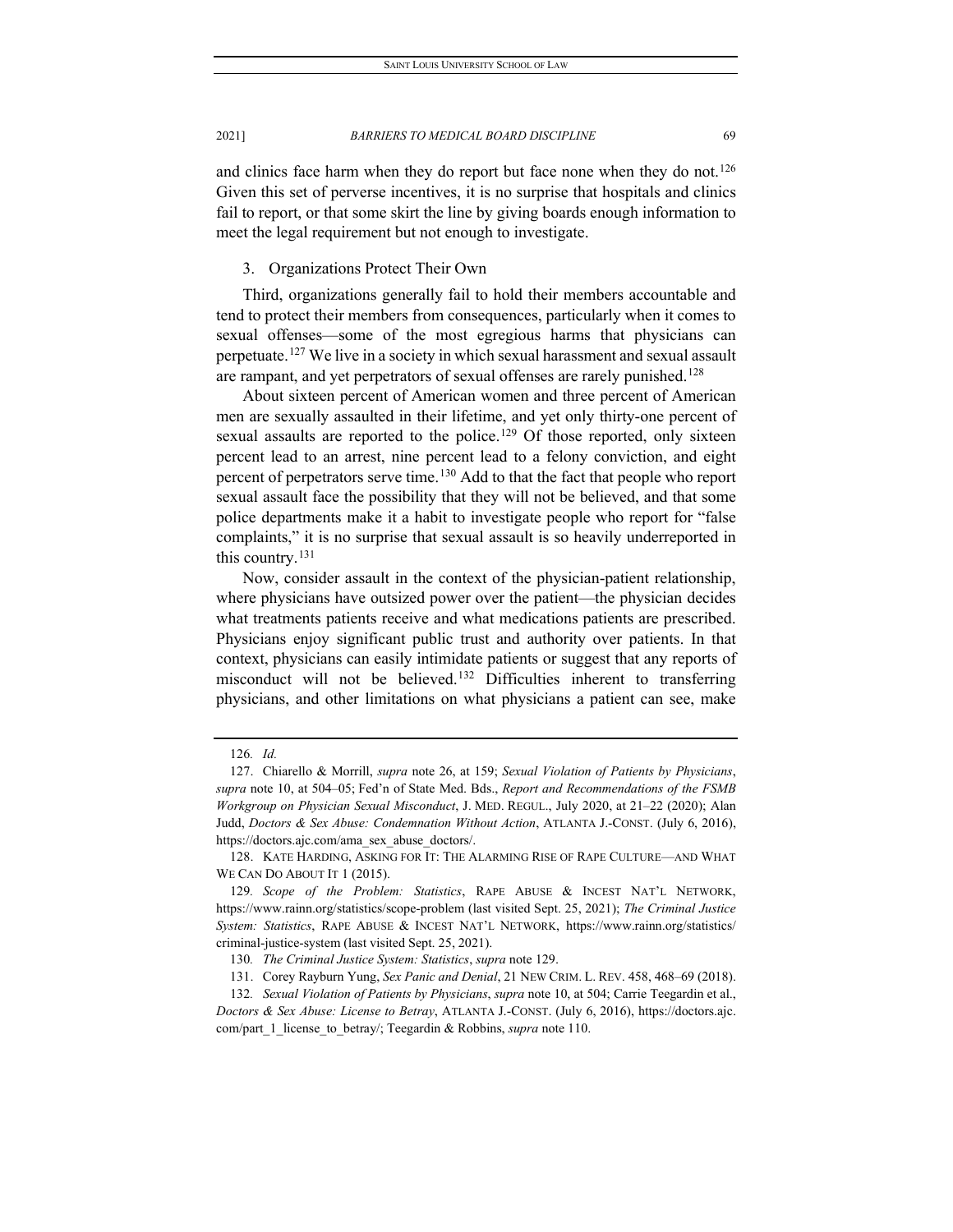patients dependent on physicians, even when the physician misuses their power by engaging in assault.<sup>[133](#page-16-0)</sup> In that context, we would expect reporting to be even less common than it is among the general public and consequences for misconduct even less severe.<sup>[134](#page-16-1)</sup>

On top of that, physicians are situated in organizations like hospitals and clinics that have an interest in maintaining their workforce and warding off claims of misconduct.[135](#page-16-2) For these and other reasons, many types of organizations protect perpetrators of sexual crimes from the consequences of their actions.[136](#page-16-3) They do so by engaging in two processes: (1) buffering and (2) circulating. [137](#page-16-4)

#### a. Buffering

Organizations buffer when they create legalistic structures and organizationspecific disciplinary procedures that signal to the outside world that they are taking care of the problem when, in fact, they often offer far less severe consequences.[138](#page-16-5) Consider, for example, how sexual assault is handled in American universities.<sup>[139](#page-16-6)</sup> Universities are federally required to have Title IX offices, and they typically have student disciplinary proceedings for sexual assault.<sup>[140](#page-16-7)</sup> Students who are assaulted can report to the Title IX office and often do so instead of going to the police.[141](#page-16-8) Sexual assault is a crime, but universities buffer perpetrators from criminal consequences by sending students through university disciplinary proceedings whose worst punishments—suspension and expulsion—are far less punitive than outcomes like incarceration that can result from legal proceedings.[142](#page-16-9)

<span id="page-16-0"></span><sup>133</sup>*. See, e.g.*, Lacie Glover & David Levine, *What to Do When Your Doctor Leaves Your Health Plan*, U.S. NEWS & WORLD REP. (Oct. 7, 2020), https://health.usnews.com/health-care/ patient-advice/articles/what-to-do-when-your-doctor-leaves-your-health-plan.

<sup>134</sup>*. Sexual Violation of Patients by Physicians*, *supra* note 10, at 504.

<span id="page-16-2"></span><span id="page-16-1"></span><sup>135.</sup> Danny Robbins, *Doctors & Sex Abuse: Hospital Believed Doctor over Victims*, ATLANTA J.-CONST. (Dec. 9, 2016), https://doctors.ajc.com/wisconsin\_university\_hospital\_doctor/.

<sup>136.</sup> Chiarello & Morrill, *supra* note 26, at 159.

<span id="page-16-4"></span><span id="page-16-3"></span><sup>137</sup>*. Id.*; Sonja K. Lilienthal & Rebecca J. Mowrey, *Stop "Passing the Trash": Addressing the Circulation of Repeat Sex Offenders in Coaching*, J. PHYSICAL EDUC., RECREATION & DANCE, Sept. 2006, at 3, 3.

<sup>138.</sup> Chiarello & Morrill, *supra* note 26.

<sup>139.</sup> HIRSCH & KHAN, *supra* note 27, at 215; Leon, *supra* note 27, at 999.

<span id="page-16-7"></span><span id="page-16-6"></span><span id="page-16-5"></span><sup>140</sup>*. Title IX*, KNOW YOUR IX, https://www.knowyourix.org/college-resources/title-ix/ (last visited Oct. 9, 2021); *see, e.g.*, Celene Reynolds, *The Mobilization of Title IX Across U.S. Colleges and Universities, 1994-2014*, 66 SOC. PROBS. 245, 245–73 (2019).

<span id="page-16-9"></span><span id="page-16-8"></span><sup>141</sup>*. Why Schools Handle Sexual Violence Reports*, KNOW YOUR IX, https://www.knowyourix. org/issues/schools-handle-sexual-violence-reports/ (last visited Oct. 9, 2021).

<sup>142.</sup> Chiarello & Morrill, *supra* note 26.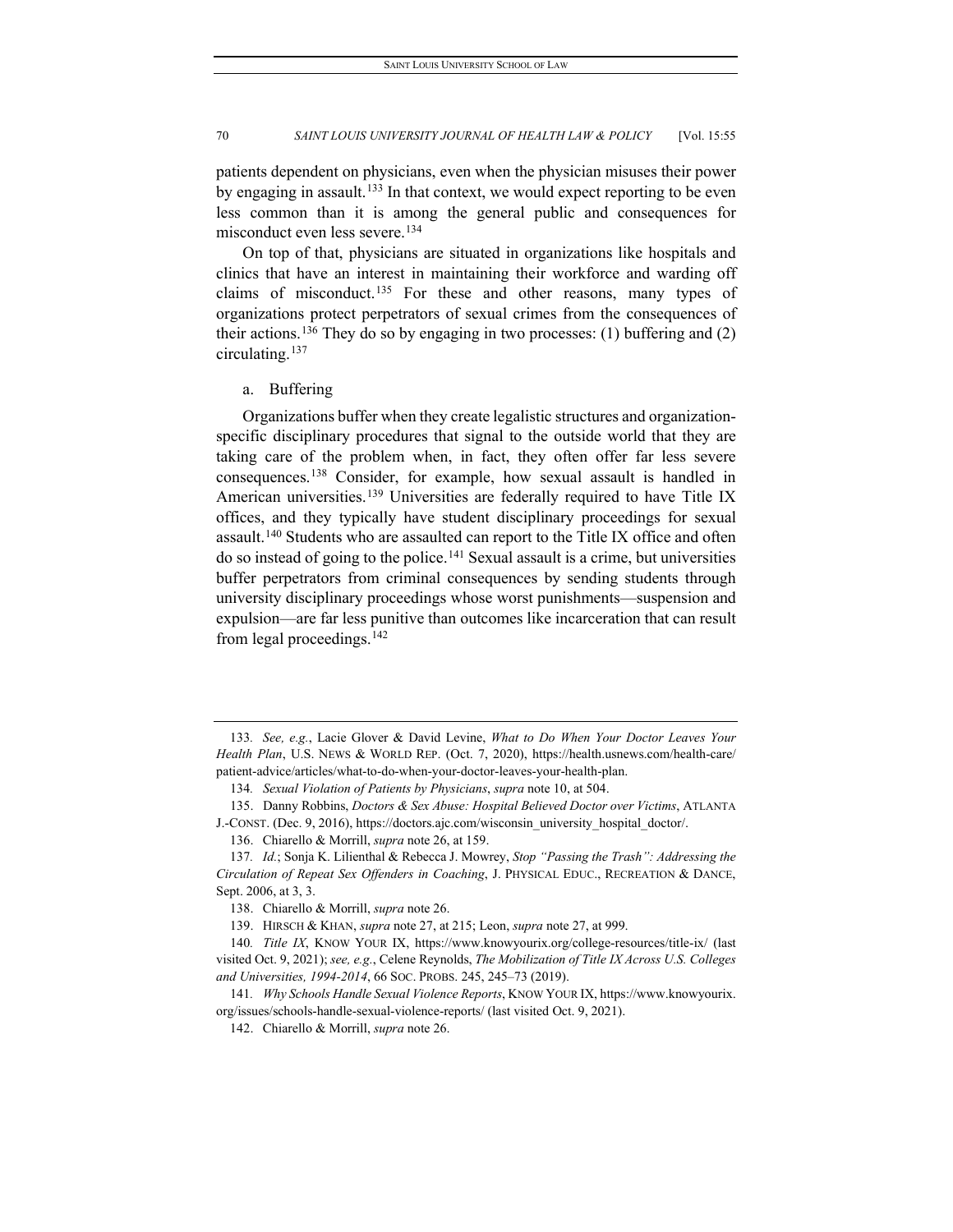#### b. Circulating

A second strategy that organizations use to protect their members is circulating. I use the term circulating to describe the process of sending offenders to a different organization rather than punishing them. Instead of motivating offenders to stop their behavior or protecting current victims, this strategy simply spreads harm around and puts new groups at risk.

Circulating helps to protect the organization's reputation while also getting rid of the perpetrator. The Catholic Church famously used this strategy to get rid of priests who were sexually assaulting young boys, a process known as "priest shuffling."<sup>[143](#page-17-0)</sup> This strategy is also used by universities to get rid of professors who assault students, by police departments to get rid of officers who harm citizens, and by high schools to get rid of coaches who assault players.<sup>144</sup> Sometimes circulating is direct, such as when organizations send perpetrators off with glowing references and a promise not to disclose wrongdoing to their new employers.<sup>[145](#page-17-2)</sup> In other cases, circulating is indirect, such as when organizations fire perpetrators without taking other steps to mitigate harm.<sup>146</sup> Both direct and indirect circulating create the opportunity for the perpetrator to harm others at their new job.

McIntosh and her colleagues find examples of indirect circulating in the medical setting.<sup>[147](#page-17-4)</sup> Hospitals and academic medical center administrators who identify unsafe practitioners will, at times, dismiss a dangerous practitioner in a way that does not require reporting.<sup>[148](#page-17-5)</sup> They limit harm to their own patients by offloading that harm onto patients at other facilities.<sup>[149](#page-17-6)</sup> This circumvents the board and does nothing to reduce harm more generally.

If the physician leaves "voluntarily," the hospital is not required to report the physician to the National Practitioner Data Bank, a system that "tracks malpractice payouts and adverse actions taken against doctors, such as being

148*. Id.* at 6.

<span id="page-17-0"></span><sup>143.</sup> EWICK & STEINBERG, *supra* note 27, at 5–7; Nina Shapiro, *Breach of Faith*, SEATTLE WKLY. (Oct. 9, 2006, 12:00 AM), https://www.seattleweekly.com/news/breach-of-faith/.

<span id="page-17-1"></span><sup>144.</sup> Shapiro, *supra* note 143; Timothy Williams, *Cast-Out Police Officers Are Often Hired in Other Cities*, N.Y. TIMES (Sept. 10, 2016), https://www.nytimes.com/2016/09/11/us/whereaboutsof-cast-out-police-officers-other-cities-often-hire-them.html; Christian Willmsen & Maureen O'Hagan, *Coaches Continue Working for Schools and Private Teams After Being Caught for Sexual Misconduct*, SEATTLE TIMES (Dec. 14, 2003, 12:00 AM), http://special.seattletimes.com/o/ news/local/coaches/news/dayone.html; Sarah L. Young & Kimberly K. Wiley, *Erased: Why Faculty Sexual Misconduct Is Prevalent and How We Could Prevent It*, 27 J. PUB. AFFS. EDUC. 276, 282–83 (2021).

<sup>145.</sup> Lilienthal & Mowrey, *supra* note 137.

<sup>146.</sup> Williams, *supra* note 144.

<sup>147.</sup> McIntosh et al., *supra* note 5, at 5–6.

<span id="page-17-6"></span><span id="page-17-5"></span><span id="page-17-4"></span><span id="page-17-3"></span><span id="page-17-2"></span><sup>149.</sup> Laura Beil, *A Surgeon So Bad It Was Criminal*, PROPUBLICA (Oct. 2, 2018, 5:00 AM), https://www.propublica.org/article/dr-death-christopher-duntsch-a-surgeon-so-bad-it-wascriminal.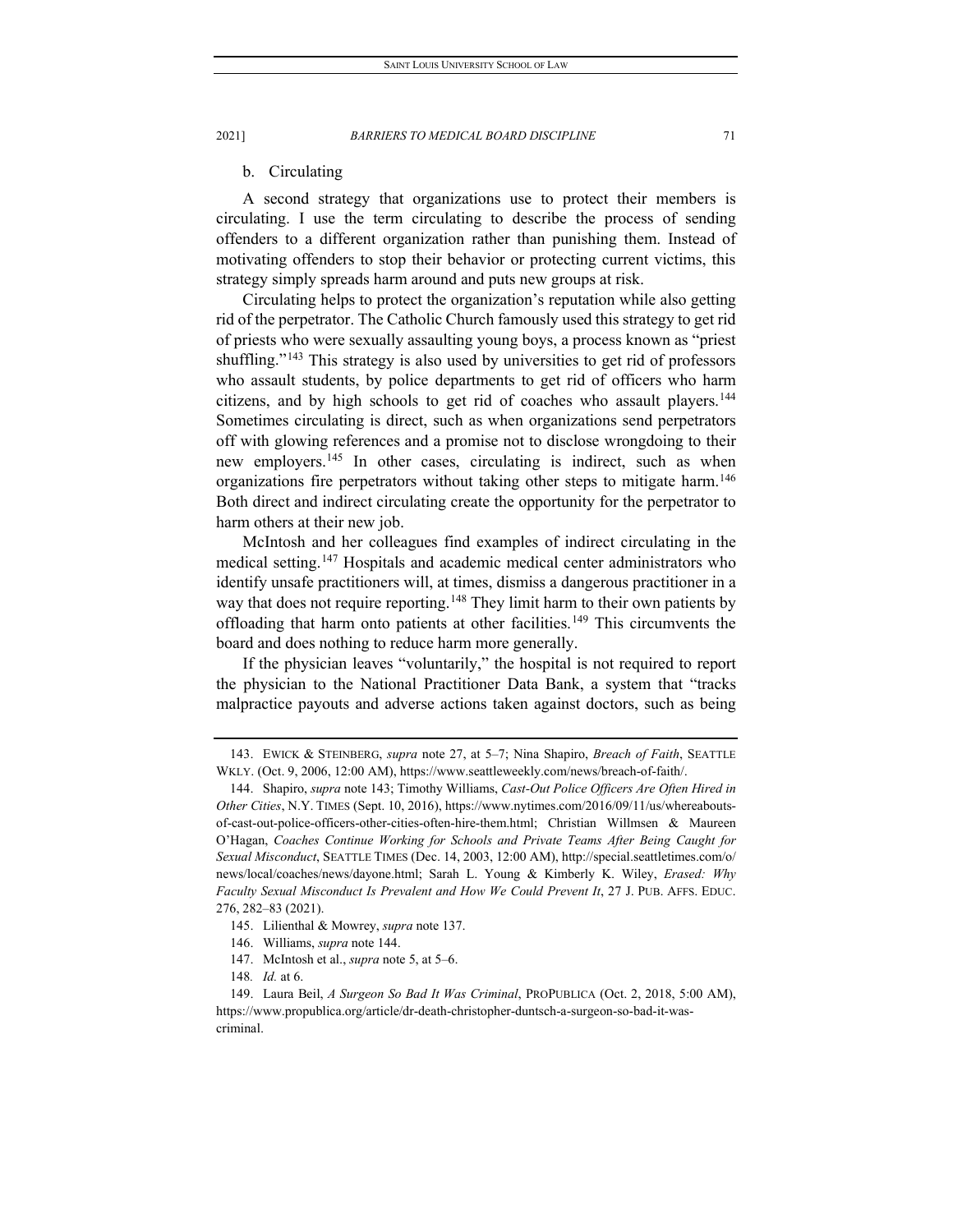fired, barred from Medicare, handed a long suspension, or having a license suspended or revoked."<sup>[150](#page-18-0)</sup> Failure to report protects both the physician's and the hospital's reputation, even as doing so disseminates harm to unsuspecting patients.[151](#page-18-1) Journalists have documented physicians moving from institution to institution, despite inappropriate behavior, without sanction.<sup>[152](#page-18-2)</sup> These physicians harm students/trainees, ancillary health care professionals, peer physicians, as well as patients.[153](#page-18-3) Like moving polluted water around a pool instead of draining it away, organizations that circulate dangerous physicians compromise the integrity of the entire profession.

#### 4. Lack of Patient Reporting

Hospitals and clinics are not the only entities that fail to hold bad physicians accountable. Patients who have been harmed and their families often fail to report to either the physician's employer or the board.<sup>[154](#page-18-4)</sup> However, their motivations differ from those of organizations and depend on the type of harm perpetuated.[155](#page-18-5) Consider two types of egregious harm that McIntosh et al. and Pendo et al. investigate: sexual assault and over-prescribing opioids.<sup>156</sup>

Patients who are sexually assaulted by their physicians likely do not report the assault for the same reasons that sexual assault survivors more generally do not report—survivors fear they will not be believed, or they fear they will face retaliation.[157](#page-18-7) The small proportion of patients who do report struggle to determine the best outlet for their report.[158](#page-18-8) Options include the police, the hospital or clinic, and the board. They can certainly report to all three but

<sup>150</sup>*. Id.*

<sup>151</sup>*. Id.*; McIntosh et al., *supra* note 5, at 5–6.

<span id="page-18-2"></span><span id="page-18-1"></span><span id="page-18-0"></span><sup>152.</sup> Ginger Christ & Brie Zeltner, *System to Screen and Credential Newly-Hired Doctors Can Miss Previous Sexual Assault Allegations, Ohio State Case Shows*, CLEVELAND.COM, https://www.cleveland.com/healthfit/2018/01/system\_to\_screen\_and\_credentia.html; Jayne

O'Donnell, *Confidential Deals Can Obscure Sexual Misconduct Allegations Against Doctors as Cleveland Clinic Case Shows*, USA TODAY, https://www.usatoday.com/story/news/politics/2018/ 01/05/confidential-deals-can-obscure-sexual-misconduct-allegations-against-doctors-alleged-rape -doctors/868921001/ (last updated Jan. 6, 2018, 8:36 AM).

<span id="page-18-3"></span><sup>153.</sup> Christ & Zeltner, *supra* note 152; O'Donnell, *supra* note 152; Michelle A. Petrovic & Adam T. Scholl, *Why We Need a Single Definition of Disruptive Behavior*, CUREUS, Mar. 18, 2018, at 1, 1–7; Jose de Leon et al., *Dealing with Difficult Medical Colleagues*, 87 PSYCHOTHERAPY & PSYCHOSOMATICS 5, 5–6 (2018).

<span id="page-18-5"></span><span id="page-18-4"></span><sup>154</sup>*. Sexual Violation of Patients by Physicians*, *supra* note 10, at 504; Hart, *supra* note 110; Teegardin & Robbins, *supra* note 110.

<sup>155</sup>*. Sexual Violation of Patients by Physicians*, *supra* note 10, at 504.

<sup>156.</sup> McIntosh et al., *supra* note 5, at 5; Pendo et al., *supra* note 5, at 13.

<span id="page-18-8"></span><span id="page-18-7"></span><span id="page-18-6"></span><sup>157</sup>*. Sexual Violation of Patients by Physicians*, *supra* note 10, at 504; Teegardin & Robbins, *supra* note 110.

<sup>158</sup>*. Serious Ethical Violations in Medicine*, *supra* note 10, at 29.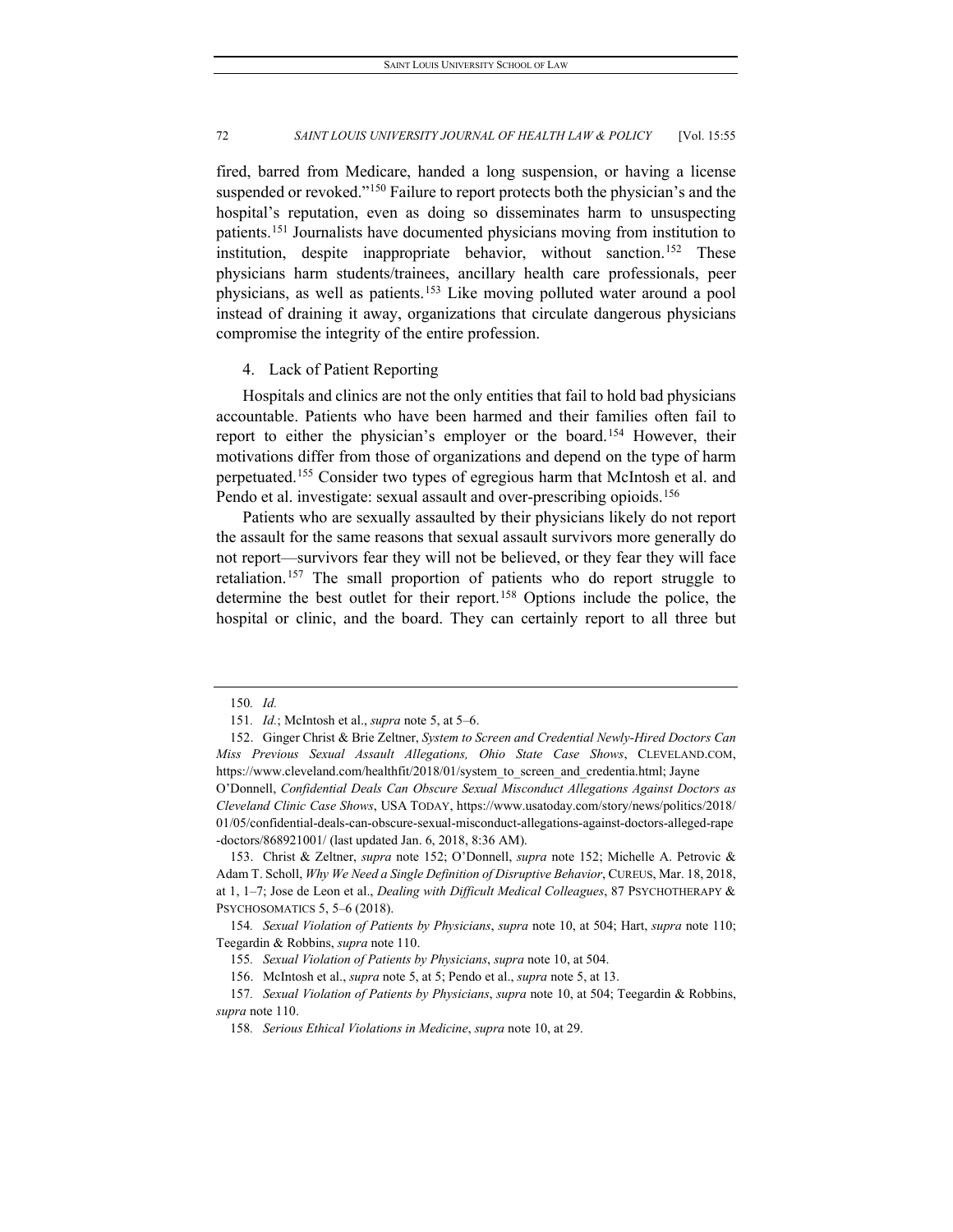figuring out the best place to report can prove challenging, and each of these organizations has a reputation for failing to act.<sup>[159](#page-19-0)</sup>

Patients who are over-prescribed opioids likely have different motivations for failing to report. Unlike sexual assault, where patients receive something that they did not ask for and to which they did not consent, patients often want and need opioids to treat pain, to manage an opioid use disorder, or both.<sup>160</sup> Therefore, it may be families of patients on opioids who seek to curb opioid prescribing rather than the patients themselves. As legal scholar Kelly Dineen points out, organizations also operate in a gray area around opioid prescribing since there is no clear standard for how much medication is too much.<sup>161</sup> It is thus reasonable to expect that causes of underreporting are due to different factors and circumstances.

Processing barriers impede information about physician wrongdoing from getting to the board. Given what we know about other organizations, it would be reasonable to expect that hospitals and clinics engage in buffering and circulating instead of reporting to the board.[162](#page-19-3) Buffering helps to protect the organization's financial and reputational interests, while circulating helps to protect the organization's reputation. At the same time, patients rarely report wrongdoing to hospitals and clinics, which adds another layer of filtration to processing barriers—hospital and clinic administrators can only act on the information they receive.<sup>[163](#page-19-4)</sup>

With a reactive board and a lack of reporting, it is no wonder that boards do not act—they often do not receive the information they need to do so.<sup>[164](#page-19-5)</sup> Patient hesitancy and organizational processes like buffering and circulating help explain why boards do not receive the information that they should.<sup>[165](#page-19-6)</sup> But what

<span id="page-19-0"></span><sup>159</sup>*. Serious Ethical Violations in Medicine*, *supra* note 10, at 20, 29; *Sexual Violation of Patients by Physicians*, *supra* note 10, at 504; Hart, *supra* note 110; Teegardin & Robbins, *supra* note 110; Pendo et al., *supra* note 5, at 13; Corey Rayburn Yung, *Concealing Campus Sexual Assault: An Empirical Examination*, 21 PSYCH. PUB. POL'Y & L. 1, 1–2, 6 (2015).

<span id="page-19-1"></span><sup>160.</sup> Elizabeth Chiarello, *The War on Drugs Comes to the Pharmacy Counter: Frontline Work in the Shadow of Discrepant Institutional Logics*, 40 L. & SOC. INQUIRY 86, 90 (2015) [hereinafter *The War on Drugs Comes to the Pharmacy Counter*]; TRAVIS RIEDER, IN PAIN: A BIOETHICIST'S PERSONAL STRUGGLE WITH OPIOIDS 39 (2019).

<span id="page-19-2"></span><sup>161.</sup> Kelly K. Dineen, *Definitions Matter: A Taxonomy of Inappropriate Prescribing to Shape Effective Opioid Policy and Reduce Patient Harm*, 67 U. KAN L. REV. 961, 966–69 (2019).

<sup>162.</sup> Chiarello & Morrill, *supra* note 26, at 159.

<span id="page-19-4"></span><span id="page-19-3"></span><sup>163</sup>*. Sexual Violation of Patients by Physicians*, *supra* note 10, at 504; Hart, *supra* note 110; Teegardin & Robbins, *supra* note 110.

<span id="page-19-5"></span><sup>164.</sup> Chiarello, *supra* note 114, at 14; McIntosh et al., *supra* note 5, at 5–6, 15; Patricia A. King et al., *Contextualizing and Strengthening State Medical Board Responses to Physician Sexual Misconduct*, 15 ST. LOUIS U. J. HEALTH L. & POL'Y 151, 160 (2022).

<span id="page-19-6"></span><sup>165.</sup> Chiarello & Morrill, *supra* note 26; *Sexual Violation of Patients by Physicians*, *supra* note 10, at 504; Teegardin & Robbins, *supra* note 110.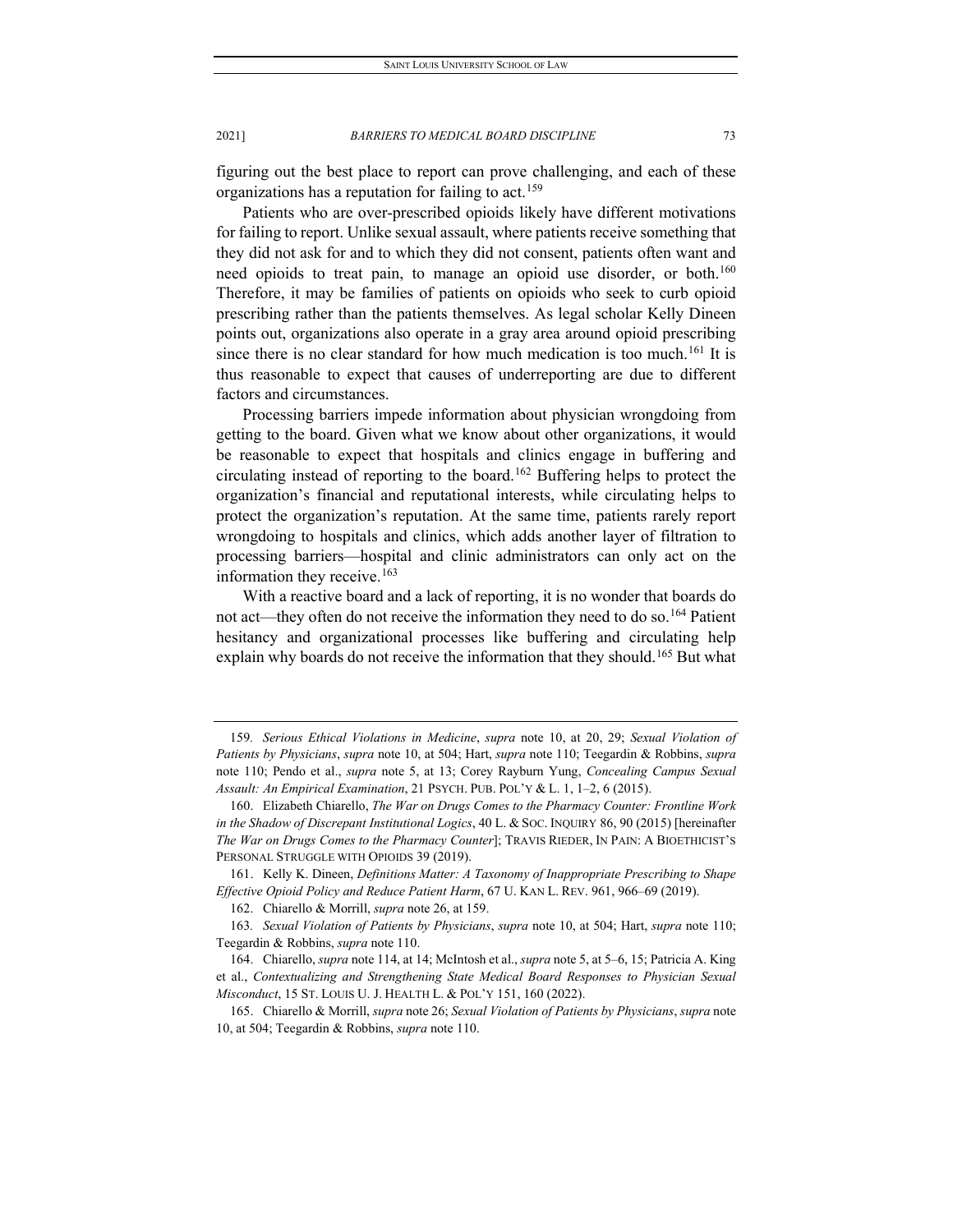about the information that *is* communicated to them? Why do boards so often fail to discipline physicians of whose harmful behavior they are made aware?

#### *B. Processing Barriers*

The answer lies in processing barriers. Processing barriers are those barriers that prevent boards from acting effectively on the information they receive. Several factors likely shape how boards process information, including factors like buffering and circulating that prevent boards from receiving complaints in the first place.<sup>[166](#page-20-0)</sup> Board members face conflicts between their professional identities, their duty to fulfill the board's obligation to discipline physicians, and their responsibility to protect the public.[167](#page-20-1) Boards often resolve these conflicts in ways that prioritize their fellow professionals over the public.<sup>[168](#page-20-2)</sup> First, I will trace contours of this fundamental conflict between the interests of the profession and the public, then I will show three ways that board members privilege physicians over patients: (1) the white wall of silence, (2) buffering impaired professionals, and (3) involving physician experts in board investigations.

### 1. Grappling with Conflict

The contemporary structure of medical boards raises some important questions about the board's mission, physicians' professional identities, and what it means to protect the public.<sup>[169](#page-20-3)</sup> When it comes to the board's mission, board members are required to act in ways that protect the public, part of which involves disciplining physicians who inflict egregious harm.[170](#page-20-4) This puts them at odds with physicians who behave badly. However, when it comes to professional identity, the vast majority of board members are physicians themselves, and this puts the board members in a position to identify with other physicians despite the fact that those physicians are causing harm.[171](#page-20-5) True, boards have public members, but the number of physicians has always far outweighed the number of public members, so public members have little capacity to challenge physicians' power on the board.[172](#page-20-6)

How do physician board members contend with competing impulses to protect the public and to protect fellow professionals? Evidence suggests that

<sup>166.</sup> Chiarello & Morrill, *supra* note 26, at 159; Lilienthal & Mowrey, *supra* note 137.

<sup>167.</sup> HOROWITZ, *supra* note 1, at 11.

<span id="page-20-3"></span><span id="page-20-2"></span><span id="page-20-1"></span><span id="page-20-0"></span><sup>168</sup>*. Sexual Violation of Patients by Physicians*, *supra* note 10, at 517; HOROWITZ, *supra* note 1, at 22; Hart, *supra* note 110; Teegardin & Robbins, *supra* note 110.

<sup>169.</sup> HOROWITZ, *supra* note 1, at 3; SHIMBERG ET AL., *supra* note 76, at 12.

<sup>170.</sup> HOROWITZ, *supra* note 1, at 3, 7.

<sup>171</sup>*. Sexual Violation of Patients by Physicians*, *supra* note 10, at 517; HOROWITZ, *supra* note

<span id="page-20-6"></span><span id="page-20-5"></span><span id="page-20-4"></span><sup>1,</sup> at 16; SHIMBERG ET AL., *supra* note 76, at 11–12.

<sup>172.</sup> HOROWITZ, *supra* note 1, at 12–13.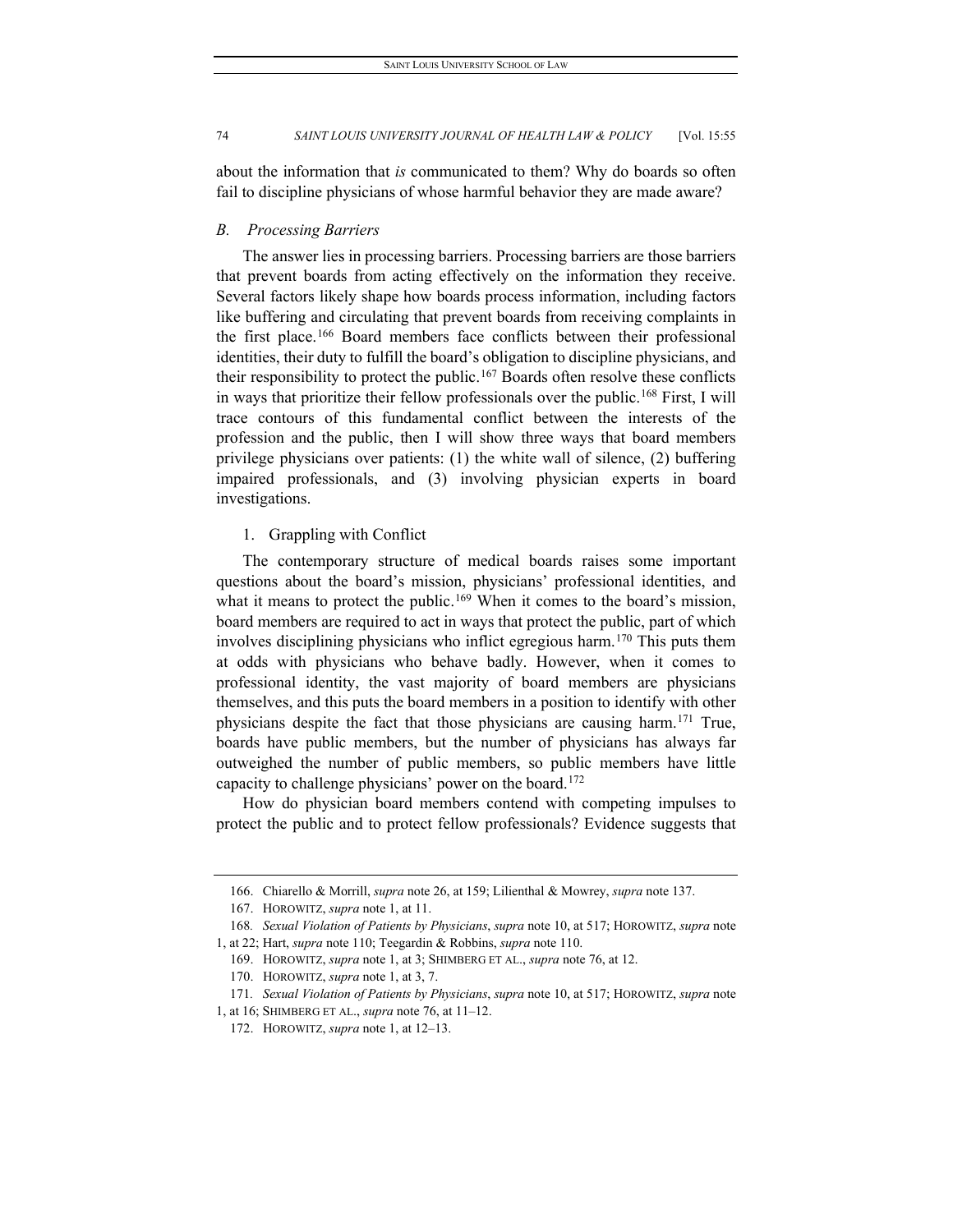they typically err on the side of protecting fellow professionals.[173](#page-21-0) McIntosh et al. tell us that very few physicians face the most severe forms of disciplinary action—suspension, surrender, or revocation of a license.[174](#page-21-1) What prevents boards from using the strongest weapons at their disposal to stop patient harm? I suggest that there are intraprofessional and structural forces at play, and that these forces result in buffering and circulating at the board level.<sup>[175](#page-21-2)</sup>

## 2. Professional Identity: The White Wall of Silence

Professionals have a shared identity.<sup>[176](#page-21-3)</sup> They undergo extensive training that socializes them into particular ways of thinking about the world and about themselves.[177](#page-21-4) For physicians, this shared training, that is by all accounts rigorous and relentless, looks not unlike a fraternity hazing process where the newest members perform grunt work to prove themselves to established professionals.[178](#page-21-5) Individuals are broken down by sleep deprivation, long work hours, and demanding tasks, and built up into freshly minted, if world-weary, professionals.[179](#page-21-6) Like other individuals who undergo extensive training and socialization processes—fraternity members, college athletes, members of the military, and cult members—physicians emerge from their training with a strong sense of connection to their fellow travelers.<sup>[180](#page-21-7)</sup> Intensive socialization helps to explain why physicians shield fellow professionals from accountability for certain offenses.[181](#page-21-8)

Professionals tend to protect their own. Much like the so-called "blue wall of silence" that motivates police officers to protect one another even in light of egregious wrongdoing,<sup>[182](#page-21-9)</sup> scholars argue that physicians experience a white wall of silence that motivates them to protect one another despite evidence of patient

181. HOROWITZ, *supra* note 1, at 128.

<span id="page-21-9"></span><span id="page-21-8"></span>182. Louise Westmarland, *Police Ethics and Integrity: Breaking the Blue Code of Silence*, 15 POLICING & SOC'Y 145, 151, 161 (2005).

<span id="page-21-0"></span><sup>173</sup>*. Sexual Violation of Patients by Physicians*, *supra* note 10, at 504; HOROWITZ, *supra* note 1, at 5; Hart, *supra* note 110; Teegardin & Robbins, *supra* note 110; McIntosh et al., *supra* note 5, at 5–6.

<sup>174.</sup> McIntosh et al., *supra* note 5, at 5–6.

<sup>175.</sup> Chiarello & Morrill, *supra* note 26, at 154.

<span id="page-21-3"></span><span id="page-21-2"></span><span id="page-21-1"></span><sup>176.</sup> Elizabeth H. Gorman & Rebecca L. Sandefur, *"Golden Age," Quiescence, and Revival: How the Sociology of Professions Became the Study of Knowledge-Based Work*, 38 WORK & OCCUPATIONS 275, 286 (2011).

<span id="page-21-4"></span><sup>177.</sup> HOWARD SAUL BECKER ET AL., BOYS IN WHITE: STUDENT CULTURE IN MEDICAL SCHOOL 4–6 (1984); KATHERINE C. KELLOGG, CHALLENGING OPERATIONS: MEDICAL REFORM AND RESISTANCE IN SURGERY 30 (2011).

<sup>178.</sup> KELLOGG, *supra* note 177, at 21–22, 32.

<sup>179.</sup> BECKER ET AL., *supra* note 177, at 206, 218; KELLOGG, *supra* note 177, at 30.

<span id="page-21-7"></span><span id="page-21-6"></span><span id="page-21-5"></span><sup>180.</sup> Patricia A. Adler & Peter Adler, *Intense Loyalty in Organizations: A Case Study of College Athletics*, 33 ADMIN. SCI. Q. 401, 407 (1988); ERVING GOFFMAN, ON THE CHARACTERISTICS OF TOTAL INSTITUTIONS (1957), http://www.markfoster.net/neurelitism/totalinstitutions.pdf; KELLOGG, *supra* note 177, at 30–31.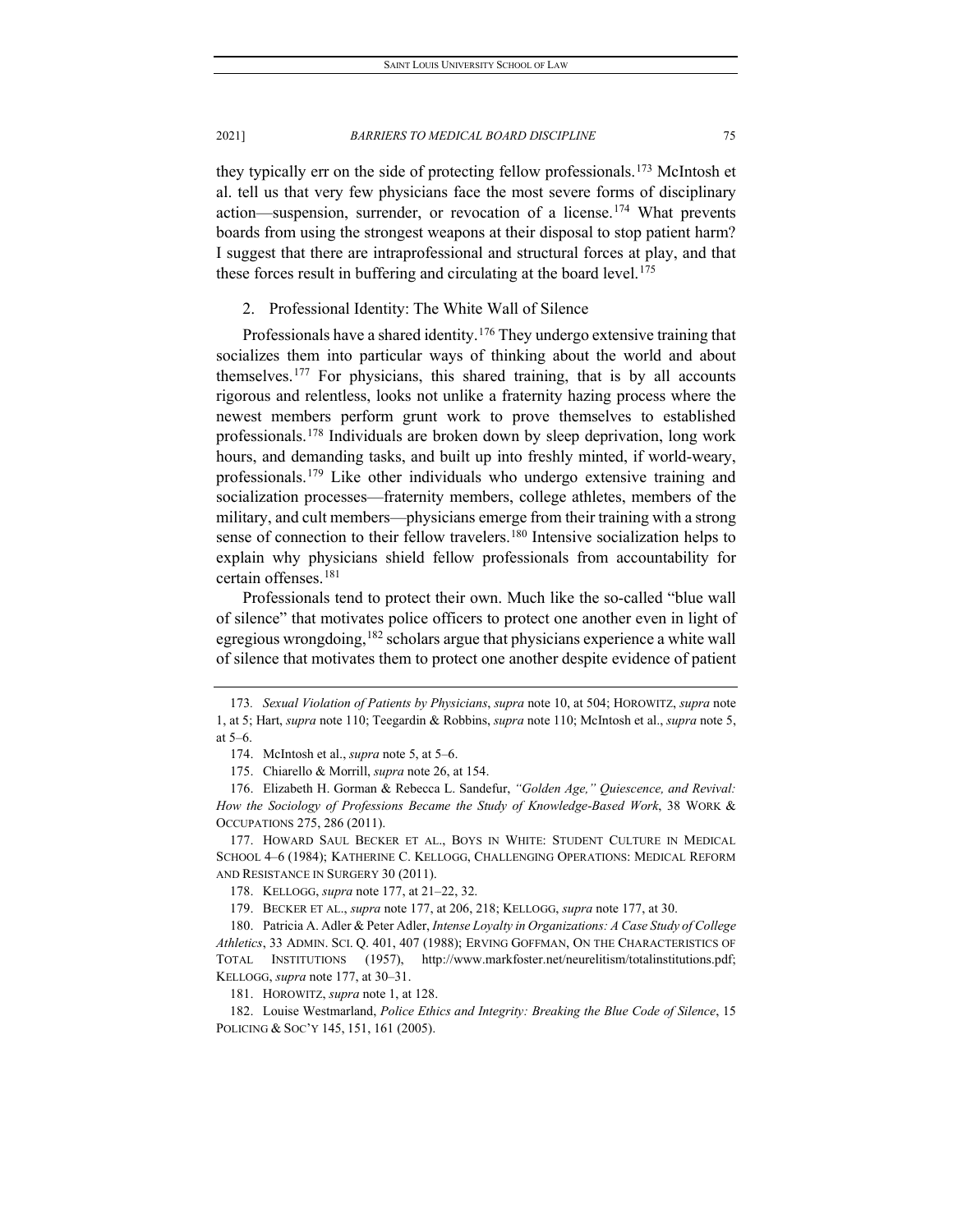harm.<sup>[183](#page-22-0)</sup> Physicians struggle to determine whether another physician did something wrong, and even when they uncover wrongdoing, feel more compelled to protect their fellow professionals than to care for the patient.<sup>184</sup> Codified punishments for testifying against other doctors are the foundation on which the white wall of silence was built, and self-protective impulses are the mortar that keeps it in place.<sup>185</sup> Horowitz explains how norms established decades ago result in infrequent reporting of physicians by other physicians.<sup>186</sup> For decades, boards punished doctors for testifying against other members of their profession, and even though those formal sanctions are no longer in place, their legacy persists.[187](#page-22-4) Beyond that, physicians today hesitate to condemn their peers for wrongdoing lest they find themselves in the crosshairs.[188](#page-22-5) A sort of gentleman's agreement protects physicians from criticism by their peers.<sup>189</sup> However, protection is not a foregone conclusion.

Social science research on how professionals behave in contexts outside of their disciplines suggests that workers who are torn between their professional identities and organizational expectations cope by adopting new roles or preserving old ones.<sup>[190](#page-22-7)</sup> For example, Nelson and Nielsen's study of corporate lawyers found that these professionals struggled to maintain their professional identities and norms when working in corporations that pushed them to behave differently.<sup>[191](#page-22-8)</sup> Lawyers responded by acting as cops, counsel, or entrepreneurs, either maintaining or relaxing their professional roles.<sup>[192](#page-22-9)</sup> In my own work, I find that pharmacists who face pressures to engage in both medical and legal gatekeeping tasks cope by constructing their roles in ways that enable them to engage in treatment, enforcement, or avoidance.<sup>[193](#page-22-10)</sup> This research suggests that physician board members could react in various ways. They could eschew camaraderie with fellow professionals to affirm their role as board members, or they could ease their obligations as board members in favor of allying with

<span id="page-22-1"></span><span id="page-22-0"></span><sup>183.</sup> ROSEMARY GIBSON & JANARDAN PRASAD SINGH, WALL OF SILENCE: THE UNTOLD STORY OF THE MEDICAL MISTAKES THAT KILL AND INJURE MILLIONS OF AMERICANS 136 (2003); E. Haavi Morreim, *Am I My Brother's Warden?: Responding to the Unethical or Incompetent Colleague*, HASTINGS CTR. REP., May–June 1993, at 19, 20.

<sup>184.</sup> GIBSON & SINGH, *supra* note 183; Morreim, *supra* note 183, at 20.

<span id="page-22-2"></span><sup>185.</sup> HOROWITZ, *supra* note 1, at 53, 55.

<sup>186</sup>*. Id.* at 123.

<sup>187</sup>*. Id.* at 53, 55.

<sup>188.</sup> GIBSON & SINGH, *supra* note 183, at 137; Morreim, *supra* note 183, at 20.

<sup>189.</sup> GIBSON & SINGH, *supra* note 183; Morreim, *supra* note 183, at 20.

<span id="page-22-10"></span><span id="page-22-9"></span><span id="page-22-8"></span><span id="page-22-7"></span><span id="page-22-6"></span><span id="page-22-5"></span><span id="page-22-4"></span><span id="page-22-3"></span><sup>190.</sup> Robert L. Nelson & Laura Beth Nielsen, *Cops, Counsel, and Entrepreneurs: Constructing the Role of Inside Counsel in Large Corporations*, 34 L. & SOC'Y REV. 457, 477–78, 483 (2000).

<sup>191</sup>*. Id.* at 471.

<sup>192</sup>*. Id.* at 462.

<sup>193</sup>*. The War on Drugs Comes to the Pharmacy Counter*, *supra* note 160, at 88, 103.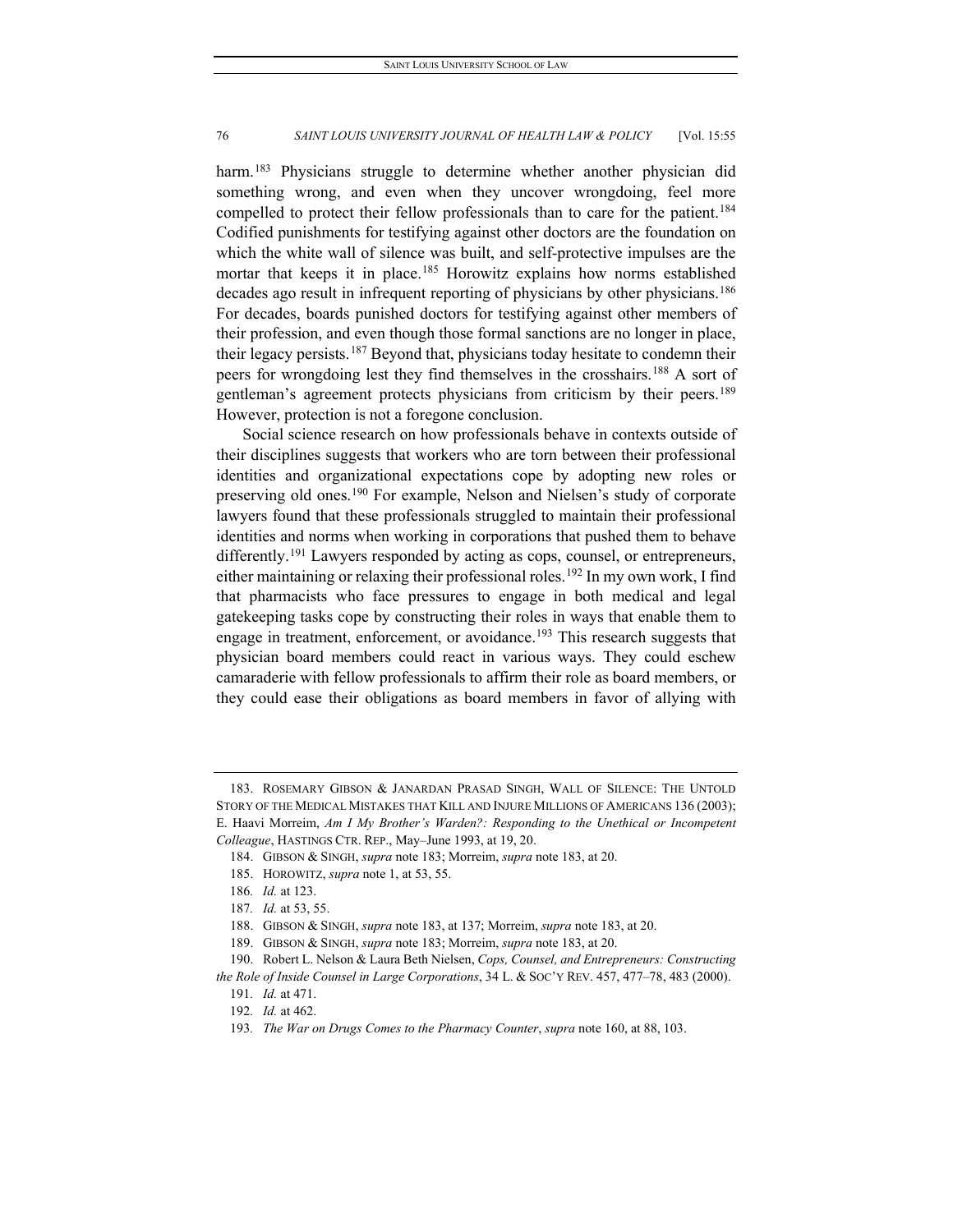fellow professionals. Research on boards demonstrates that they are more likely to do the latter.  $194$ 

3. Buffering Impaired Professionals

Silence from fellow professionals is only one factor that prevents boards from taking action against physicians who do harm. Another factor is the use of Physician Health Programs (PHPs).<sup>[195](#page-23-1)</sup> PHPs are a form of channeling that occurs at the board level.<sup>[196](#page-23-2)</sup> Designed to help impaired physicians, PHPs do more than help providers get treatment; they protect those providers from the board.<sup>[197](#page-23-3)</sup> By allowing providers to voluntarily enter a PHP, boards relinquish power to rehabilitation programs that maintain strict confidentiality (even from the boards).[198](#page-23-4)

PHPs are typically run by professional associations whose mission is to protect the profession, not to protect the public.<sup>[199](#page-23-5)</sup> PHPs place physicians who do harm beyond the board's reach, thereby cutting off input from public members and shielding impaired physicians from discipline.<sup>[200](#page-23-6)</sup> Some physicians who participate in these programs have committed those offenses that Pendo et al. and McIntosh et al. label "egregious," such as sexual assault.<sup>[201](#page-23-7)</sup> Some of these physicians go through treatment as minor as a three-day training program, and there is debate about whether that kind of program prepares them to return to practice.[202](#page-23-8)

By contrast, programs for physicians with substance use disorders physicians whose primary harm is to themselves—can drag on for years and fail to provide evidence-based care.<sup>[203](#page-23-9)</sup> One physician, Peter Grinspoon, has been outspoken about his experience with a PHP.[204](#page-23-10) He reports that he was sent to

<span id="page-23-0"></span><sup>194</sup>*. Sexual Violation of Patients by Physicians*, *supra* note 10, at 504; HOROWITZ, *supra* note 1, at 128; McIntosh et al., *supra* note 5, at 5–6.

<span id="page-23-1"></span><sup>195.</sup> FED'N OF STATE MED. BDS., POLICY ON PHYSICIAN ILLNESS AND IMPAIRMENT: TOWARDS A MODEL THAT OPTIMIZES PATIENT SAFETY AND PHYSICIAN HEALTH § II (2019), https://www.fsmb.org/siteassets/advocacy/policies/policy-on-physician-impairment.pdf.

<span id="page-23-2"></span><sup>196.</sup> HOROWITZ, *supra* note 1, at 65–66; Hart, *supra* note 110; Teegardin & Robbins, *supra* note 110.

<span id="page-23-3"></span><sup>197.</sup> HOROWITZ, *supra* note 1, at 66; Hart, *supra* note 110; Teegardin & Robbins, *supra* note 110.

<span id="page-23-6"></span><span id="page-23-5"></span><span id="page-23-4"></span><sup>198.</sup> POLICY ON PHYSICIAN ILLNESS AND IMPAIRMENT, *supra* note 195; HOROWITZ, *supra*  note 1, at 66.

<sup>199.</sup> HOROWITZ, *supra* note 1, at 60, 64.

<sup>200</sup>*. Id.* at 66.

<sup>201.</sup> McIntosh et al., *supra* note 5, at 5; Pendo et al., *supra* note 5, at 13.

<sup>202.</sup> Hart, *supra* note 110; Teegardin & Robbins, *supra* note 110.

<span id="page-23-9"></span><span id="page-23-8"></span><span id="page-23-7"></span><sup>203.</sup> Leo Beletsky et al., *Practicing What We Preach — Ending Physician Health Program Bans on Opioid-Agonist Therapy*, 381 NEW ENG. J. MED. 796, 796–97 (2019).

<span id="page-23-10"></span><sup>204.</sup> Selena Simmons-Duffin, *For Health Workers Struggling with Addiction, Why Are Treatment Options Limited?*, NPR (Sept. 6, 2019, 12:11 PM), https://www.npr.org/sections/health-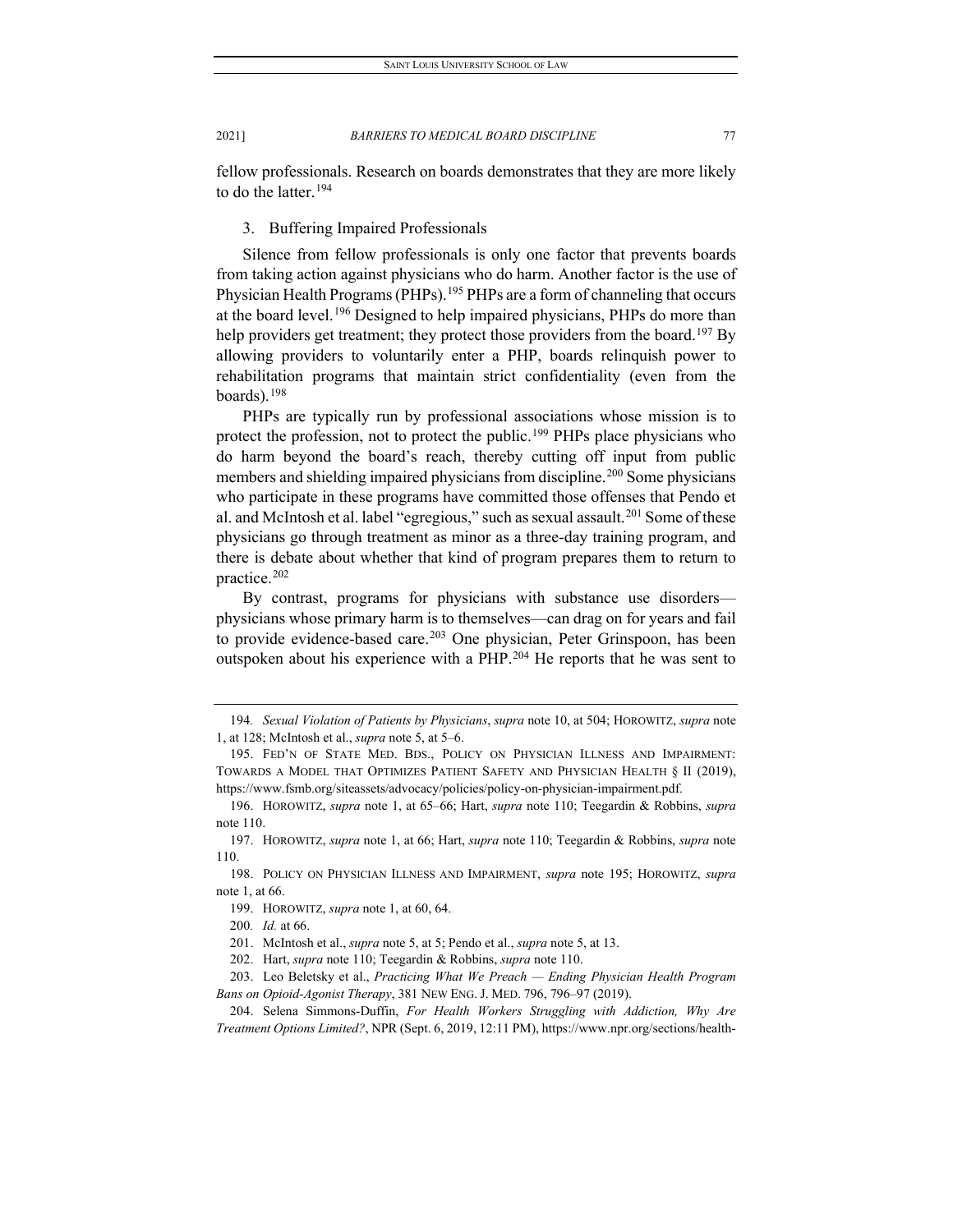Christian-based treatment programs even though he is a Jewish atheist and was barred from using effective medications for opioid use disorder such as buprenorphine and methadone.<sup>[205](#page-24-0)</sup> Instead, he was required to remain abstinent throughout the program.[206](#page-24-1) When PHPs provide treatment that lacks a strong evidence base, these programs are unlikely to solve the problems that led to patient harm or to protect patients from harm when the provider returns to the workplace.<sup>[207](#page-24-2)</sup> As a result, PHPs appear to be mechanisms for maintaining the white wall of silence more than they look like effective remedies for preventing patient harm.[208](#page-24-3)

#### 4. Expert Physician Involvement in Disciplinary Processes

Even when physicians face the board instead of being channeled into PHPs, professionals still find ways to protect one another from consequences. Protectionism manifests in the standard of care as a basis for determining harm and in physician involvement in board investigations.<sup>[209](#page-24-4)</sup>

Board members typically use the standard of care to determine whether a physician has engaged in wrongdoing.[210](#page-24-5) The standard of care is a somewhat fluid concept that depends on whether the physician is behaving in a way that vastly diverges from the behavior of physicians in their specialty.<sup>[211](#page-24-6)</sup> With this in mind, many boards build in physician experts at many steps of the disciplinary process to ensure that the physician is actually violating the standard of care.<sup>[212](#page-24-7)</sup>

Now, the standard of care is less important in cases that involve egregious misconduct because those acts violate professional ethical and legal standards even if everyone else is doing them.<sup>[213](#page-24-8)</sup> Still, professional expertise typically remains a part of board's choices about pursuing cases.<sup>[214](#page-24-9)</sup> Pair these structural requirements with the white wall of silence, and it is no surprise that board members are so hesitant to pursue the strongest levels of discipline.<sup>[215](#page-24-10)</sup>

<span id="page-24-0"></span>shots/2019/09/06/757990241/for-health-workers-struggling-with-addiction-why-are-treatmentoptions-limited.

<sup>205</sup>*. Id.*

<sup>206</sup>*. Id.*

<span id="page-24-2"></span><span id="page-24-1"></span><sup>207.</sup> HOROWITZ, *supra* note 1, at 67; Hart, *supra* note 110; Teegardin & Robbins, *supra* note 110.

<span id="page-24-3"></span><sup>208.</sup> HOROWITZ, *supra* note 1, at 66, 74; Hart, *supra* note 110; Teegardin & Robbins, *supra*  note 110.

<span id="page-24-6"></span><span id="page-24-5"></span><span id="page-24-4"></span><sup>209.</sup> HOROWITZ, *supra* note 1, at 106, 124; Sandra H. Johnson, *Customary Standard of Care: A Challenge for Regulation and Practice*, 43 HASTINGS CTR. REP*.* 9, 9 (2013); NSF Award No. 1753308, *supra* note 18.

<sup>210.</sup> HOROWITZ, *supra* note 1, at 70, 187.

<sup>211.</sup> Johnson, *supra* note 209, at 9.

<span id="page-24-7"></span><sup>212.</sup> NSF Award No. 1753308, *supra* note 18.

<span id="page-24-8"></span><sup>213.</sup> HOROWITZ, *supra* note 1, at 134, 158; Pendo et al., *supra* note 5, at 13.

<span id="page-24-9"></span><sup>214.</sup> HOROWITZ, *supra* note 1, at 110, 135; NSF Award No. 1753308, *supra* note 18.

<span id="page-24-10"></span><sup>215.</sup> GIBSON & SINGH, *supra* note 183, at 136–37; Morreim, *supra* note 183, at 20.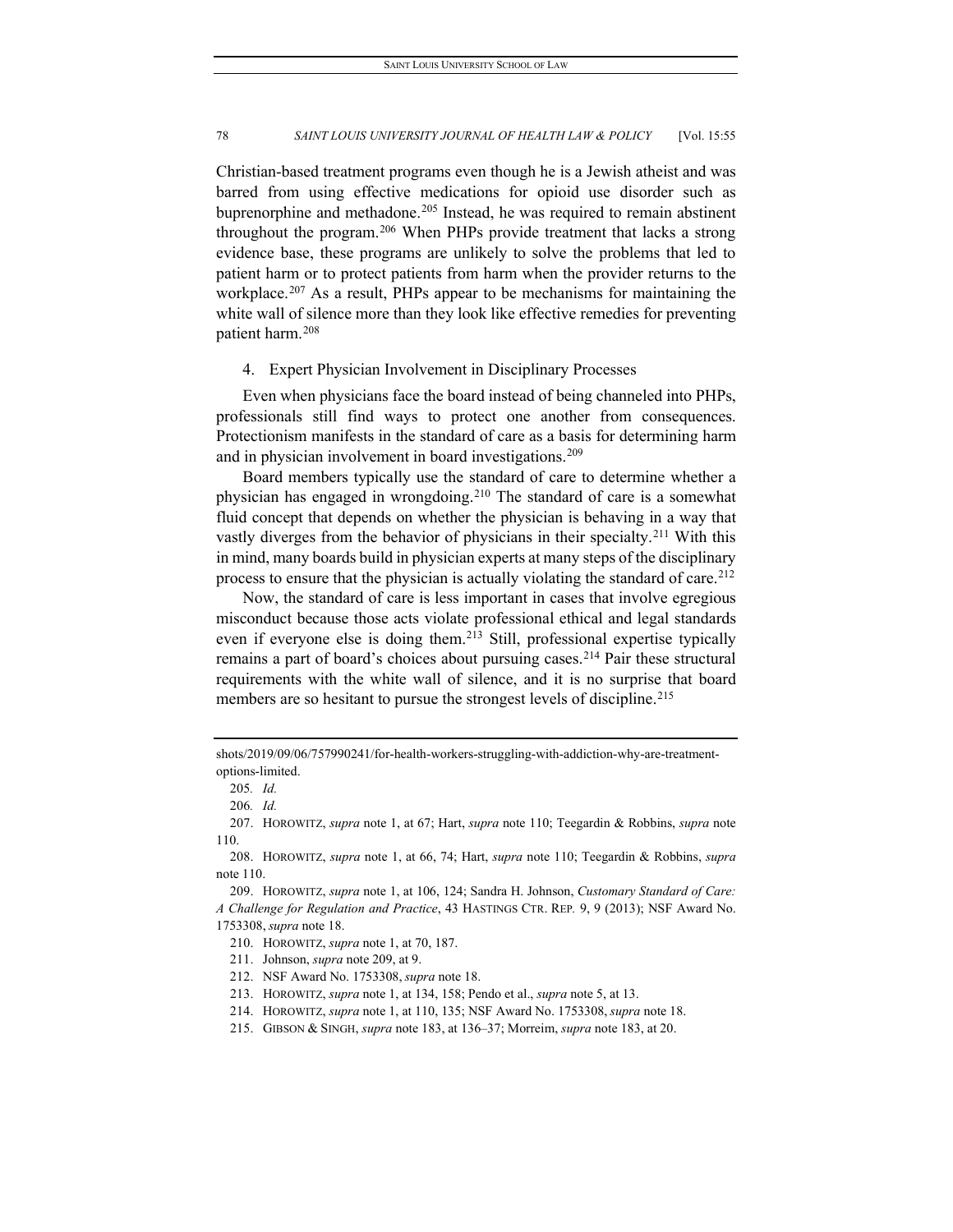To understand how this works, consider an example from my own research in California.[216](#page-25-0) Over the last ten years, I have interviewed criminal and administrative investigators, board members, and board executives in several states about how they contend with cases of opioid overprescribing. I was surprised to learn how differently the medical board and the pharmacy board operate.[217](#page-25-1)

At the time of my interviews, the executive director of the pharmacy board was a consumer advocate.<sup>[218](#page-25-2)</sup> Her master's degree was in consumer science with a focus on consumer protection, and she had no special relationship to pharmacy as a profession.<sup>219</sup> She saw her job as protecting the public, not protecting pharmacists.[220](#page-25-4) The executive director of the medical board also had extensive experience in consumer protection before coming to work for the board.<sup>[221](#page-25-5)</sup> So, on the surface, both executives were committed to protecting the public. But the pharmacy board was far more inclined to pursue pharmacists for over-dispensing than the medical board was to pursue physicians for overprescribing.[222](#page-25-6) The investigatory structure explains why.

Like many agencies, both boards were reactive instead of proactive.<sup>[223](#page-25-7)</sup> They did not go out looking for cases, but rather responded to each complaint they received.[224](#page-25-8) However, at the pharmacy board, decisions about which cases to pursue were made by the executive director in conjunction with her lead investigator, someone with a law enforcement background.<sup>[225](#page-25-9)</sup> By contrast, at the medical board, decisions about which cases to pursue were made by physician experts who decided at several points in the process whether or not a case should move forward.<sup>[226](#page-25-10)</sup>

The pharmacy board had two people with no connection to pharmacy making decisions about pharmacists, but the medical board had a medical expert vulnerable to the professional norms of the white wall of silence who decided whether the case moved forward.<sup>[227](#page-25-11)</sup> It makes sense, then, that the pharmacy board was more inclined to pursue harsh punishment than the medical board.<sup>228</sup> To be clear, I am not suggesting that all physician experts want to stop the board from disciplining physicians. I have certainly met experts who embraced this

<span id="page-25-10"></span>226*. Id.* at 13.

<span id="page-25-12"></span>228. Chiarello, *supra* note 114, at 3.

<span id="page-25-0"></span><sup>216.</sup> NSF Award No. 1753308, *supra* note 18.

<span id="page-25-1"></span><sup>217</sup>*. Id.*

<span id="page-25-2"></span><sup>218.</sup> Chiarello, *supra* note 114, at 13.

<span id="page-25-3"></span><sup>219</sup>*. Id.*

<span id="page-25-4"></span><sup>220</sup>*. Id.* at 5, 13.

<span id="page-25-5"></span><sup>221</sup>*. Id.* at 13.

<sup>222</sup>*. Id.* at 3.

<span id="page-25-9"></span><span id="page-25-8"></span><span id="page-25-7"></span><span id="page-25-6"></span><sup>223.</sup> Chiarello, *supra* note 114, at 11.

<sup>224</sup>*. See, e.g.*, *id.* at 11, 16.

<sup>225</sup>*. Id.* at 14.

<span id="page-25-11"></span><sup>227</sup>*. Id.* at 2, 13–14.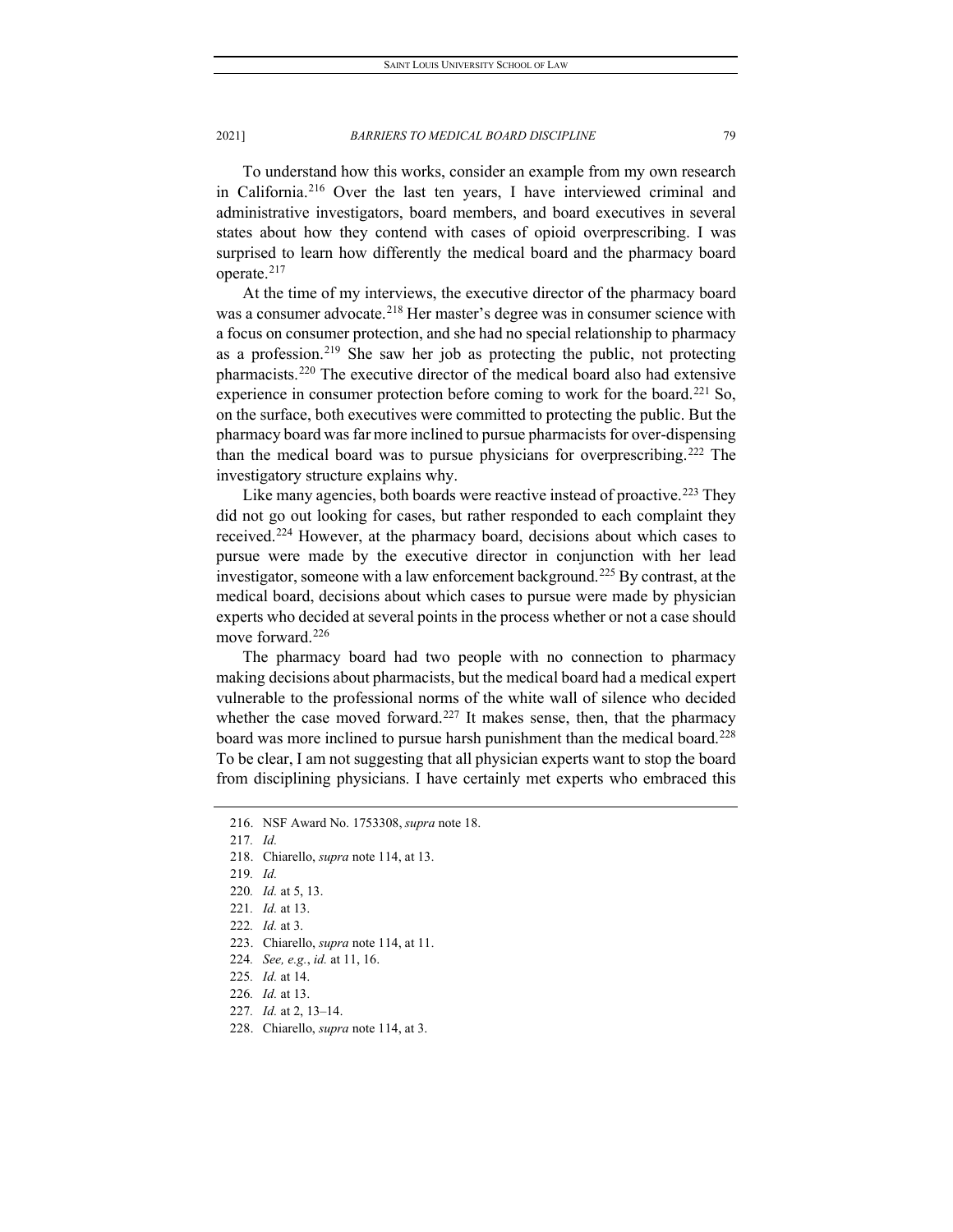gatekeeping role, but given what research tells us about how professionals protect each other, it would be reasonable to expect that an investigatory structure that requires physician involvement buffers physicians from the harshest consequences.

Together, a shared professional identity that results in a white wall of silence and systematic involvement of physician experts in board investigations constitute processing barriers that protect physicians from the consequence of inflicting egregious harm.<sup>[229](#page-26-0)</sup> These help to explain why boards do not discipline physicians even when they are aware of wrongdoing. However, boards do discipline some physicians, which raises the question of whether and how information obtained by boards makes its way into other institutional arenas with the power to punish.

### *C. Output Barriers*

The third barrier to physician discipline is output barriers. How do medical boards' practices of sharing or withholding information affect outcomes for physicians who perpetuate egregious harm? Boards are only one organization with the power to discipline providers. They have the option to revoke a physician's license and essentially end their livelihood.[230](#page-26-1) However, other disciplinary organizations have tools that can equally hamstring physicians' practices or impose even harsher discipline.<sup>[231](#page-26-2)</sup> For example, the Centers for Medicare and Medicaid Services (CMS) at the state and federal level can put limits on a physician's National Provider Identifier (NPI), a number that enables them to bill government insurance.<sup>[232](#page-26-3)</sup> The Drug Enforcement Administration (DEA) can revoke a physician's DEA registration, which allows them to prescribe controlled substances.[233](#page-26-4) The DEA can also pursue criminal charges against a physician with the goal of putting them in prison.<sup>[234](#page-26-5)</sup>

These disciplinary efforts appear, at first glance, to be independent because they involve different kinds of workers in different kinds of agencies, but a pharmacy law expert explained to me that they can have a "domino effect."<sup>235</sup> Obviously, if a physician loses their license to practice medicine or is put in

<span id="page-26-0"></span><sup>229.</sup> BECKER ET AL., *supra* note 177, at 428, 430; Chiarello, *supra* note 114, at 4, 6; Morreim, *supra* note 183, at 20, 25–26.

<sup>230.</sup> HOROWITZ, *supra* note 1, at 1.

<span id="page-26-2"></span><span id="page-26-1"></span><sup>231</sup>*. See* Chiarello, *supra* note 114, at 8 fig. 2 (depicting various enforcement agencies and the types of enforcement available to them).

<span id="page-26-4"></span><span id="page-26-3"></span><sup>232.</sup> Andrew Breza, *The Complete History of the NPI Number*, BULLETINHEALTHCARE (Dec. 14, 2018), https://www.bulletinhealthcare.com/the-complete-history-of-the-npi-number/; *see* 42 C.F.R. § 424.540(a) (2020) (providing that CMS may deactivate a physician's Medicare billing privileges, which is tied to the physician's NPI).

<sup>233.</sup> 21 C.F.R. § 1301.36(a) (2020).

<span id="page-26-5"></span><sup>234.</sup> Controlled Substances Act, 21 U.S.C. § 841(a)–(b).

<span id="page-26-6"></span><sup>235.</sup> NSF Award No. 1753308, *supra* note 18.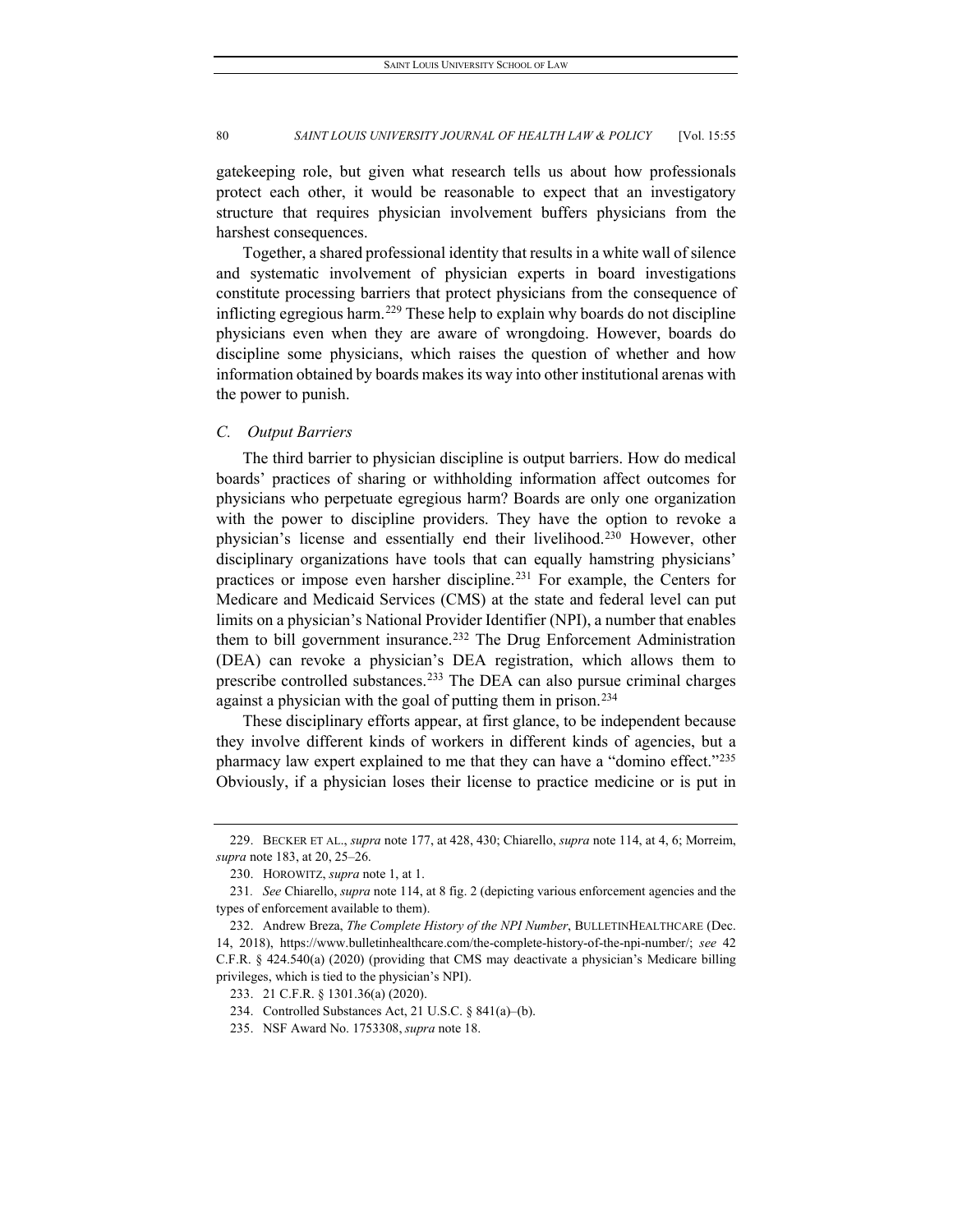prison, their entire livelihood falls apart. However, even what appear to be more minor punishments, like NPI restrictions or DEA registration revocation, can seriously impede practice. Few hospitals or clinics are willing to hire or retain physicians who cannot prescribe controlled substances or who cannot bill government insurance.<sup>[236](#page-27-0)</sup> Beyond that, consequences in one arena often trigger consequences in another.<sup>[237](#page-27-1)</sup> Enforcement agents I interviewed explained how the medical board would piggyback on their work such that when they successfully prosecuted a physician, the medical board would use the prosecution as an excuse to revoke their medical license.<sup>[238](#page-27-2)</sup> This was often expressed as frustration with the medical board's unwillingness to act. Sometimes, the opposite occurs and the DEA pursues criminal charges against a physician after the medical board takes actions.<sup>[239](#page-27-3)</sup> Regardless of directionality, the point is that these kinds of disciplinary procedures mutually impact one another.<sup>[240](#page-27-4)</sup> The question is how? How does information about physician wrongdoing travel from one agency to another and what facilitates or impedes that process?

1. Boards Circulate Perpetrators by Withholding Information

There are two organizations with whom we might expect boards to share information: medical boards in other states and law enforcement. Many physicians are licensed in multiple states, so we would expect boards that discipline a physician in one state to alert boards in other states so they can take similar action.<sup>[241](#page-27-5)</sup>

We would also expect boards to share information with law enforcement. The egregious acts that warrant suspension or revocation of a medical license also tend to be crimes.<sup>[242](#page-27-6)</sup> Sexual assault, overprescribing opioids, and fraudulent surgeries are all criminal activities, so when those cases come to the board's attention, it would be reasonable to expect the board to alert organizations responsible for investigating those crimes such as local police, state medical fraud units, the DEA, or the Health and Human Services Office of the Inspector General.<sup>[243](#page-27-7)</sup>

<span id="page-27-7"></span>243*. See* OFF. OF INSPECTOR GEN., U.S. DEP'T HEALTH & HUM. SERVS., A ROADMAP FOR NEW PHYSICIANS: AVOIDING MEDICARE AND MEDICAID FRAUD AND ABUSE 3 (n.d.) (noting that

<sup>236</sup>*. Id.*

<span id="page-27-1"></span><span id="page-27-0"></span><sup>237</sup>*. See* Chiarello, *supra* note 114, at 3, 8.

<sup>238</sup>*. Id.* at 3.

<sup>239</sup>*. Id.* at 9.

<sup>240</sup>*. Id.*

<span id="page-27-5"></span><span id="page-27-4"></span><span id="page-27-3"></span><span id="page-27-2"></span><sup>241.</sup> Aaron Young et al., *FSMB Census of Licensed Physicians in the United States, 2018*, J. MED. REGUL., July 1, 2019, at 7, 9.

<span id="page-27-6"></span><sup>242.</sup> Pendo et al., *supra* note 5, at 35 (suggesting from publicized cases that "physicians continue to practice after arrest, conviction, or other determination related to criminal conduct that harms patients").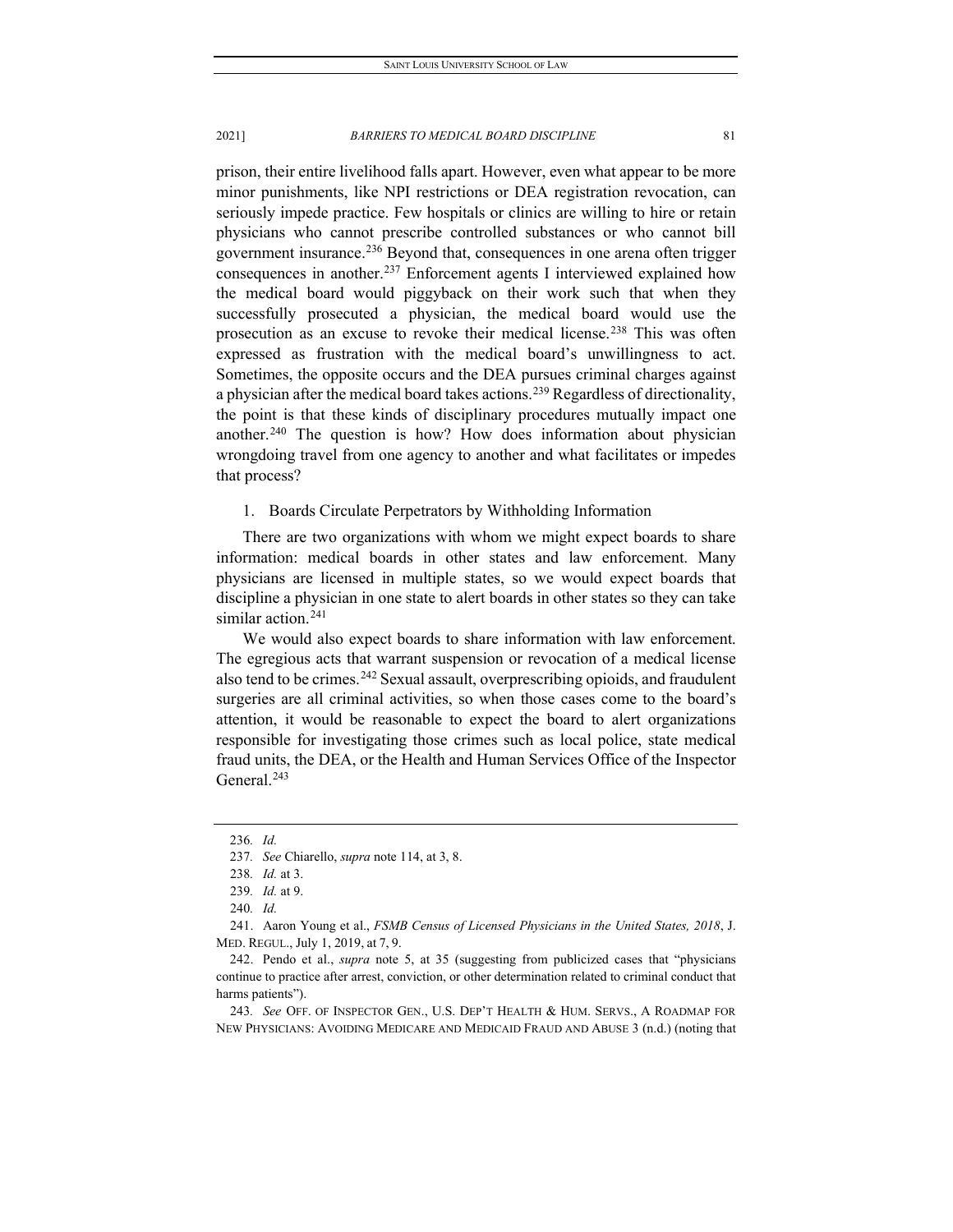Yet, it is not entirely clear how often boards share information about their own investigations. According to the Federation of State Medical Boards (FSMB),

[w]hen a state medical board is notified that a physician licensed in its jurisdiction received a board action in another jurisdiction, the board can choose to open its own investigation or in many cases will choose to take a reciprocal action. . . . In 2020, 1,491 physicians were disciplined for the first time and 1,008 reciprocal actions were taken by state boards. $244$ 

However, this leaves no clear indication of how information is shared or what legal and logistical burdens prevent communication between boards. The experts interviewed by McIntosh et al. overwhelmingly prioritized suspending a physician's license when it had been suspended in another state for egregious wrongdoing.[245](#page-28-1)

As I mentioned above, revoking a license can destroy a physician's livelihood by prohibiting them from practicing, but this punishment is far less severe if they can simply continue to practice in another state, especially one with a "soft" regulatory regime.<sup>[246](#page-28-2)</sup> We can think about boards' failure to act as a form of circulating. Like parishes, universities, police departments, and sports teams, some boards take an out-of-sight, out-of-mind approach—as long as the bad actor is not under their purview, the bad actor is not their problem.<sup>[247](#page-28-3)</sup> This creates an opportunity for bad physicians to circulate throughout states, harming patients along the way. Aggregated information about physicians does exist in the form of the FSMB's Physician Data Center and the National Practitioner Data Bank. Still, boards often fail to directly communicate with one another. It is unknown whether boards do not share with other boards because they are legally restricted from doing so, because there is no systematic way to exchange

246*. Id.* at 6.

fraudulent claims are a criminal offense, and that the Office of Inspector General may impose administrative civil monetary penalties for such actions); *State Law Database*, RAPE ABUSE & INCEST NAT'L NETWORK, https://apps.rainn.org/policy/?\_ga=2.217812694.1789709361.1632282 440-2058441927.1632282440 (last visited Oct. 9, 2021) (providing information on sexual violence laws in each state); Controlled Substances Act, 21 U.S.C. § 841(b).

<span id="page-28-0"></span><sup>244</sup>*. Physician Discipline*, FED'N OF STATE MED. BDS. (2020), https://www.fsmb.org/u.s. medical-regulatory-trends-and-actions/u.s.-medical-licensing-and-disciplinary-data/physiciandiscipline/.

<sup>245.</sup> McIntosh et al., *supra* note 5, at 13.

<span id="page-28-3"></span><span id="page-28-2"></span><span id="page-28-1"></span><sup>247</sup>*. See* Shapiro, *supra* note 143 (noting "priest shuffling and secrecy" by church officials); Williams, *supra* note 144 (noting how problematic police officers drift from department to department); Willmsen & O'Hagan, *supra* note 144 (noting how a coach accused of sexual misconduct was "nudged" out of town and allowed to obtain another coaching job elsewhere); EWICK & STEINBERG, *supra* note 27, at 3, 7 (noting the shuffling of priests accused of sexual misconduct from parish to parish); Young & Wiley, *supra* note 144, at 276 (noting how universities and higher education programs are designed to support a culture of complicity and complacency around sexual misconduct).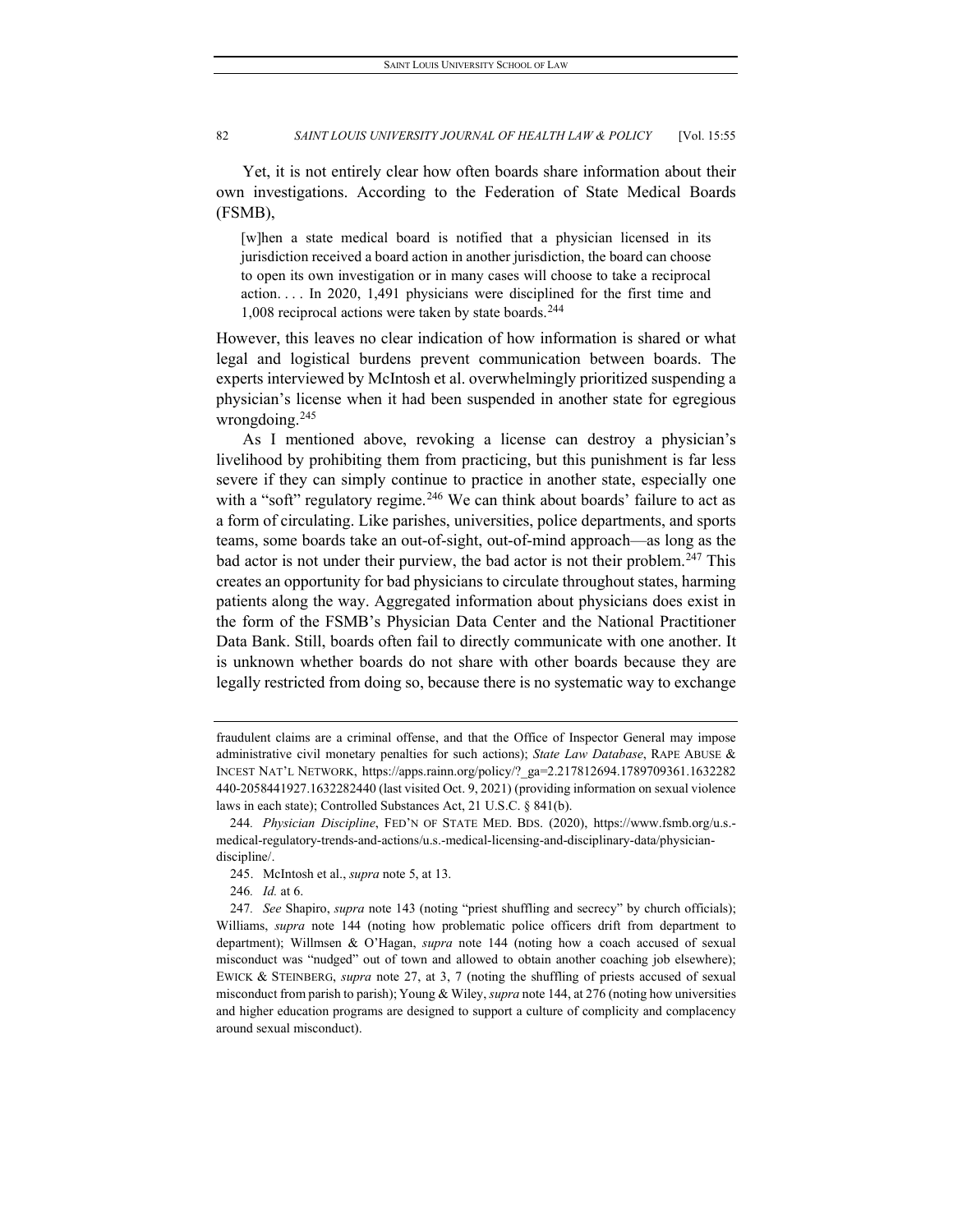information across boards, or because they want to protect physicians from overly harsh punishment. However, it would be reasonable to expect some combination of these motivations to explain why boards withhold information and, through their inaction, permit physicians to continue to harm patients.

# 2. Tension and Lack of Communication Between Boards and Law Enforcement

Similar barriers might explain why boards do not share information with law enforcement. These, and other barriers, uniquely compromise the board/law enforcement relationship. In my own research, I have uncovered quite a bit of tension between boards and agencies that investigate opioid crimes.<sup>[248](#page-29-0)</sup> Both organizations find the other to be an impediment to their own investigations.<sup>[249](#page-29-1)</sup> Board members and executives complain that federal agencies like the DEA take records that they need and refuse to share.<sup>[250](#page-29-2)</sup> Criminal investigators complain that boards catch wind of their cases, do audits on the targeted physician, and ruin years of undercover work.<sup>[251](#page-29-3)</sup> These frustrations can be attributed to legal and organizational differences that put organizations that engage in administrative investigations, like SMBs, at odds with organizations that engage in criminal investigations, like the DEA and state fraud units.<sup>[252](#page-29-4)</sup>

These organizations have different goals, resources, and legal requirements that lead to different strategies and put the organizations on very different timelines.<sup>[253](#page-29-5)</sup> Boards aim to suspend or revoke licenses of physicians who impose harm while enforcement agencies aim to put them in prison.<sup>[254](#page-29-6)</sup> The best resource that boards have to conduct investigations is the audit—a tactic that puts physicians on high alert since they know they are being watched and that could scare physicians into changing their behavior.<sup>[255](#page-29-7)</sup> The best resource that enforcement agencies have is undercover investigations, which they can use to show a pattern of illegal behavior.<sup>[256](#page-29-8)</sup> This strategy requires secrecy; if the physician knows they are being investigated, they might change their behavior or kick the undercover investigator out of their practice, either of which would compromise the investigation.<sup>[257](#page-29-9)</sup> Audits can happen quickly, whereas undercover investigations can take months, sometimes years.<sup>[258](#page-29-10)</sup> These

<span id="page-29-10"></span>258. Chiarello, *supra* note 114, at 9.

2021] *BARRIERS TO MEDICAL BOARD DISCIPLINE* 83

<span id="page-29-0"></span><sup>248</sup>*. See* Chiarello, *supra* note 114, at 10.

<span id="page-29-1"></span><sup>249</sup>*. Id.* at 10–11.

<span id="page-29-2"></span><sup>250</sup>*. Id.* at 10.

<span id="page-29-3"></span><sup>251</sup>*. Id.* at 11.

<span id="page-29-4"></span><sup>252</sup>*. Id.* at 8.

<span id="page-29-5"></span><sup>253.</sup> Chiarello, *supra* note 114, at 8–9.

<span id="page-29-6"></span><sup>254</sup>*. Id.* at 8.

<span id="page-29-7"></span><sup>255</sup>*. Id.* at 11.

<span id="page-29-8"></span><sup>256</sup>*. Id.*

<span id="page-29-9"></span><sup>257</sup>*. Id.*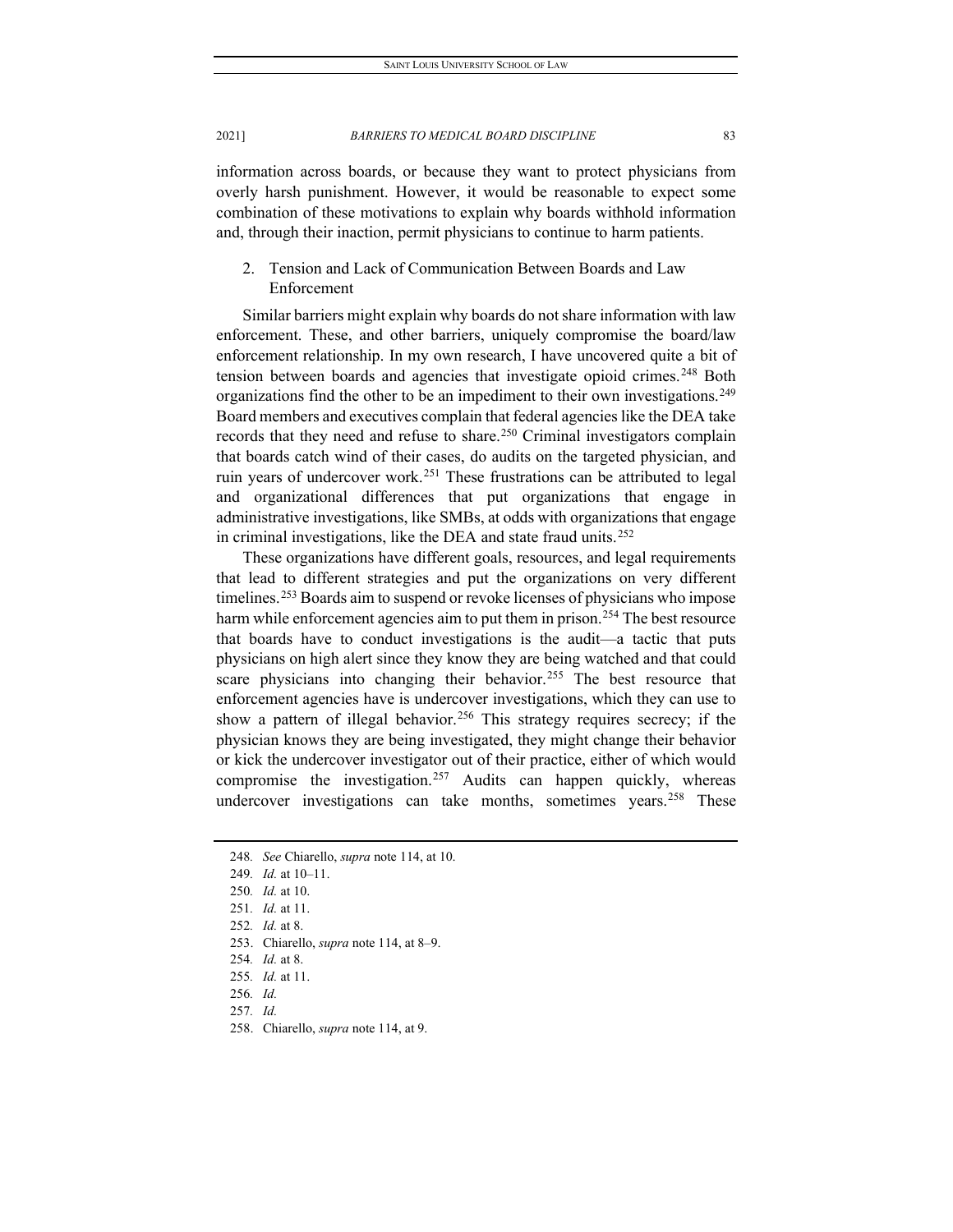organizations also have different burdens of proof. In most states, boards must show either a "preponderance of the evidence," meaning that it is more likely than not that the physician did what the board claims they did, or "clear and convincing evidence," meaning that it must be substantially more probable than not that the physician did what the board claims. [259](#page-30-0) By contrast, enforcement agencies like the DEA must prove their case "beyond a reasonable doubt," meaning that the proof is so strong that a reasonable person would have no plausible reason to believe otherwise.<sup>[260](#page-30-1)</sup> Boards also have the option of an interim suspension order, meaning they can immediately stop the physician from practicing if the physician is found guilty of a felony, poses an imminent danger to their patient's health, or has been disciplined in another jurisdiction (though the availability of interim suspension orders differs across states).  $261$ 

Both types of organizations are obligated to stop physicians from harming the public, but how they do so varies, and their different goals, resources, and timelines create opportunities for them to get in each other's way.[262](#page-30-3) For example, one federal investigator I interviewed in Missouri explained how a board audit cost him his case against a physician. A board investigator was aware that the agency was investigating the case and confronted the physician before the investigation was complete. He explains, "a Board went to a practitioner and said 'You're so bad that the DEA is looking at you. You need to knock off what you're doing.'" The physician responded by firing most of his patients, including those involved in the undercover investigation, and prescribing far more cautiously. The federal investigator explained the source of his frustration with the board investigator: "We had enough to support a criminal investigation but not necessarily to move forward with a prosecution yet. So here we are building our investigation and [the board investigator] torpedoed the whole thing.["263](#page-30-4) These kinds of "burns" create contention between boards and enforcement agencies that makes it difficult for them to see one another as allies in preventing patient harm.[264](#page-30-5)

Although enforcement agents were sometimes frustrated when boards stepped in too soon, more often they were frustrated with medical board inaction.[265](#page-30-6) Their reasoning was that boards have a lower burden of proof and

<span id="page-30-0"></span><sup>259.</sup> U.S. DEP'T HEALTH & HUM. SERVS., STATE DISCIPLINE OF PHYSICIANS: ASSESSING STATE MEDICAL BOARDS THROUGH CASE STUDIES (2006).

<sup>260.</sup> United States v. Black, 512 F.2d 864, 867 (9th Cir. 1975).

<span id="page-30-2"></span><span id="page-30-1"></span><sup>261.</sup> Cathal T. Gallagher et al., *The Legal Underpinnings of Medical Discipline in Common Law Jurisdictions*, 39 J. LEGAL MED. 15, 24–25 (2019).

<span id="page-30-4"></span><span id="page-30-3"></span><sup>262</sup>*. See* Chiarello, *supra* note 114, at 2; HOROWITZ, *supra* note 1, at 83; Controlled Substances Act, 21 U.S.C. § 801 (explaining the purpose and goals of the Controlled Substances Act).

<sup>263.</sup> NSF Award No. 1753308, *supra* note 18.

<sup>264.</sup> Chiarello, *supra* note 114, at 10–11.

<span id="page-30-6"></span><span id="page-30-5"></span><sup>265</sup>*. See id.* at 9, 11 (noting friction arising from the administrative agents' shorter timelines, as well as tension when a board waits to discipline providers).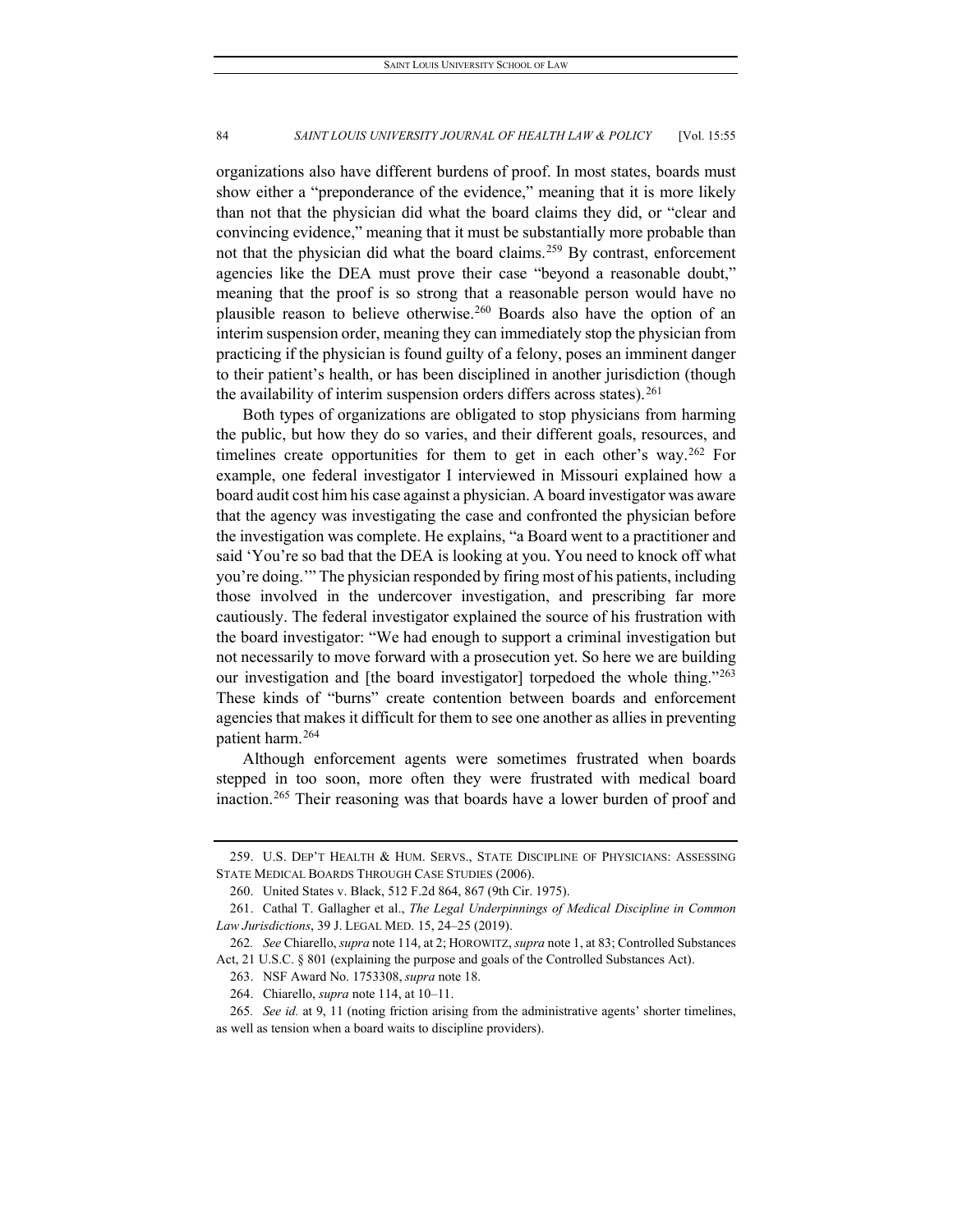have the power to issue an immediate suspension order to stop bad doctors from practicing.[266](#page-31-0) They believe that boards are too lenient with physicians and find that boards wait until the criminal investigation is done before acting when they could act much sooner to prevent patient harm.<sup>[267](#page-31-1)</sup> Enforcement agents are of two minds about the role of the board: on the one hand, enforcement agents would like boards to act sooner and, on the other hand, they do not want boards to act too soon in ways that prevent them from securing the harshest penalties for criminal providers.<sup>[268](#page-31-2)</sup> In both cases, tensions between enforcement agents and boards constrain their ability to work together.<sup>[269](#page-31-3)</sup>

The reason that boards do not share information with law enforcement is probably also due to buffering mechanisms that I described earlier with physician board members motivated to protect their own.[270](#page-31-4) However, structural barriers exist as well. There are rarely any established pathways for routine communication between board members and law enforcement, so they are unlikely to know who to call even if they wanted to report.<sup>[271](#page-31-5)</sup> The enforcement agents I spoke with who routinely communicated with board investigators had established interpersonal relationships, often serendipitously, that facilitated information exchange.<sup>[272](#page-31-6)</sup> However, this was not the norm.<sup>[273](#page-31-7)</sup> There was a great deal of communication among law enforcement agencies, but far less between enforcement agents and boards. $274$ As a result, contentious and non-existent relationships between boards and law enforcement may motivate the lack of information exchange between boards and law enforcement.<sup>[275](#page-31-9)</sup>

Collectively, input barriers, processing barriers, and output barriers help explain why boards do not punish physicians who engage in egregious harm. This organizational and cultural analysis explains why hospitals and clinics resist sharing information with boards, why boards fail to impose the harshest penalties, and why boards resist sharing information with other boards and with law enforcement. This analysis highlights the processes by which organizations

269. Chiarello, *supra* note 114, at 9–11.

271. Chiarello, *supra* note 114, at 11.

<span id="page-31-6"></span><span id="page-31-5"></span>272*. See id.* at 9–11 (providing excerpts of conversations from enforcement agents who worked with boards).

<span id="page-31-7"></span>273*. See id.* at 10 (noting relationships are "fragile" and originate "from a place of distrust" that develops into trust).

274*. Id.* at 12.

<sup>266</sup>*. Id.* at 9.

<sup>267</sup>*. Id.* at 11.

<sup>268</sup>*. Id.*

<span id="page-31-4"></span><span id="page-31-3"></span><span id="page-31-2"></span><span id="page-31-1"></span><span id="page-31-0"></span><sup>270</sup>*. See* Williams, *supra* note 144 (providing an example of how law enforcement protects their own); Chiarello & Morrill, *supra* note 26, at 159 (noting how buffering prevents intrusion); HOROWITZ, *supra* note 1, at 123 (noting health care providers' reluctance to report physicians).

<span id="page-31-9"></span><span id="page-31-8"></span><sup>275</sup>*. See id.* at 11 (noting how limited interaction between boards and law enforcement impacts the extent of their working relationships).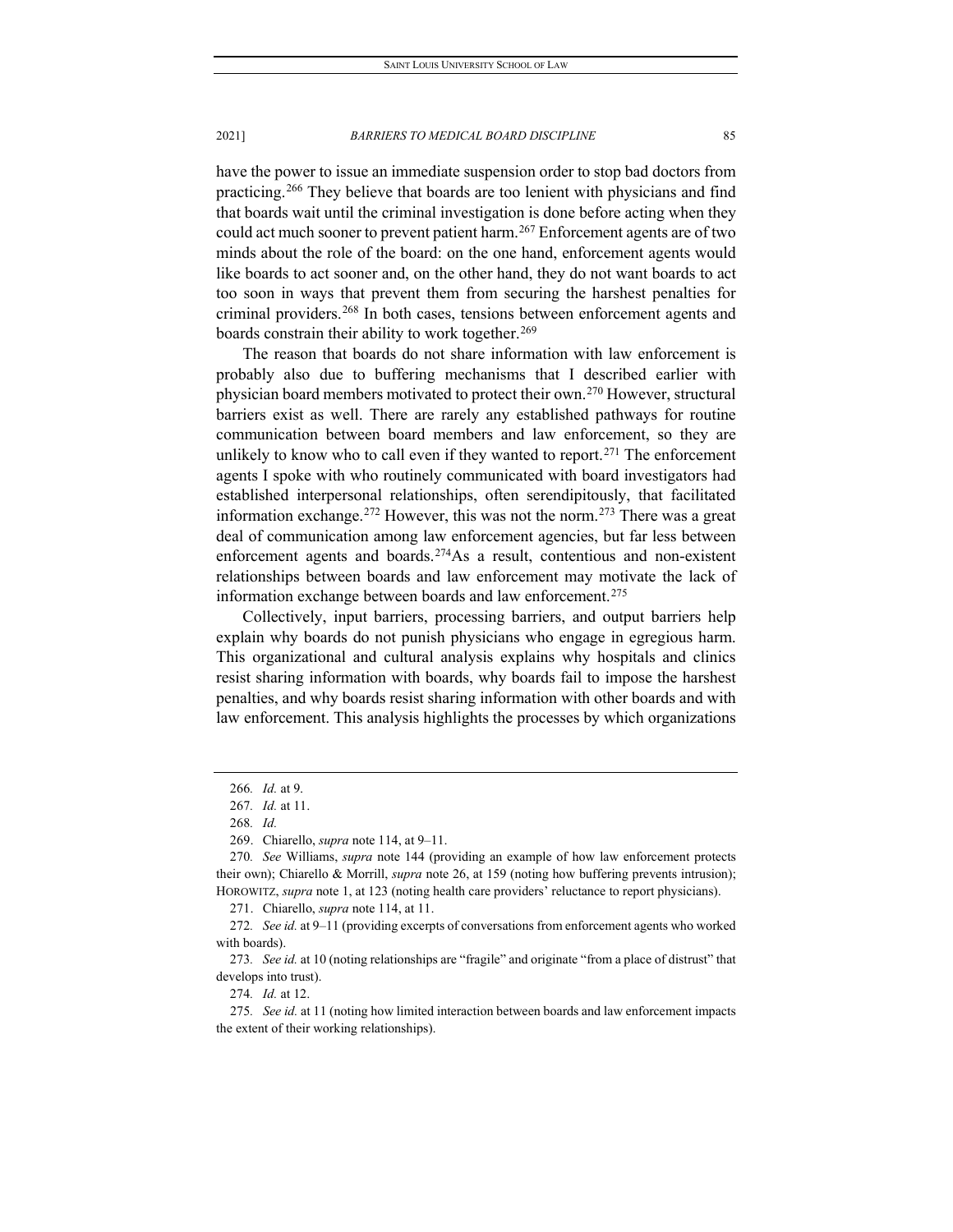protect their members and the structural barriers that prevent information exchange across organizations.

## IV. INTERVENTIONS

If input, processing, and output barriers prevent boards from acting in the public interest, what should be done to overcome those barriers? A cultural and organizational approach offers a pathway forward to arrive at effective solutions and to fortify boards' capacity to act in the public interest.

Many of the problems I have uncovered here stem from deeply-rooted cultural norms and institutionalized organizational practices.[276](#page-32-0) Neither culture nor organizational practices are easy to change.<sup>[277](#page-32-1)</sup> Doing so requires a concerted effort and renders the status quo untenable such that the new, more desirable behaviors become the path of least resistance.<sup>[278](#page-32-2)</sup> I offer three strategies for reorienting boards towards the public interest and discuss how each strategy can help to overcome one of the three types of barriers. When applicable, I discuss how the strategies I propose comport with those Pendo et al. propose in their article in this Issue.[279](#page-32-3)

Before diving into solutions, I would like to first draw the reader's attention to two sociological concepts that help to explain the goals we would like to achieve: isomorphism and general deterrence.<sup>[280](#page-32-4)</sup> Isomorphism is the process by which organizations begin to act in similar ways.<sup>[281](#page-32-5)</sup> Organizational theorists identify three main types of isomorphism: coercive, normative, and mimetic, of which coercive is most useful for our purposes.<sup>[282](#page-32-6)</sup> Coercive isomorphism "results from both formal and informal pressures exerted on organizations by other organizations upon which they are dependent and by cultural expectations in the society within which organizations function."[283](#page-32-7) When organizations fear sanctions from the same governing body, they behave alike to avoid those sanctions.<sup>[284](#page-32-8)</sup> Yet, boards, and the organizations that report to them, lack isomorphism. McIntosh et al. show us that there is great variability in the

<span id="page-32-0"></span><sup>276.</sup> Chiarello & Morrill, *supra* note 26, at 152; DiMaggio & Powell, *supra* note 112, at 147; FRIEDLAND & ALFORD, *supra* note 112, at 242; SCOTT & DAVIS, *supra* note 27, at 3.

<span id="page-32-1"></span><sup>277</sup>*. See* DiMaggio & Powell, *supra* note 112, at 148 (noting organizations construct "an environment that constrains their ability to change"); *see* KELLOGG, *supra* note 177, at xi.

<span id="page-32-2"></span><sup>278</sup>*. See* KELLOGG, *supra* note 177, at 186 (noting "institutional change is not likely to occur" without changes to the status quo).

<sup>279.</sup> *See generally* Pendo et al., *supra* note 5.

<span id="page-32-5"></span><span id="page-32-4"></span><span id="page-32-3"></span><sup>280</sup>*. See generally* DiMaggio & Powell, *supra* note 112 (discussing isomorphism); Kirk R. Williams & Richard Hawkins, *Perceptual Research on General Deterrence: A Critical Review*, 20 L. & Soc'y Rev. 545, 545–72 (1986) (discussing general deterrence).

<sup>281.</sup> DiMaggio & Powell, *supra* note 112, at 149.

<sup>282</sup>*. Id.* at 150.

<sup>283</sup>*. Id.*

<span id="page-32-8"></span><span id="page-32-7"></span><span id="page-32-6"></span><sup>284</sup>*. See id.* ("The existence of a common legal environment affects many aspects of an organization's behavior and structure.").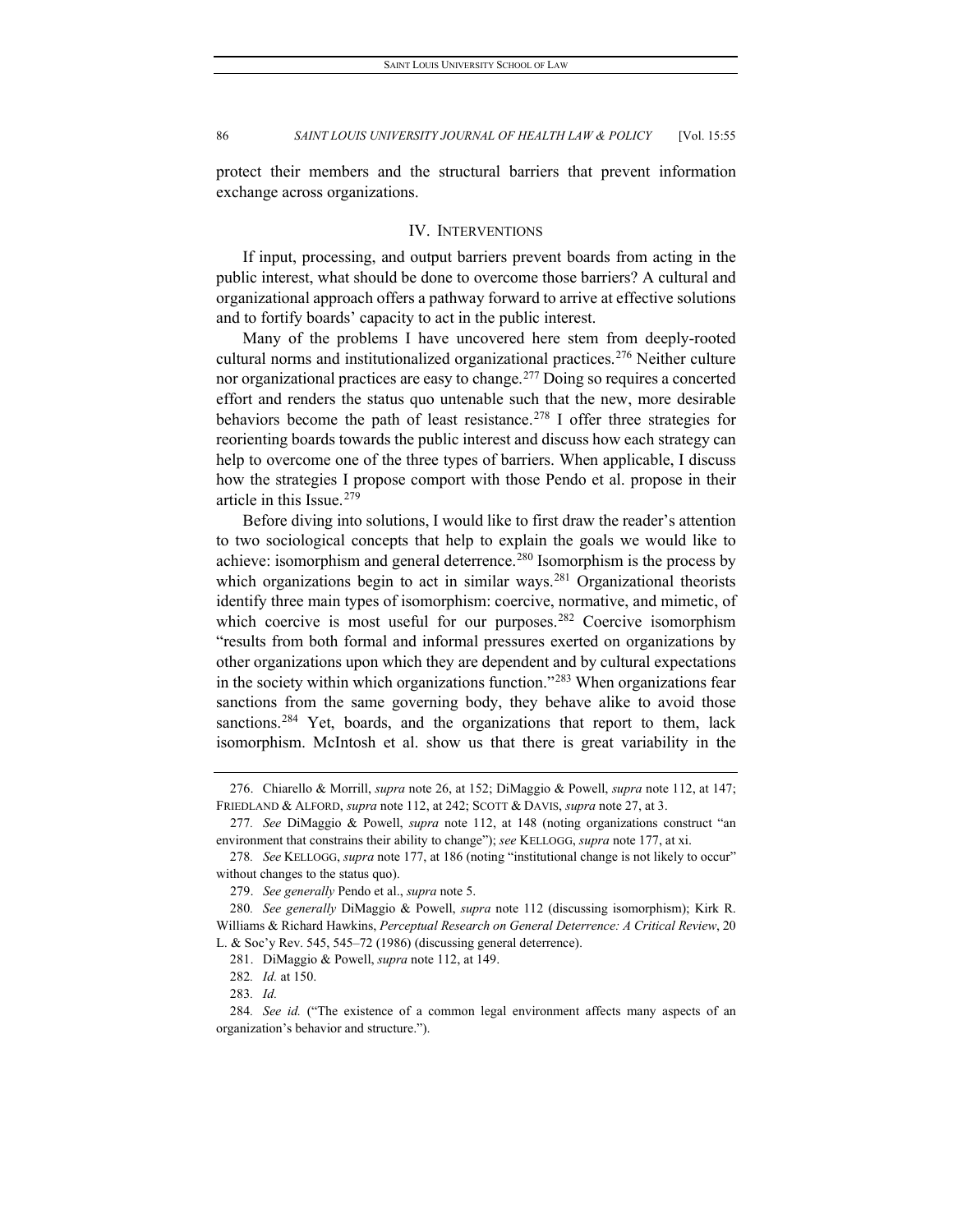frequency and severity of disciplinary actions imposed by SMBs against physicians who engage in egregious wrongdoing.[285](#page-33-0) Variation exists in terms of input, processing, and output—hospitals and clinics unevenly report wrongdoing to the board, the board unevenly disciplines, and boards unevenly share information with other disciplinary agencies.<sup>[286](#page-33-1)</sup> This raises questions about why this variation occurs and if, perhaps, boards are not sufficiently concerned about sanctions to behave in similar ways.

The second concept is general deterrence.<sup>[287](#page-33-2)</sup> Criminologists theorize that punishment does more than just teach the person undergoing the punishment a lesson.[288](#page-33-3) It extends that lesson to other would-be wrong-doers by showing what could happen to them were they to get caught.<sup>[289](#page-33-4)</sup> In this way, punishment serves as a mechanism of "general deterrence," preventing crime on the whole by making an example of those who are caught.<sup>[290](#page-33-5)</sup> Boards fail to achieve general deterrence because they inadequately sanction organizations that fail to report, inadequately discipline physicians, and do not collaborate with other disciplinary organizations to keep physicians who do harm away from the public.<sup>[291](#page-33-6)</sup> These failures add up to a missed opportunity to make an example out of bad actors and wayward organizations and to prevent others from behaving the same way.[292](#page-33-7)

The strategies I propose below are designed to achieve both isomorphism and general deterrence, particularly since the fifty-six recommendations proposed consensually by the Delphi panel that McIntosh et al. convened are oriented around these two processes, even though they do not use these exact terms.[293](#page-33-8) The Delphi panel captured these goals in the following statement:

[W]e sought to identify cutting-edge and particularly effective practices, resources and statutory provisions that SMBs can use to more uniformly: 1) encourage and enable reporting of physicians who engage in egregious wrongdoing, 2) investigate physicians who have been accused of egregious wrongdoing, 3) discipline physicians determined to have engaged in egregious wrongdoing, and 4) deter physicians from engaging in egregious wrongdoing, protect and empower patients and increase transparency.<sup>[294](#page-33-9)</sup>

293. McIntosh et al., *supra* note 5, at 6; Pendo et al., *supra* note 5, at 15.

<span id="page-33-0"></span><sup>285.</sup> McIntosh et al., *supra* note 5, at 5–6.

<span id="page-33-1"></span><sup>286</sup>*. Id.* at 5–7.

<sup>287.</sup> Williams & Hawkins, *supra* note 280, at 546.

<sup>288</sup>*. Id.*

<sup>289</sup>*. Id.* at 547.

<sup>290</sup>*. See id.* (noting how "the perceived threat or fear" of punishment deters people).

<span id="page-33-6"></span><span id="page-33-5"></span><span id="page-33-4"></span><span id="page-33-3"></span><span id="page-33-2"></span><sup>291</sup>*. See* HOROWITZ, *supra* note 1, at 82, 84 (providing examples of boards' failures); McIntosh et al., *supra* note 5, at 5–6.

<span id="page-33-9"></span><span id="page-33-8"></span><span id="page-33-7"></span><sup>292</sup>*. See* HOROWITZ, *supra* note 1, at 4, 294 (providing an example of such a failure and noting how failures allow physicians to continue practicing which "adversely affects the public interest").

<sup>294.</sup> McIntosh et al., *supra* note 5, at 6.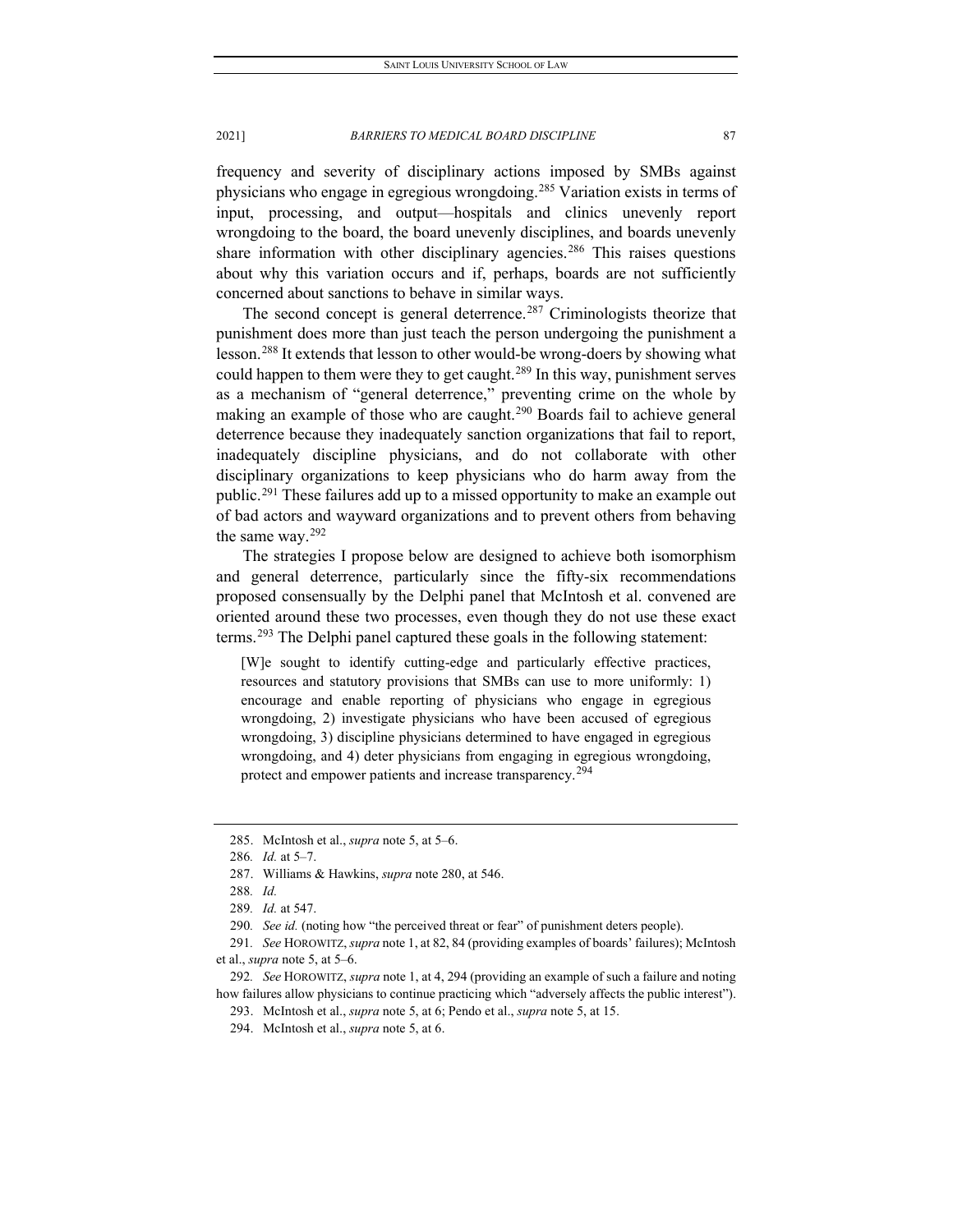Here, the word "uniformly" speaks to isomorphism and the word "deter" speaks to general deterrence.<sup>[295](#page-34-0)</sup>

Until now, this Article has been organized around the movement of problems into and out of the board—from input to processing to output. However, I begin the solutions section with processing barriers because these are the most important, and they are the changes that will make the other two solutions more effective. Think about it this way: if a car engine is not working, it does not help to provide it with more fuel or to fix the exhaust. Only when the engine itself is fixed will it efficiently process fuel and produce exhaust. The same is true with boards. When boards fail to sanction physicians for the egregious harms about which they know, it does not help to inform them about *more* egregious harms. Doing so only creates more opportunities for failure. We also cannot expect boards that fail to punish bad physicians to report those physicians to other boards or to law enforcement—if boards cannot handle their own problems, how can they communicate those problems to others? We must begin, then, by fixing the board's engine, the way that it processes cases.

#### *A. Processing: Changing the Way Boards Do Business*

Boards are not doing their jobs. Too many physicians get away with causing egregious harm to patients, even when boards are made aware of their misdeeds.[296](#page-34-1) I explained in a previous Section how fundamental tensions between professional identity and board goals result in processing barriers such as the white wall of silence, involvement of physician experts in disciplinary decisions, and buffering impaired professionals—which prevent boards from sanctioning physicians who do egregious harm.<sup>[297](#page-34-2)</sup> Removing these barriers requires rethinking who serves on the board and identifying how powerful organizations can motivate boards to change.

Two remedies are available to tear down the white wall of silence that prevents board members from sanctioning fellow professionals: either rules need to change to motivate existing board members to act in the public interest or the composition of the board needs to change to bring on more public members who do not struggle with the tension between professional identity and public protection.

To change the rules, we first must ask which organizations have coercive power over boards. Three immediately come to mind: the National Governors Association (NGA), the National Conference of State Legislatures (NCSL), and

<sup>295.</sup> DiMaggio & Powell, *supra* note 112, at 149; Williams & Hawkins, *supra* note 280, at 546.

<span id="page-34-2"></span><span id="page-34-1"></span><span id="page-34-0"></span><sup>296</sup>*. Sexual Violation of Patients by Physicians*, *supra* note 10, at 504. HOROWITZ, *supra* note 1, at 169–70; McIntosh et al., *supra* note 5, at 5–6; Pendo et al., *supra* note 5, at 13.

<sup>297</sup>*. See infra* Section III.B.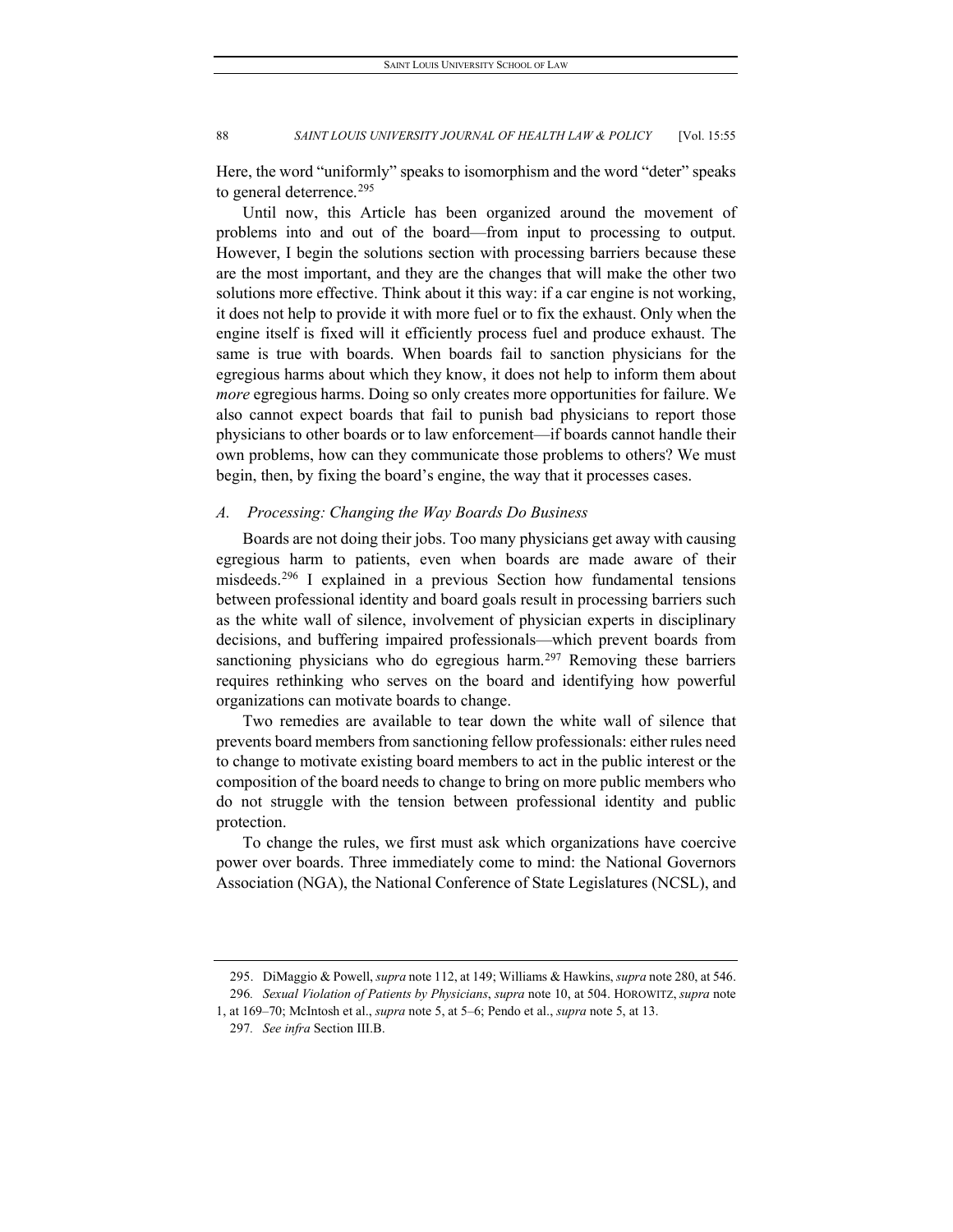the FSMB.[298](#page-35-0) Governors and legislatures are responsible for appointing medical board members, legislatures create states' medical practice acts, and the FSMB develops best practices for boards.<sup>[299](#page-35-1)</sup> However, governors and legislatures are as varied as the boards themselves, so they are not terribly effective forces for achieving isomorphism. That is why umbrella organizations like the NGA, the NCSL, and the FSMB offer so much promise.<sup>[300](#page-35-2)</sup> When they work together to set standards for boards and state medical practice acts, we are likely to see states adopt the recommended practices and begin to behave similarly.<sup>[301](#page-35-3)</sup> These organizations also have power to encourage states to restructure boards when boards prove ineffective at protecting the public.

California's medical board offers an illustrative case. For decades, the Medical Board of California had operated relatively independently with its own investigators that worked for it exclusively, but like many other boards, it had failed to adequately regulate those physicians who engaged in egregious harm. In 2013, the California legislature "threatened to dissolve the agency unless it 'show[ed] significant progress' in protecting patients from dangerous doctors."[302](#page-35-4) When the board failed to meet legislators' demands, legislators restructured the board and moved their investigators into a new unit under the umbrella of the Department of Consumer Affairs, making medical board investigators part of a pool of investigators shared with other boards in the state.<sup>[303](#page-35-5)</sup> This strong-arm move on the part of the legislature was a way of punishing the medical board for failure to act, though watchdog groups point to mixed evidence that restructuring helped to protect patients.<sup>[304](#page-35-6)</sup> I am not suggesting that all legislatures follow California's model. However, I am suggesting that those with power over boards have both carrots and sticks at their disposal: organizations like NGA, NCSL, and the FSMB can encourage boards to adopt standards that prioritize patient welfare over protecting physicians,

<span id="page-35-0"></span><sup>298</sup>*. Federation of State Medical Boards*, FED'N OF STATE MED. BDS., https://www.fsmb.org/ (last visited Oct. 9, 2021) [hereinafter *FSMB Homepage*]; NAT'L CONF. OF STATE LEGISLATURES., https://www.ncsl.org/bookstore/state-legislatures-magazine.aspx (last visited Oct. 9, 2021); NAT'L GOVERNORS ASS'N., https://www.nga.org/ (last visited Oct. 9, 2021).

<span id="page-35-1"></span><sup>299</sup>*. FSMB Homepage*, *supra* note 298; NAT'L CONF. OF STATE LEGISLATURES, *supra* note 298; NAT'L GOVERNORS ASS'N, *supra* note 298.

<span id="page-35-2"></span><sup>300.</sup> NAT'L CONF. OF STATE LEGISLATURES, *supra* note 298; NAT'L GOVERNORS ASS'N, *supra* note 298.

<sup>301.</sup> DiMaggio & Powell, *supra* note 112, at 152.

<span id="page-35-4"></span><span id="page-35-3"></span><sup>302.</sup> Lisa Girion & Scott Glover, *Legislators Threaten to Kill State Medical Board*, L.A. TIMES (Apr. 11, 2013, 12:00 AM), https://www.latimes.com/local/la-xpm-2013-apr-11-la-me-0412-rxmedical-board-threat-20130412-story.html.

<span id="page-35-6"></span><span id="page-35-5"></span><sup>303</sup>*. Struggles with Delay in Doctor Discipline; Despite Effort at Reform, Cases Are Taking Longer to Resolve*, CONSUMER WATCHDOG (Mar. 10, 2016, 4:00 PM), https://www.consumer watchdog.org/california-struggles-delay-doctor-discipline-despite-effort-reform-cases-are-takinglonger-resolve.

<sup>304</sup>*. Id.*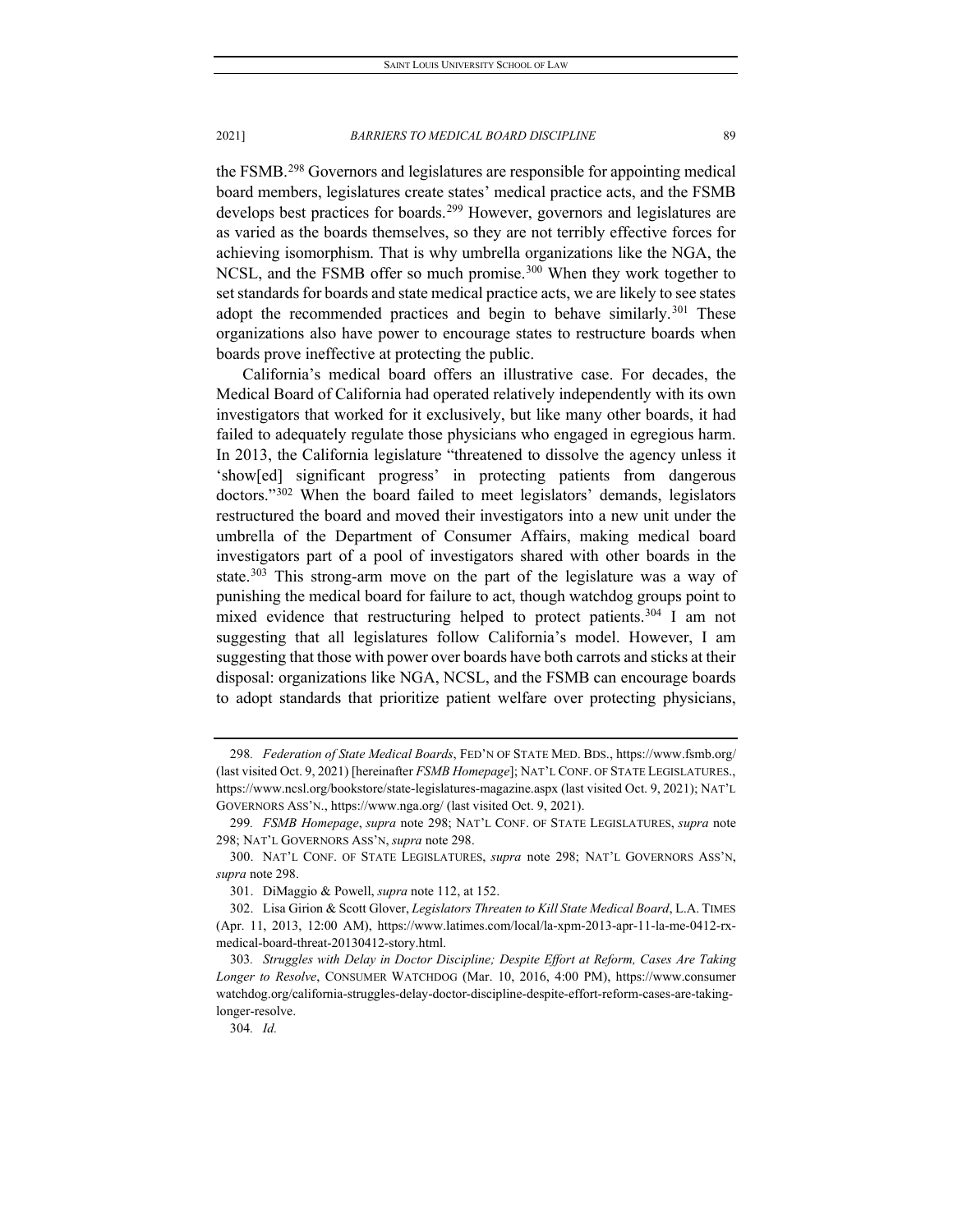while governors and legislatures can impose sanctions on boards that fail to fulfill their mission. It is important to note that board structure varies by state, so interventions would have to be tailored to each state context, but the general point remains the same—powerful organizations can compel boards to honor their mission.<sup>[305](#page-36-0)</sup>

Changing the rules of the game is one approach; another is changing the players. [306](#page-36-1) It is a common saying that "it is hard to teach an old dog new tricks." To that end, it is difficult to upend deeply entrenched cultural values and professional identities that motivate physicians to protect their own.<sup>[307](#page-36-2)</sup> If trying to get physician board members to behave otherwise promises to be a strenuous and fruitless task, then changing the composition of the boards may be more generative. The current structure of most boards allows for public members, but as I described earlier, and as Horowitz describes in detail, those members are often marginalized and are occasionally prevented from participating in some of the most consequential board decisions.<sup>[308](#page-36-3)</sup> As a result, they sometimes serve a symbolic function more than an instrumental one.<sup>[309](#page-36-4)</sup>

McIntosh and her colleagues suggest that diversifying the board in terms of race and class could result in better outcomes, as could having a role-diverse investigatory team.[310](#page-36-5) Diversification sounds appealing, and I agree that more diversity is necessary, but to have the most impact we should go beyond enhancing diversity to focus on redistributing power.<sup>[311](#page-36-6)</sup> The impetus behind diversification rests on standpoint theory—that is, the idea that people with different social positions in terms of race, class, gender, ability, sexuality, religion, etc. have different life experiences that lead them to approach problems differently, and as a result, they have different things to offer to the process of collective decision-making.<sup>[312](#page-36-7)</sup> However, people who are diverse across one social category, such as race or gender, are not necessarily diverse across other

<span id="page-36-0"></span><sup>305.</sup> DiMaggio & Powell, *supra* note 112, at 154; *FSMB Homepage*,*supra* note 298; Denise F. Lillvis & Robert J. McGrath, *Directing Discipline: State Medical Board Responsiveness to State Legislatures*, 42 J. HEALTH POLS., POL'Y & L. 123, 149–50 (2017).

<span id="page-36-1"></span><sup>306</sup>*. See* SCOTT & DAVIS, *supra* note 27, at 336 (noting external players complicate the world for organizational participants by making demands on what organizations could or should be doing).

<span id="page-36-3"></span><span id="page-36-2"></span><sup>307.</sup> BECKER ET AL., *supra* note 177, at 419; KELLOGG, *supra* note 177, at 176, 199; GIBSON & SINGH, *supra* note 183, at 136; Morreim, *supra* note 183, at 24.

<sup>308.</sup> HOROWITZ, *supra* note 1, at 64–65.

<sup>309.</sup> DAVE ELDER-VASS, THE REALITY OF SOCIAL CONSTRUCTION 61, 63 (1967).

<sup>310.</sup> McIntosh et al., *supra* note 5, at 10, 14–15; Pendo et al., *supra* note 5, at 23–24.

<span id="page-36-6"></span><span id="page-36-5"></span><span id="page-36-4"></span><sup>311.</sup> ELLEN BERREY, THE ENIGMA OF DIVERSITY: THE LANGUAGE OF RACE AND THE LIMITS OF RACIAL JUSTICE 35 (2015).

<span id="page-36-7"></span><sup>312.</sup> PATRICIA HILL COLLINS, BLACK FEMINIST THOUGHT: KNOWLEDGE, CONSCIOUSNESS, AND THE POLITICS OF EMPOWERMENT 300 (Heidi Freund ed., Taylor & Francis e-Library 2000).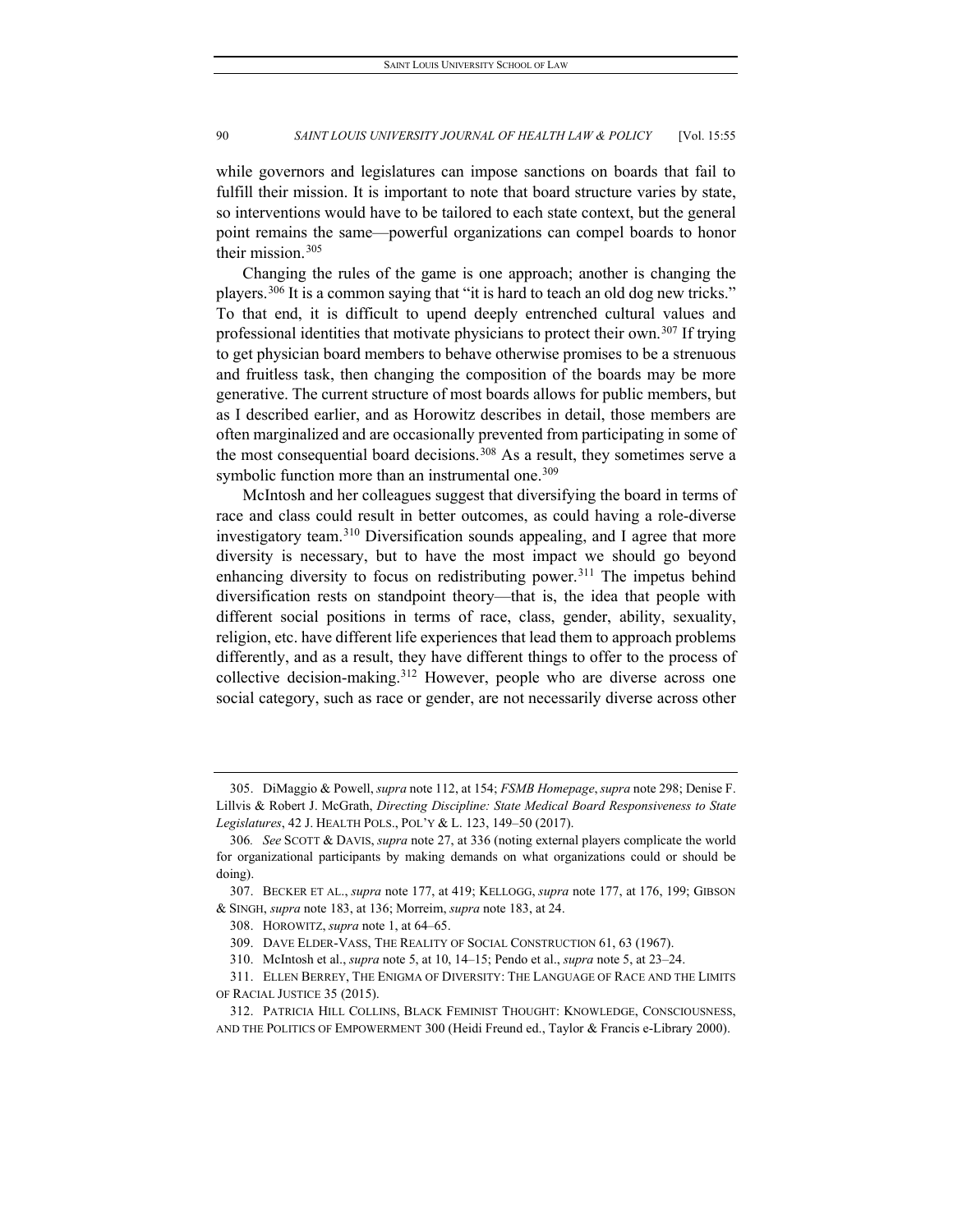social categories, such as professional identity.<sup>[313](#page-37-0)</sup> It might be the case that a male physician and a female physician see the world differently, but they are both physicians who have been deeply socialized into the norms of the field.<sup>314</sup> Therefore, we could expect the female physician to make decisions that more closely resemble those of the male physician compared to those of a female public member, especially if professional identity trumps other kinds of identity.

Representation, then, is not enough to solve the problem of professional cohesion[.315](#page-37-2) Diversity of perspective promises to offer more than mere demographic diversity and that diversity must be sufficiently represented to prevent the problems of tokenism.<sup>[316](#page-37-3)</sup> That is why legislatures should think very strategically about how many public members to include on the board, and governors should think very strategically about whom to appoint as board members. When it comes to problems of egregious harm like sexual assault, feminist and anti-racist perspectives are particularly important.<sup>317</sup> Boards should invite public members who are already critical thinkers—members like Horowitz, who belong to another profession but who bring their own body of knowledge and professional expertise along with them.<sup>[318](#page-37-5)</sup>

Including more non-physician experts does not solve every problem inherent to board composition—public members can represent the public, but they do not have enough expertise to make sense of the nuances of medical practice.<sup>[319](#page-37-6)</sup> However, since many of the egregious harms perpetuated by physicians are social and cultural rather than technical in nature, board members with independent professional expertise in gender inequality, rape culture, substance use disorder, and other areas are particularly well-poised to address these issues in a board setting.[320](#page-37-7) As Horowitz notes, "doctors are trained to make an expert call in cases involving technical medical issues, but they cannot legitimately claim particular expertise to pass judgment on a problem physician's character or to assess the balance of anticipated and unanticipated consequences that a particular board holding will set in motion."[321](#page-37-8) Efforts to constrain egregious harm that derives from social, rather than medical, problems is what motivated

<span id="page-37-1"></span><span id="page-37-0"></span><sup>313.</sup> Kimberle Crenshaw, *Mapping the Margins: Intersectionality, Identity Politics, and Violence Against Women of Color*, 43 STAN. L. REV*.* 1241, 1296, 1299 (1991).

<sup>314.</sup> BECKER ET AL., *supra* note 177, at 419; KELLOG, *supra* note 177, at 199.

<sup>315.</sup> ROSABETH MOSS KANTER, MEN AND WOMEN OF THE CORPORATION 6 (1993).

<span id="page-37-5"></span><span id="page-37-4"></span><span id="page-37-3"></span><span id="page-37-2"></span><sup>316.</sup> Alison Cook & Christy Glass, *The Power of One or Power in Numbers? Analyzing the Effect of Minority Leaders on Diversity Policy and Practice*, 42 WORK & OCCUPATIONS 183, 203 (2015); KANTER, *supra* note 315, at 282.

<sup>317.</sup> COLLINS, *supra* note 312, at 158; Crenshaw, *supra* note 313, at 1274.

<sup>318.</sup> HOROWITZ, *supra* note 1, at vii.

<span id="page-37-6"></span><sup>319</sup>*. Id.* at 63.

<sup>320</sup>*. Id.* at 26–27.

<span id="page-37-8"></span><span id="page-37-7"></span><sup>321.</sup> *Id.* at 5.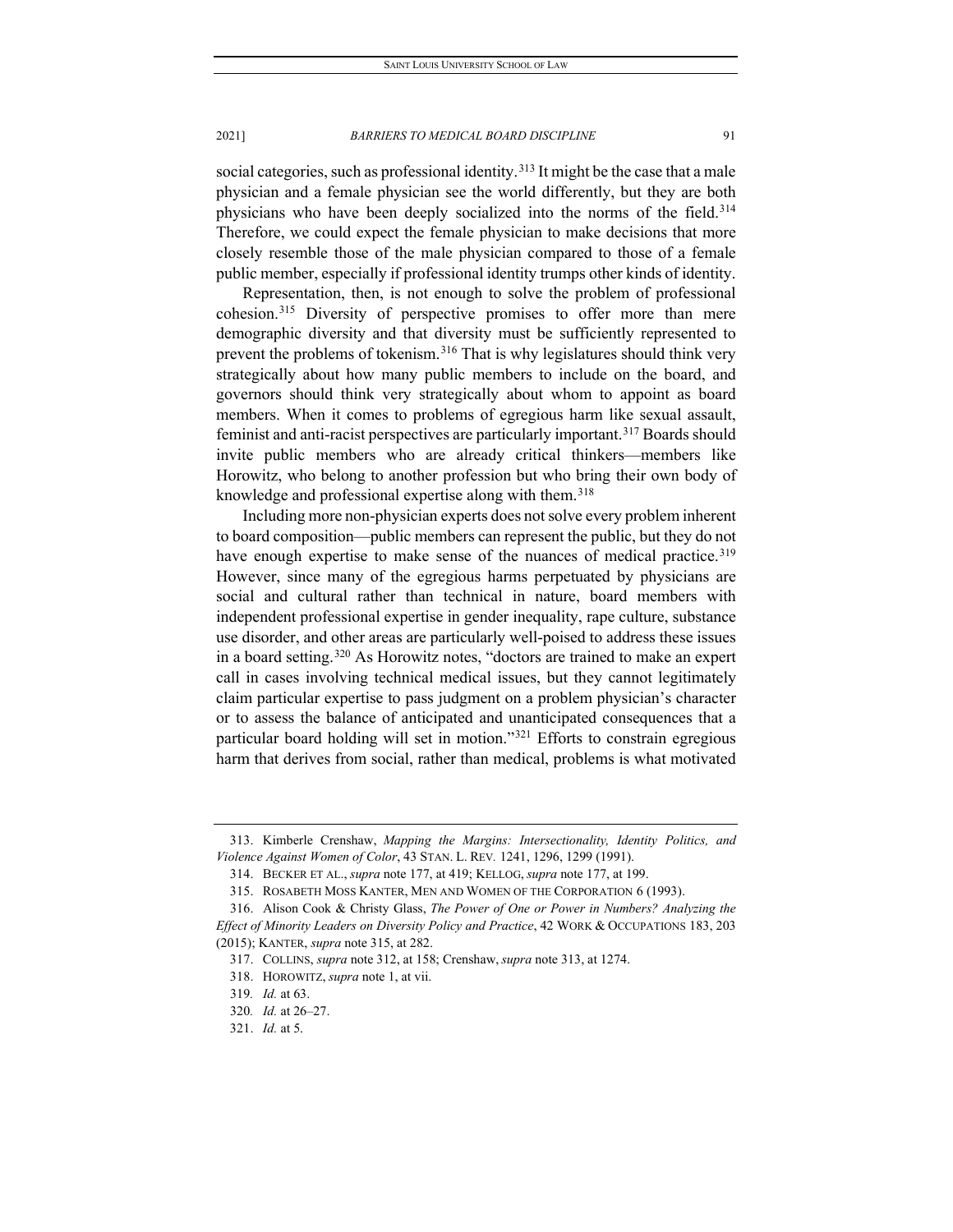the movement to include public members on medical boards in the first place.<sup>322</sup> It is also why professional experts are such an asset to boards today.<sup>[323](#page-38-1)</sup>

However, it is important to prevent these non-medical experts from being sidelined as public board members so often are.<sup>[324](#page-38-2)</sup> The organizational theorist Rosabeth Moss Kanter offers a powerful solution.<sup>[325](#page-38-3)</sup> Speaking to corporations that tend to tokenize, sideline, and vilify members of minority groups, such as women and people of color, Kanter proposes bringing in a critical mass of minority group members. This approach would ensure that minority group members' voices are amplified so that they can make real change and not just serve as symbolic markers of the corporation's openness to diversity.<sup>[326](#page-38-4)</sup> Her work on corporations is applicable to organizations more generally, including boards.[327](#page-38-5) The lesson boards can take from Kanter's work is that adding more public members and lowering the physician-to-public-member ratio can upset entrenched power dynamics and allow for a more critical approach to discipline.<sup>[328](#page-38-6)</sup> The benefit of these kinds of changes is that they create opportunities to honor the nuances in the kinds of harm perpetuated and arrive at appropriate sanctions.<sup>[329](#page-38-7)</sup> Once boards process cases more effectively, we can turn our attention to input and output barriers.  $330$ 

#### *B. Inputs: Routinizing Reporting*

Hospitals and clinics often fail to report physician harms to boards, and it is easy to see why.<sup>[331](#page-38-9)</sup> Pendo et al. spell out the potential negative consequences that might accompany reporting, such as loss of revenue, loss of patients, and insurance companies' unwillingness to pay for the provider's services.<sup>[332](#page-38-10)</sup> They argue that boards should levy fines against hospitals and academic medical centers for failing to report instances of egregious wrongdoing.<sup>[333](#page-38-11)</sup>

From a sociological perspective, this is yet another challenge related to isomorphism, one that requires looking more broadly at the health care field.<sup>[334](#page-38-12)</sup> Viewed in isolation, individual organizations' failure to report to boards makes sense for all of the reasons that Pendo, McIntosh, and their colleagues

<span id="page-38-5"></span>327*. Id.* at 3.

- 330*. Id.*
- 331*. See generally* Pendo et al., *supra* note 5.

<span id="page-38-12"></span><span id="page-38-11"></span><span id="page-38-10"></span><span id="page-38-9"></span><span id="page-38-8"></span><span id="page-38-7"></span><span id="page-38-6"></span>332*. See id.* at 28–29 ("Risks to public reputation and financial standing are frequently cited as disincentives to reporting, and there is often a lack of consequences for failure to report.").

<span id="page-38-0"></span><sup>322</sup>*. Id.*; SHIMBERG ET AL., *supra* note 76, at 264.

<span id="page-38-1"></span><sup>323.</sup> HOROWITZ, *supra* note 1, at vii.

<span id="page-38-2"></span><sup>324.</sup> KANTER, *supra* note 315, at 156.

<span id="page-38-3"></span><sup>325</sup>*. Id.* at 11.

<span id="page-38-4"></span><sup>326</sup>*. Id.*

<sup>328</sup>*. See id.* at 199, 200, 202–03.

<sup>329.</sup> KANTER, *supra* note 315, at 284.

<sup>333</sup>*. Id.*; McIntosh et al., *supra* note 5, at 13.

<sup>334.</sup> DiMaggio & Powell, *supra* note 112, at 149.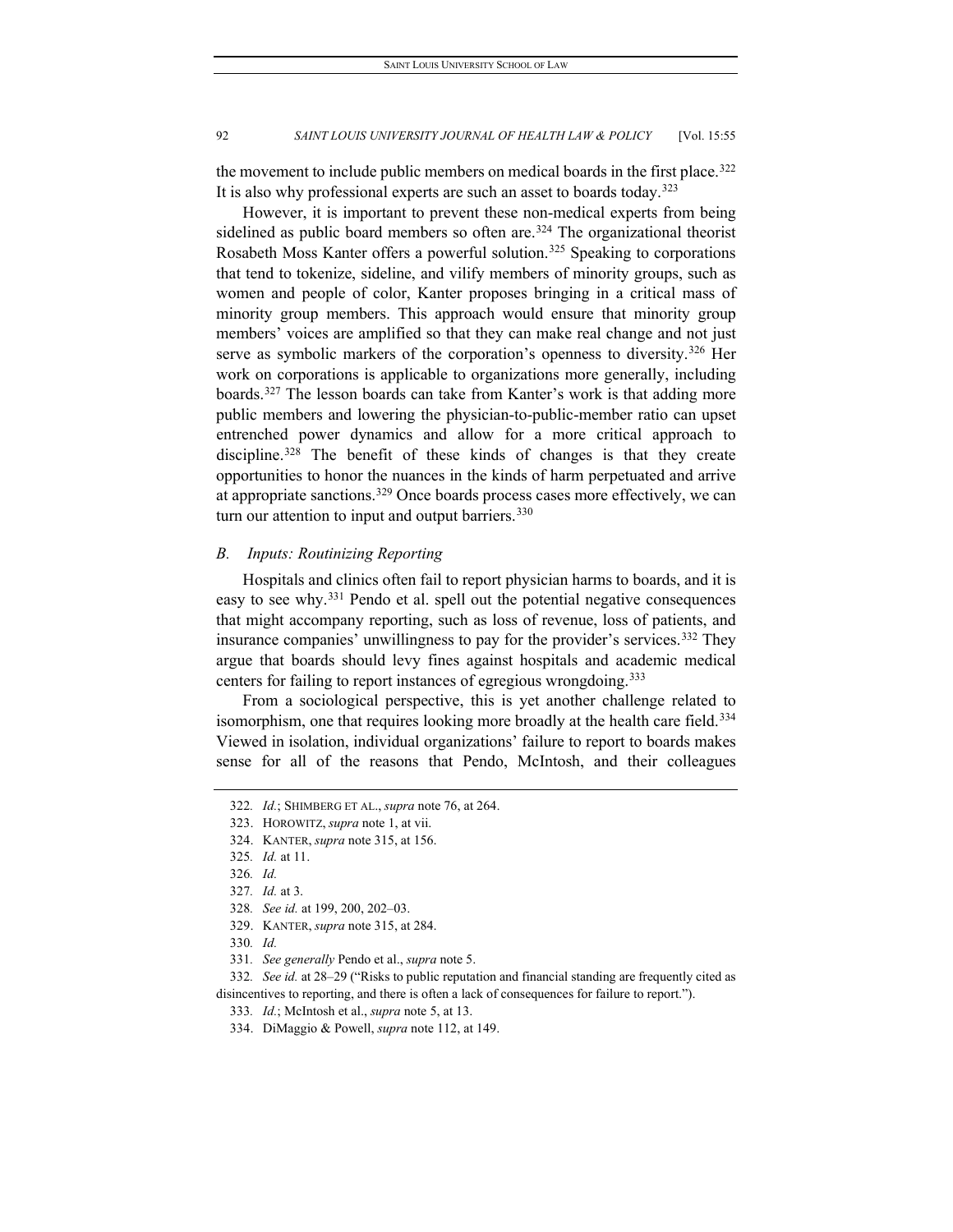identify.[335](#page-39-0) However, there is a bigger picture that must also be considered. That is, the norm across the health care field is to not report.<sup>[336](#page-39-1)</sup> Doing so invites a host of negative consequences, while failing to do so has few repercussions.<sup>337</sup> Health care is a competitive business. Hospitals and clinics compete against one another for revenue, patients, and the top providers.<sup>[338](#page-39-3)</sup> When organizations are transparent about the harms their providers inflict, they place themselves at significant disadvantage vis-à-vis their peer institutions.<sup>[339](#page-39-4)</sup> Since most organizations do not report, doing so makes the organization stand out as a bad organization instead of as an honest one.<sup>[340](#page-39-5)</sup>

To think about this problem in a different context, lack of reporting and lack of sanctions for not reporting help explain why universities so often fail to disclose Title IX offenses.<sup>[341](#page-39-6)</sup> Like health care, education is a competitive field and universities have the added challenge of convincing parents to send their newly adult children to reside with them for four years.<sup>[342](#page-39-7)</sup> Reporting Title IX offenses can indicate that a university is dangerous and can motivate parents to send their children elsewhere.<sup>[343](#page-39-8)</sup> Universities that do not report Title IX offenses look safer to parents, even if they have as many (or even more) offenses than universities that report.[344](#page-39-9)

In both education and health care, uneven reporting offers some organizations protection and allows them to capitalize on assumptions that they are safer than their competitors.<sup>[345](#page-39-10)</sup> Given these perverse incentives, boards must find a way to reverse the motivations that guide the field.<sup>[346](#page-39-11)</sup> That is, they must find a way to make reporting the norm and not the exception.<sup>[347](#page-39-12)</sup> If everyone reports, the competitive advantage that comes from not reporting disappears and hospitals and clinics will be more likely to report if failing to do so comes at a cost.[348](#page-39-13)

<span id="page-39-0"></span><sup>335.</sup> Pendo et al., *supra* note 5, at 28–29; McIntosh et al., *supra* note 5, at 5–6.

<span id="page-39-1"></span><sup>336.</sup> Pendo et al., *supra* note 5, at 28.

<sup>337</sup>*. Id.*

<sup>338.</sup> SCOTT ET AL., *supra* note 35, at 142.

<sup>339.</sup> Yung, *supra* note 159, at 6.

<sup>340</sup>*. Id.*

<span id="page-39-6"></span><span id="page-39-5"></span><span id="page-39-4"></span><span id="page-39-3"></span><span id="page-39-2"></span><sup>341.</sup> Dunn, *supra* note 27, at 556; Leon, *supra* note 27, at 1015, 1021; Yung, *supra* note 159, at 5, 7.

<span id="page-39-9"></span><span id="page-39-8"></span><span id="page-39-7"></span><sup>342.</sup> Doug Lederman, *Four-Year-College Leaders Not Feeling Ready for the Future*, INSIDE HIGHER ED. (Oct. 22, 2019), https://www.insidehighered.com/digital-learning/article/2019/10/22/ four-year-college-leaders-not-feeling-ready-future.

<sup>343.</sup> Yung, *supra* note 159, at 6.

<sup>344</sup>*. Id.*

<span id="page-39-10"></span><sup>345</sup>*. See id.*

<sup>346.</sup> DiMaggio & Powell, *supra* note 112, at 149.

<span id="page-39-12"></span><span id="page-39-11"></span><sup>347</sup>*. Id.*

<span id="page-39-13"></span><sup>348</sup>*. Id.*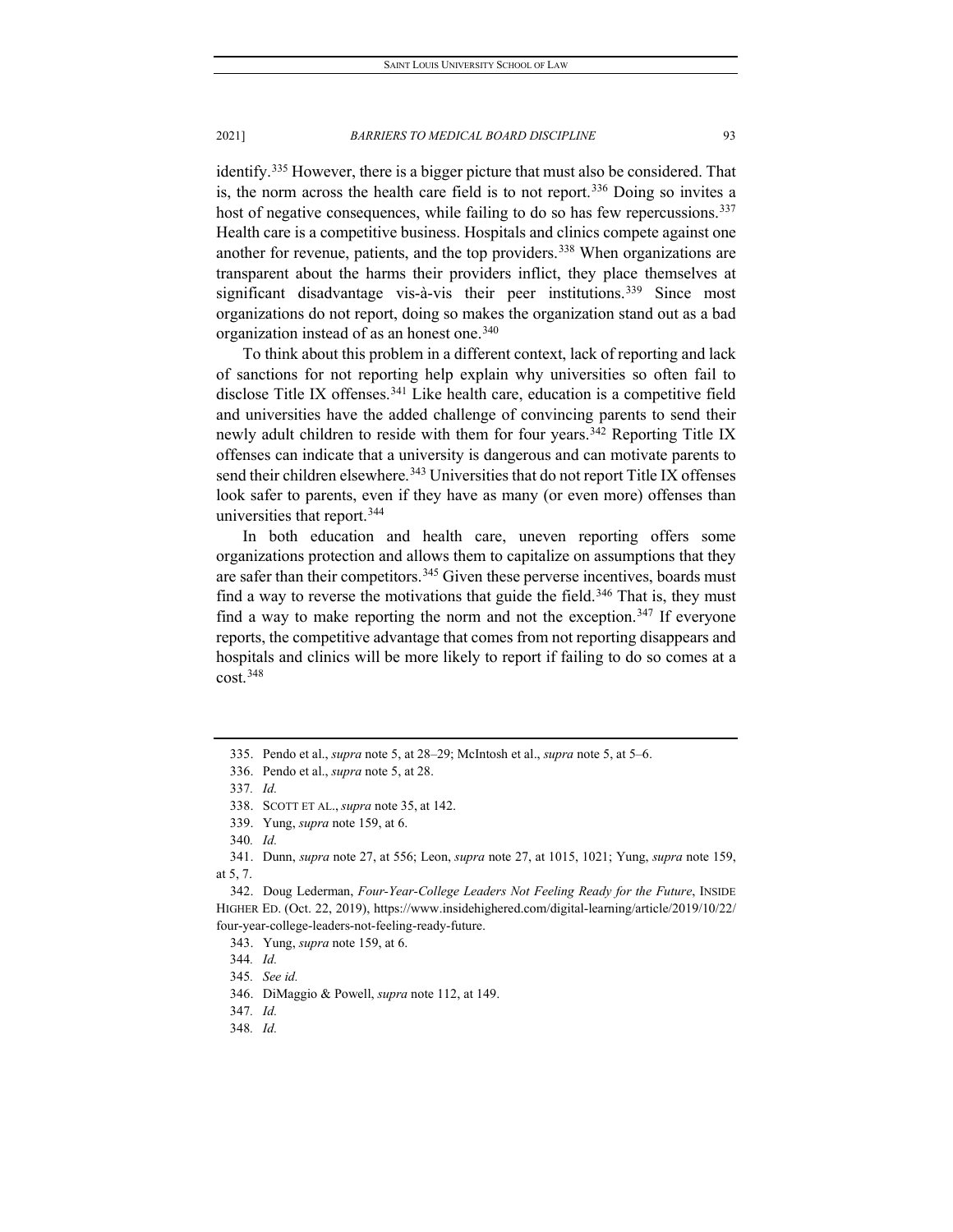The question is what kinds of costs motivate organizations to behave differently? Pendo et al. and others, such as Patricia King of the FSMB, argue that the threat of a fine will elicit more reporting.<sup>[349](#page-40-0)</sup> However, making fines the key strategy for overcoming input barriers overlooks a number of challenges. First, organizations might simply fold the fine into the normal costs of doing business, especially if refusing to report brought in more money than the fine cost.[350](#page-40-1) Second, boards have few ways of knowing if unreported wrongdoing is occurring, making it difficult to levy a fine.

I suggest that pairing fines with other strategies will be more effective. Fines are a material resource, and they are certainly important to organizations. However, organizations thrive on symbolic resources as well, such as reputation.[351](#page-40-2) Boards can threaten the organizations' reputations by publicly sanctioning those that fail to report or that inadequately report.<sup>[352](#page-40-3)</sup> They can create grades similar to those doled out by the health department and make reporting a key factor for determining those grades.<sup>353</sup> This would be especially powerful if boards published these grades and used them to compare peer institutions.<sup>[354](#page-40-5)</sup> And boards can use their audit power to uncover wrongdoing that would not otherwise come to light. Together, fines and public broadcasting of organizations' wrongdoing, paired with audits, are likely to convince organizations that failing to report simply is not worth the cost. Putting these strategies in place to increase inputs raises questions about how to improve outputs.

# *C. Outputs: Standardizing Communication*[355](#page-40-6)

Output barriers are fundamentally a communication problem. Boards lack systematic ways to communicate with other boards and with law enforcement. Developing these communication pathways could go a long way towards stopping harm to patients.

Technology could help to improve communication among boards. Software engineers could create systems that automatically alert a board when one of its

<span id="page-40-0"></span><sup>349.</sup> Patricia A. King et al., *State Medical Board Recommendations for Stronger Approaches to Sexual Misconduct by Physicians*, 325 JAMA 1609, 1610 (2021). *See* Pendo et al., *supra* note 5, at 27, 29 (providing model language to authorize penalties against hospitals and other entities for failure to report); McIntosh et al., *supra* note 5, at 13 (recommending that a board fine "hospitals and academic medical centers for failure to report instances of egregious wrongdoing").

<span id="page-40-1"></span><sup>350.</sup> Dorothy S. Lund & Natasha Sarin, The Cost of Doing Business: Corporate Crime and Punishment Post-Crisis 40 (Feb. 17, 2020) (unpublished manuscript) (on file with the University of Pennsylvania Carey School of Law Legal Scholarship Repository).

<sup>351.</sup> SCOTT & DAVIS, *supra* note 27, at 184–85.

<sup>352.</sup> Sharon Yadin, *Regulatory Shaming*, 49 ENV'T. L. 407, 415–16, 426 (2019).

<span id="page-40-6"></span><span id="page-40-5"></span><span id="page-40-4"></span><span id="page-40-3"></span><span id="page-40-2"></span><sup>353.</sup> Janet Fleetwood, *Scores on Doors: Restaurant Hygiene Ratings and Public Health Policy*, 40 J. PUB. HEALTH POL'Y 410, 410–11, 415 (2019).

<sup>354.</sup> Yadin, *supra* note 352, at 415–16, 426.

<sup>355.</sup> NSF Award No. 1753308, *supra* note 18.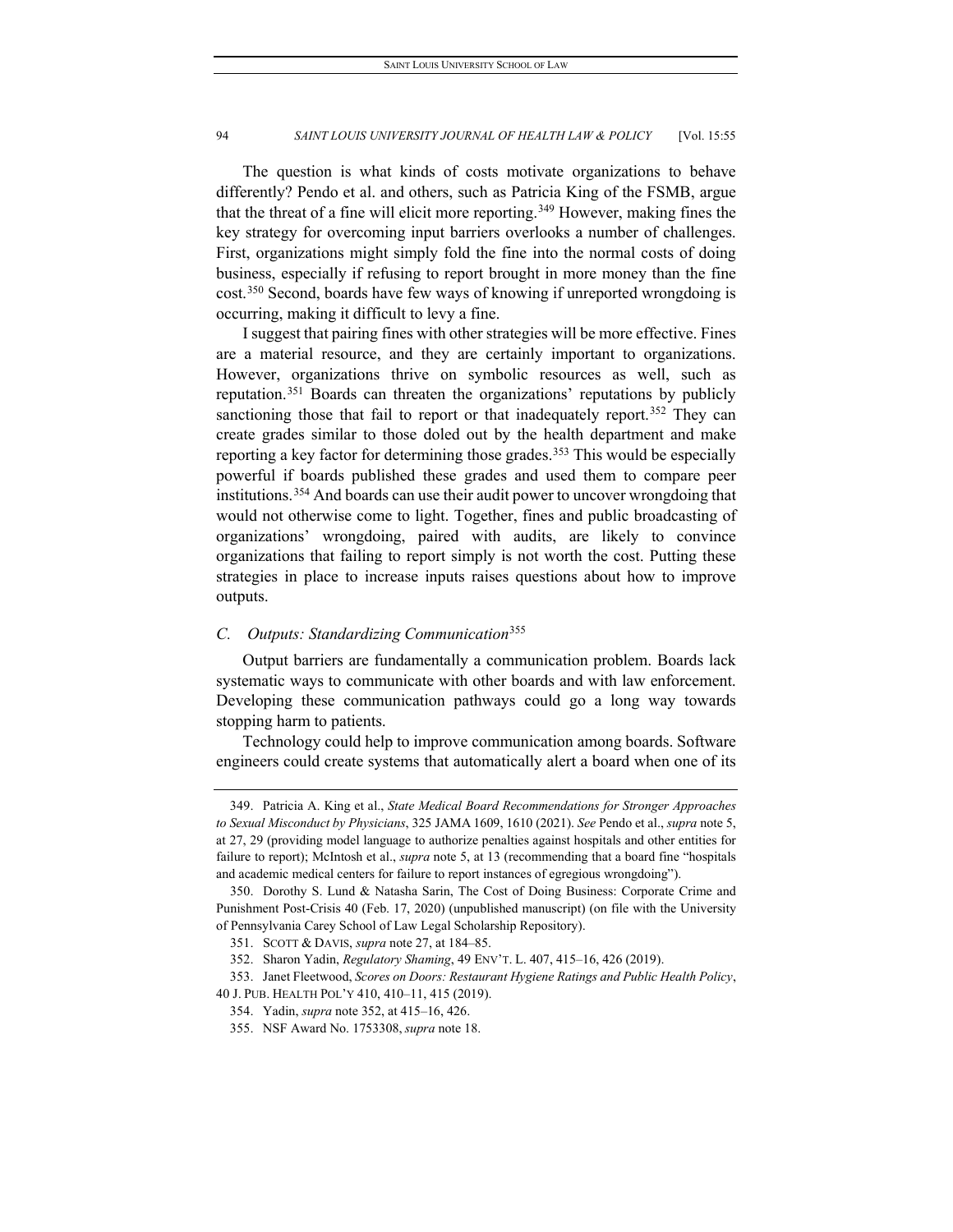licensees is under investigation by another board. This could be created through the FSMB, who could urge boards to participate in the system. Boards would then designate liaisons to communicate with other boards about the case and provide the evidence they can provide within the bounds of the law. This kind of isomorphic process would help to prevent the kind of buffering that often occurs at the board level because it would take discretion about sharing a case against a physician out of the hands of board members, who are likely to be somewhat sympathetic to physicians, and instead create a systematic mechanism for sharing cases across locales.

Boards can improve communication with law enforcement by having a law enforcement liaison who works with criminal investigators within the bounds of the law to share information about cases. They could also encourage law enforcement to have designated liaisons who work with boards. Opening these channels of communication could tamp down on the frustration and resentment that boards and law enforcement feel towards one another and could prevent problems like "burning" undercover investigations or refusing to share information necessary to complete a board case.<sup>356</sup> Systematically linking these organizations would likely be far more effective than the one-off interpersonal communication that occurs now.

#### V. CONCLUSION

We began this symposium by asking why medical boards that have a duty to protect the public so often fail to do so—that is, why they fail to use their harshest punishments even in the most egregious cases. Pendo, McIntosh, and their colleagues offer one set of answers that center on absent resources that board members say they need to help them do a better job disciplining physicians.[357](#page-41-1) Based on my reading of their research findings, I am convinced that resources matter, but I think that organizational and cultural factors have an equal role to play. I have demonstrated three forms of barriers—input barriers, processing barriers, and output barriers—that prevent boards from fully disciplining physicians who impose egregious harm. Organizational tendencies to buffer and circulate their members help explain each of these barriers—why hospitals and clinics do not report to boards, why boards do not enact harsher discipline, and why boards do not share information with boards in other states and with law enforcement[.358](#page-41-2)

My framework suggests that beyond providing boards with the resources they need, we also need to disrupt the organizational processes that prevent disciplinary cases from moving forward and to change the incentives that hospitals, clinics, and boards face to protect physicians. When organizations

<sup>356.</sup> Chiarello, *supra* note 114, at 12–13; NSF Award No. 1753308, *supra* note 18.

<span id="page-41-2"></span><span id="page-41-1"></span><span id="page-41-0"></span><sup>357.</sup> McIntosh et al., *supra* note 5, at 10–15; Pendo et al., *supra* note 5, at 15.

<sup>358.</sup> Chiarello & Morrill, *supra* note 26, at 159.